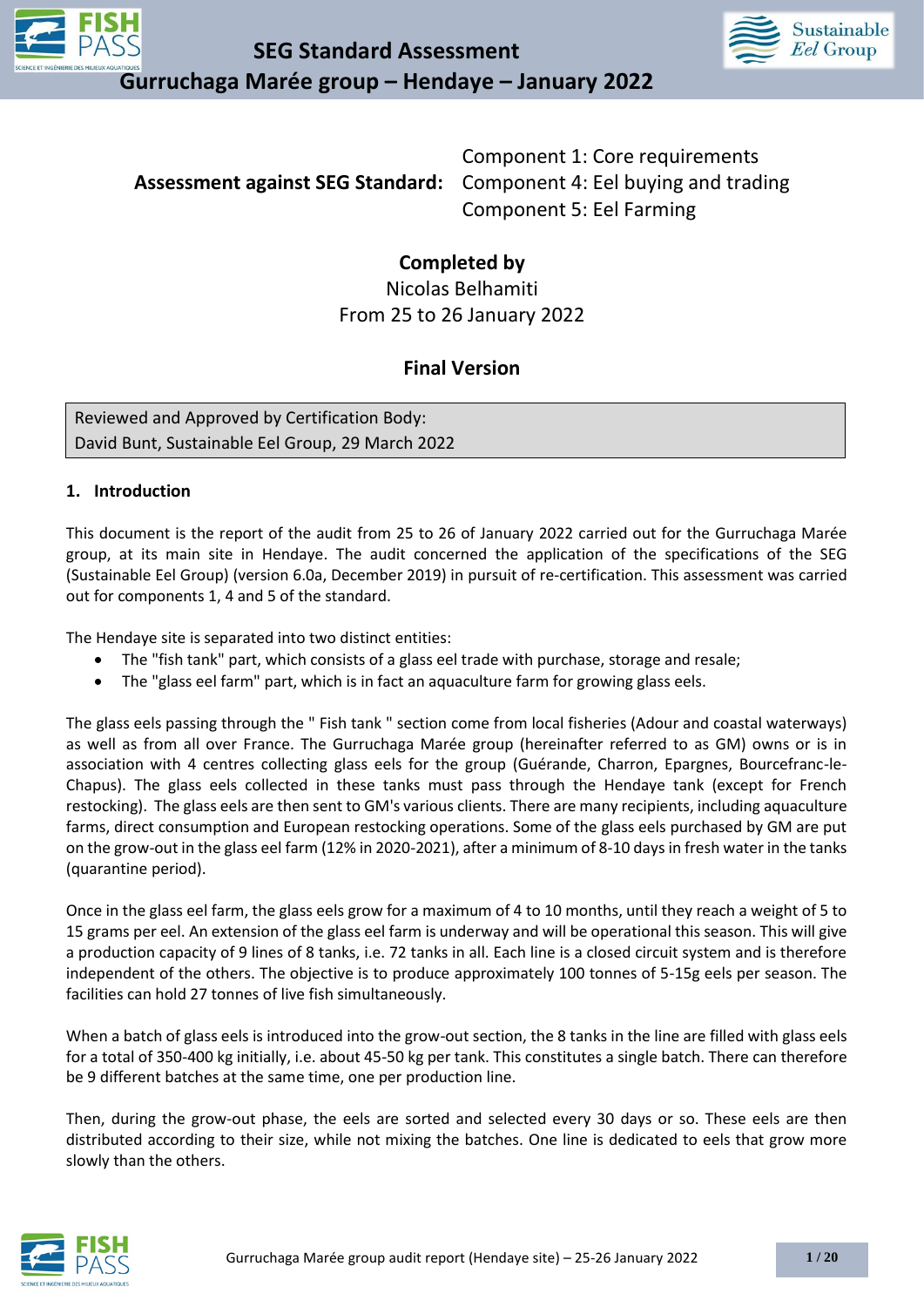



### **2. The assessment**

The evaluator was Nicolas Belhamiti for Fish-Pass. The audit was carried out in the form of a discussion with Mr Betti Gurruchaga (technical referent of the site) and Mrs Immeln, secretary of the group. The president of the group, Jérôme Gurruchaga, was absent because he was stuck in Morocco (the borders were closed because of the COVID). The audit was conducted on the basis of the documents presented and a complete visit of the site was also made.

### **3. Client Contact Details**

| <b>Client Contact Name</b> | Gurruchaga Marée                       |
|----------------------------|----------------------------------------|
| <b>Client Address</b>      | 88 route de la corniche, 64700 HENDAYE |
| <b>Client Email</b>        | gurrumaree@wanadoo.fr                  |
| <b>Client Phone Number</b> | 05 59 56 68 91                         |

#### **4. Results of the assessment**

The outcome of this assessment is as follows:

| <b>Component 1: General Requirements</b>                                                                                 | Auditor's<br>findings | Weighting    | <b>Score</b> |
|--------------------------------------------------------------------------------------------------------------------------|-----------------------|--------------|--------------|
| 1.1 Commitment to Legality                                                                                               | Responsible           | 1            | 1            |
| 1.2 Contribution to eel conservation projects (bonus)                                                                    | Responsible           | $\mathbf{1}$ | $\mathbf{1}$ |
| 1.3 The organisation trades in certified responsibly sourced<br>eels                                                     | Responsible           | 1            |              |
| 1.4 Traceability:                                                                                                        |                       |              |              |
| 1.4.1<br>Incoming products, separation and segregation                                                                   | <b>Aspiring</b>       | 1            | 0            |
| 1.4.2<br>Outgoing products                                                                                               | Responsible           |              |              |
| 1.4.3<br>Record keeping and documentation                                                                                | Responsible           |              |              |
| 1.5 Biosecurity & welfare -                                                                                              |                       |              |              |
| 1.5.2 Eel buying & trading: Biosecurity is present<br>Responsible<br>1<br>and disease is treated rapidly and appropriate |                       |              |              |
| 1.5.3 Eel farming: Biosecurity is present and<br>disease is treated rapidly and appropriately                            | Responsible           | 1            |              |
| 1.5.4 Restocking : The risk of restocked eels<br>Responsible<br>1<br>introducing disease into wild populations has       |                       |              |              |
| been assessed and is minimal                                                                                             |                       |              |              |
|                                                                                                                          | Total                 | 9            | 8            |
| <b>Percentage Responsibility Score 7/8:</b>                                                                              |                       | 89%          |              |

**Finding**: For Component 1, a generic requirement, the score is 89% leading to a Responsible assessment.

| <b>Component 4: Eel buying and trading</b>                                            | Auditor's<br>findings | Weighting | <b>Score</b> |
|---------------------------------------------------------------------------------------|-----------------------|-----------|--------------|
| 4.0 Segregation of certified and uncertified eels                                     | Not met               |           |              |
| 4.1 The glass eel holding facility is a registered aquaculture<br>production business | Responsible           |           |              |
| 4.2 Mortality in storage facility                                                     | Aspiring              |           |              |

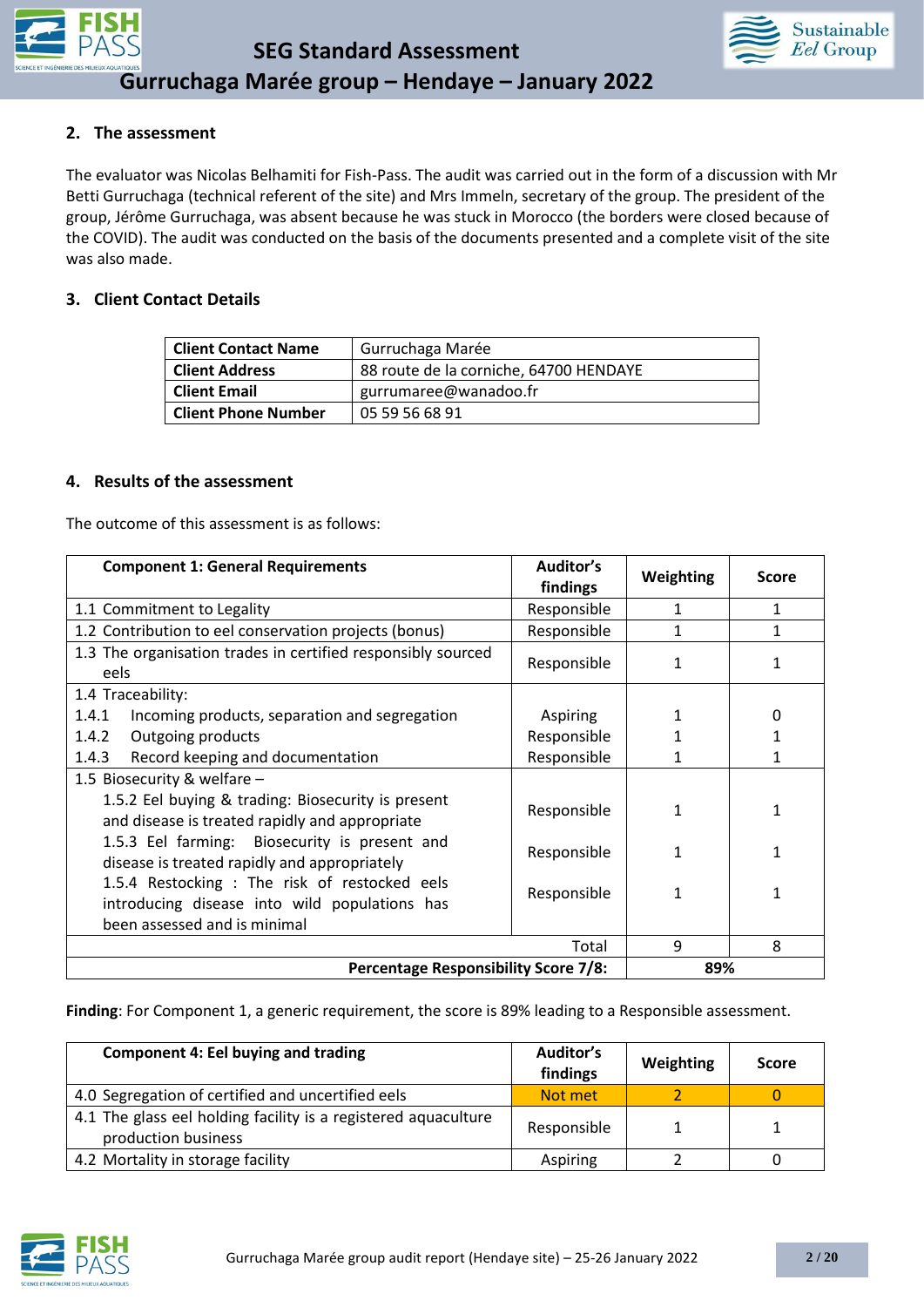

**SEG Standard Assessment** 



**Gurruchaga Marée group – Hendaye – January 2022**

| 4.3 Mortality during transport and initial holding if<br>transported to farm | Aspiring    |     | 0 |
|------------------------------------------------------------------------------|-------------|-----|---|
| 4.4 Water quality                                                            | Responsible |     |   |
| 4.5 Handling and welfare                                                     | Responsible |     |   |
| 4.6 Transport                                                                | Responsible |     |   |
| 4.7 The required percentage of glass eels is being used for<br>restocking    | Responsible |     |   |
|                                                                              | Total       | 12  | 6 |
| <b>Percentage Responsibility Score:</b>                                      |             | 50% |   |

**Finding**: The Bourcefranc storage site for Gurruchaga Marée obtained a score of **50%** for component 4 and can therefore be considered responsible according to the SEG specifications. However, one criterion, 4.0 is not met.

| <b>Component 5: Eel farming</b>                                                      | Auditor's<br>findings | Weighting      | Score          |
|--------------------------------------------------------------------------------------|-----------------------|----------------|----------------|
| 5.0 Segregation of certified and uncertified eels                                    | Aspiring              | $\mathfrak{p}$ | 0              |
| 5.1 The total mortality rate during the culture is low                               | Responsible           | $\mathfrak{p}$ | $\overline{2}$ |
| 5.2 The fish meal/oil ingredients in the feed come from a<br>responsible source      | Aspiring              |                | 0              |
| 5.3 Feed is used as efficiently as possible                                          | Responsible           | 1              | 1              |
| 5.4 Water Quality                                                                    | Responsible           | 1              |                |
| 5.5 There are minimal ecological impact from effluent<br>discharge                   | Responsible           | 1              |                |
| 5.6 Grading, slaughter and transportation are carried out<br>with respect to welfare | Responsible           | 1              | 1              |
| 5.7 The farm provides eel for restocking                                             | <b>NA</b>             | <b>NA</b>      | <b>NA</b>      |
| 5.8 The farm provides eel for are not graded out slow-<br>growers                    | <b>NA</b>             | <b>NA</b>      | <b>NA</b>      |
|                                                                                      | Total                 | 9              | 6              |
| <b>Percentage Responsibility Score:</b>                                              |                       | 67%            |                |

**Finding**: The Gurruchaga Marée Group's glass eel farm obtained a score of **67%** for component 5 and can therefore be considered Responsible under the SEG specifications.

#### **Summary of assessment and scoring**

| Component                                       | <b>Not Met</b> | <b>Aspiring</b> | Responsible |
|-------------------------------------------------|----------------|-----------------|-------------|
|                                                 |                |                 |             |
|                                                 |                |                 |             |
|                                                 |                |                 |             |
| <b>Total</b>                                    |                |                 | 20          |
| $= 20/30$<br><b>Total Responsibility Score:</b> |                | 67%             |             |

### **Summary finding:**

The Gurruchaga Marée group for glass eel and eel grow-out, with a score of 66% and one criterion not met, does not meet the criteria for obtaining SEG certification.

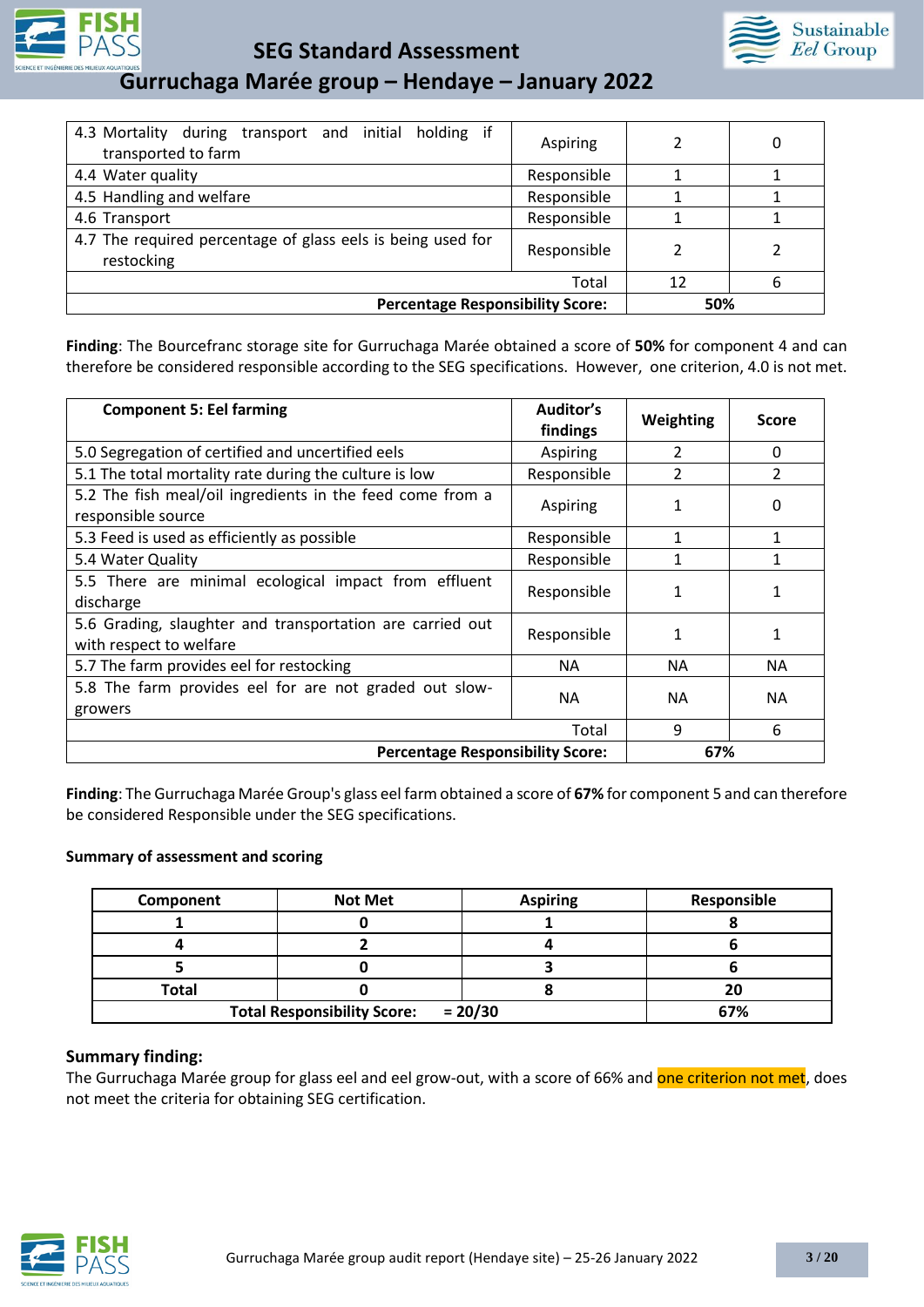



### **5. Recommendations:**

- 1. With a score on the responsibility criteria of 67% and one criterion not met, Gurruchaga Marée did not reach the level required to be considered responsible. However, the group has sold less SEG glass eels than it has purchased and has a target of 100% SEG. Thus, a provisional certificate can be issued. A check before the start of the next season will be necessary to issue a final certificate.
- 2. Regarding criteria 1.4.1 (incoming products) and 4.0 (separation of certified and non-certified eels): Several mixtures of SEG and non-SEG batches took place during the 2020-2021 season. From now on, SEG and non-SEG batches should be properly separated. Gurruchaga Marée has an objective of 100% SEG, but as long as some purchases are made from non-SEG fishermen, one or two pools should be dedicated to these glass eels.
- 3. Concerning criterion 1.4.2 (outgoing products), it would be interesting to indicate the mortality associated with the batches on the exit vouchers or the transport vouchers of the storage centres during transfers to Hendaye.
- 4. About criterion 4.3: During a transport for a sale in Greece, a mortality of 19% of the total order occurred. This mortality was caused by a long journey time and very high outside temperatures. After this experience GM decided not to send glass eels so far. This type of problem should not be repeated.
- 5. Regarding the separation of certified and non-certified eels in the glass eel farm (criterion 5.0), it would be good to introduce only SEG glass eels in all systems. In this way, the responsibility criterion can be met.
- 6. Concerning criterion 5.1: In order to be able to assess mortality more accurately (conversion of weight into numbers), it would be interesting to separate mortality by eel size.

| <b>Question</b> | <b>Performance of the Client at Audit</b>                                                                                                                | <b>Yes</b>                     | <b>No</b> |
|-----------------|----------------------------------------------------------------------------------------------------------------------------------------------------------|--------------------------------|-----------|
| $\mathbf{1}$    | Has the client been part of any external investigation<br>which may be of concern to SEG AND/OR been<br>suspended from any other certification standard? | Enhanced<br>Surveillance       | Go to Q2  |
| $\overline{2}$  | Has the client received a borderline pass for a<br>Component in its previous audit?                                                                      | Enhanced<br>Surveillance       | Go to Q3  |
| 3               | Does the client only buy and sell product (does not<br>physically handle it?)                                                                            | <b>Minimum</b><br>Surveillance | Go to Q4  |
| $\overline{4}$  | All other scenarios                                                                                                                                      | <b>Standard Surveillance</b>   |           |

### **6. Next Audit**

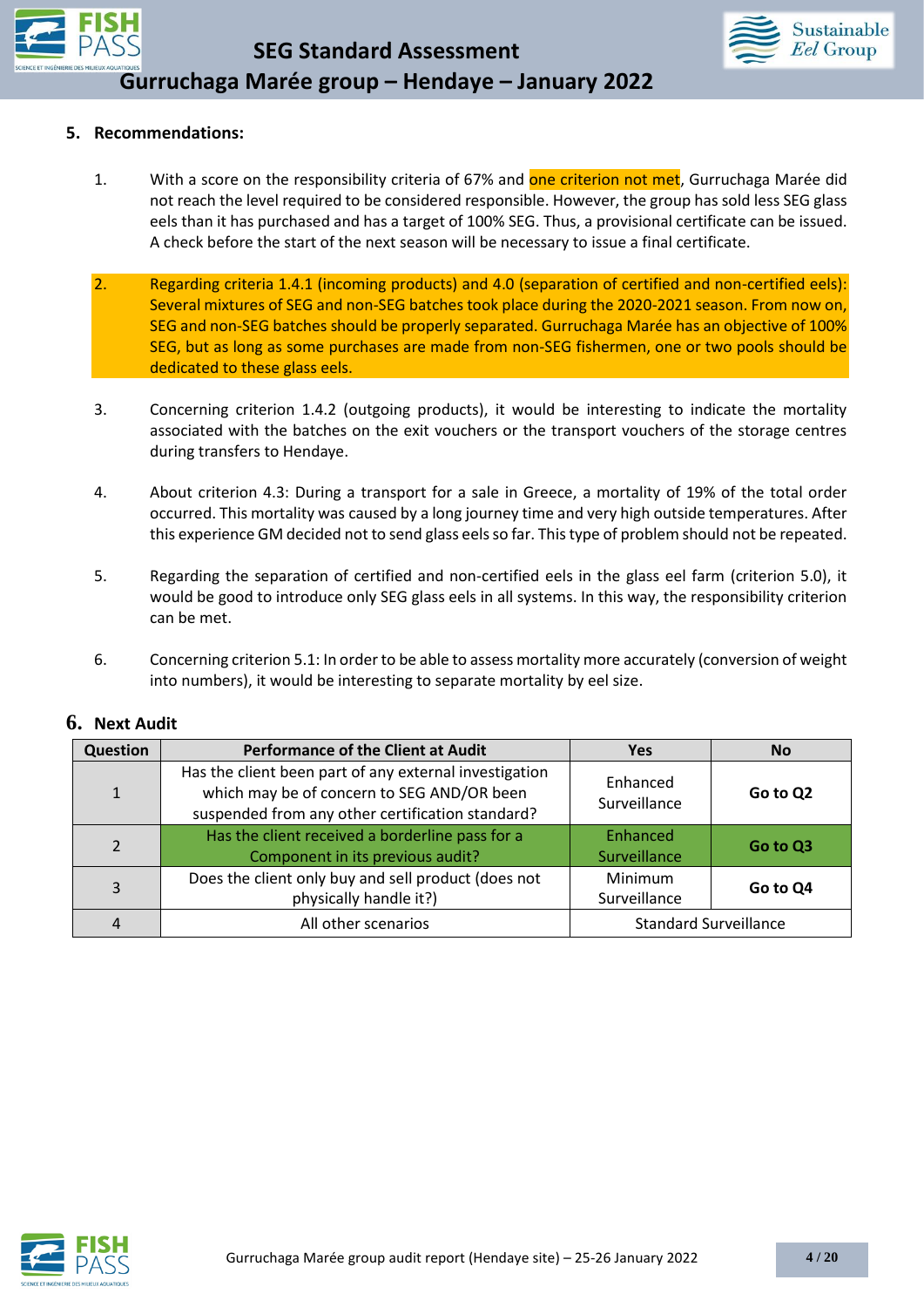



| <b>JATIOUES</b> | Gurruchaga Marée group - Hendaye - January 2022 |  |  |
|-----------------|-------------------------------------------------|--|--|
|                 |                                                 |  |  |

|                          | <b>Certification</b><br><b>Audit</b> | Year 1               | Year 2               | Year 3               | Year 4<br><b>Recertification</b><br><b>Audit</b> |
|--------------------------|--------------------------------------|----------------------|----------------------|----------------------|--------------------------------------------------|
| Minimum<br>Surveillance  | On-Site Audit                        | No Audit             | Remote Audit         | No Audit             | On-Site Audit                                    |
| Standard<br>Surveillance | On-Site Audit                        | No Audit             | On-Site Audit        | No Audit             | On-Site Audit                                    |
| Enhanced<br>Surveillance | <b>On-Site Audit</b>                 | <b>On-Site Audit</b> | <b>On-Site Audit</b> | <b>On-Site Audit</b> | On-Site Audit                                    |

**Based on the results of the audit, enhanced surveillance is recommended. Thus, a control audit should take place before the beginning of the next season (by the end of October – beginning of November). The purpose of this audit will be to verify that there has been no mixing between certified and non-certified glass eels from the date this report was sent. This can be done remotely.**

#### **7. The Assessment**

**The tables below give the standard and a rationale for the scores given above. The score is highlighted in the appropriate colour.**

|                                         | Component 1 – Generic requirements (Weighting : 1 for each criterion)                                                                                                                                                                                                                                                                                                                                                                                                                                                                                                                                                                                                                                                                                                                                                                                                                                                |
|-----------------------------------------|----------------------------------------------------------------------------------------------------------------------------------------------------------------------------------------------------------------------------------------------------------------------------------------------------------------------------------------------------------------------------------------------------------------------------------------------------------------------------------------------------------------------------------------------------------------------------------------------------------------------------------------------------------------------------------------------------------------------------------------------------------------------------------------------------------------------------------------------------------------------------------------------------------------------|
|                                         | <b>Criterion 1.1: Commitment to legality</b>                                                                                                                                                                                                                                                                                                                                                                                                                                                                                                                                                                                                                                                                                                                                                                                                                                                                         |
| <b>Responsible</b><br><b>indicators</b> | For at least the past two years: the organisation has not been found guilty for any offences<br>relating to eel fishing or trading.                                                                                                                                                                                                                                                                                                                                                                                                                                                                                                                                                                                                                                                                                                                                                                                  |
| <b>Aspiring</b><br>indicators           | For at least the past 12 months: the organisation has not been found guilty for any offences<br>relating to eel fishing or trading.                                                                                                                                                                                                                                                                                                                                                                                                                                                                                                                                                                                                                                                                                                                                                                                  |
| <b>Discussion</b>                       | A major inspection was carried out on 11 February 2021 on all the storage centres (Guérande,<br>Epargnes, Charron, Bourcefranc) as well as the head office in Hendaye by the customs services.<br>This was followed by a free hearing of Jérôme Gurruchaga, the group's president, on 23<br>September 2021. The documents from this inspection and the minutes drawn up following the<br>hearing were made available for consultation. The checks carried out at the storage centres "did<br>not reveal any anomalies". The inspection of the Hendaye site revealed a discrepancy of -3.55%<br>between the weight of glass eels purchased and the weight of glass eels weighed. This discrepancy<br>is explained by the usual mortality and weight loss.<br>After the investigations and the open hearing, no further action was taken and the case is<br>therefore closed.<br>The criterion has therefore been met. |
| Score                                   | Responsible                                                                                                                                                                                                                                                                                                                                                                                                                                                                                                                                                                                                                                                                                                                                                                                                                                                                                                          |

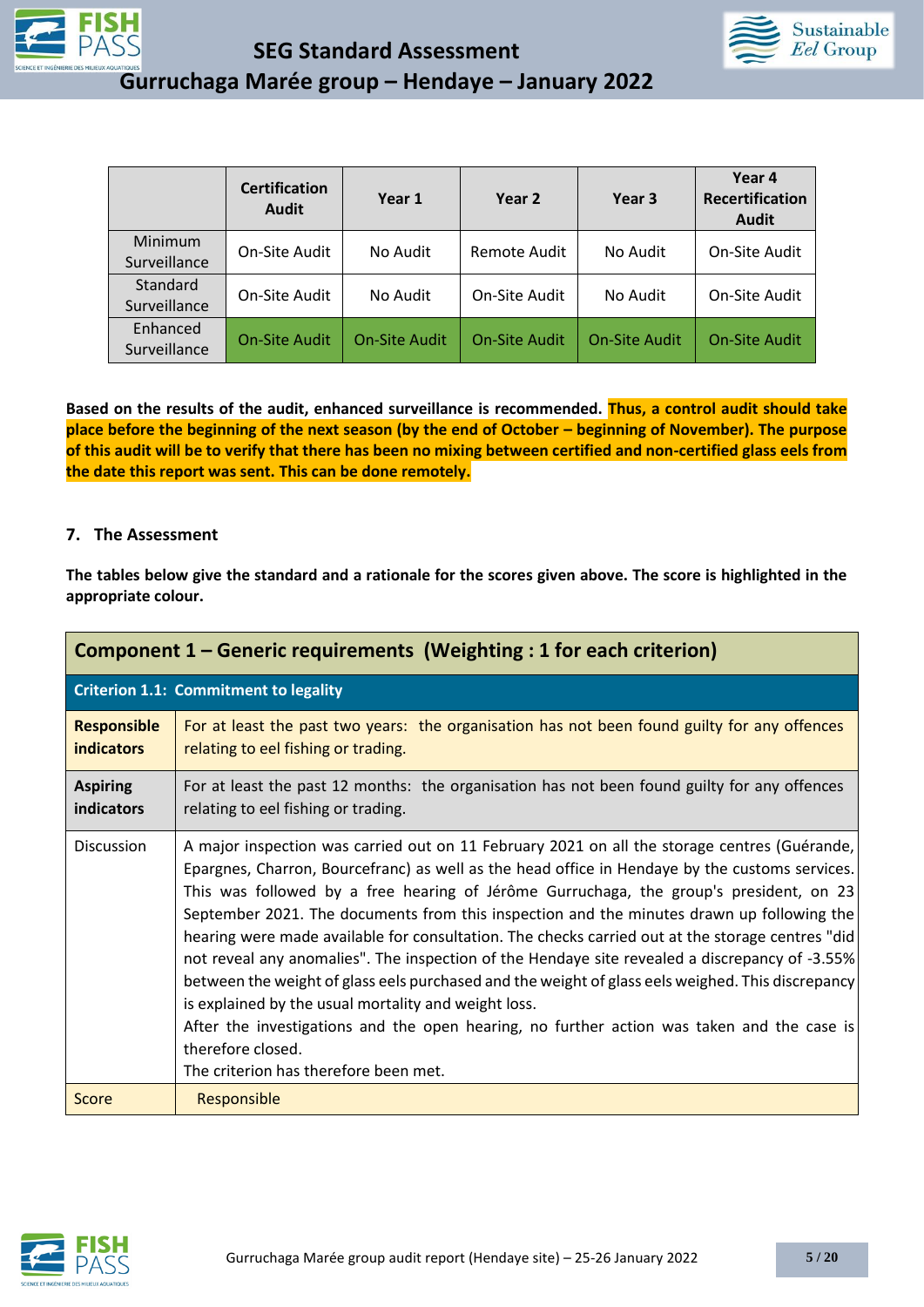



|                                         | Criterion 1.2: Contribution to Eel Conservation Projects. (Optional bonus score) (The intention is for this<br>to be mandatory from summer 2020)                                                                                                                                                                                                                                                             |
|-----------------------------------------|--------------------------------------------------------------------------------------------------------------------------------------------------------------------------------------------------------------------------------------------------------------------------------------------------------------------------------------------------------------------------------------------------------------|
| <b>Responsible</b><br><b>indicators</b> | The organisation donates at least 2% of its profits or at least 20% of its corporate responsibility<br>programme to projects that make a positive contribution to eel conservation or population<br>enhancement, such as Eel Stewardship Funds, River Restoration projects, conservation and<br>education projects.                                                                                          |
| <b>Aspiring</b><br>indicators           | The organisation donates $1 - 1.99\%$ of its profits or 10 - 20% of its corporate responsibility<br>programme to projects that make a positive contribution to eel conservation or population<br>enhancement, such as Eel Stewardship Funds, River Restoration projects, conservation and<br>education projects.                                                                                             |
| <b>Discussion</b>                       | The Gurruchaga Maree organisation has made a significant investment in France over the last 2<br>years to supply nets and educate fishers to fish and catch glass eels with much lower mortality.<br>This investment not only represents a large financial investment, but is also a major benefit to<br>the eel stock as there is less mortality and fewer glass eels of this precious resource are wasted. |
| Score                                   | Responsible                                                                                                                                                                                                                                                                                                                                                                                                  |

|                                         | Criterion 1.3: The organisation trades in certified responsibly sourced eel                                                                                                                                                                                                                                                          |
|-----------------------------------------|--------------------------------------------------------------------------------------------------------------------------------------------------------------------------------------------------------------------------------------------------------------------------------------------------------------------------------------|
| <b>Responsible</b><br><b>indicators</b> | The organisation trades in at least 50% (by number) of certified responsibly sourced eel and has<br>the documentation to demonstrate that.                                                                                                                                                                                           |
| <b>Aspiring</b><br><b>indicators</b>    | The organisation trades in $10 - 49.9\%$ (by number) of certified responsibly sourced eel and has<br>the documentation to demonstrate that.                                                                                                                                                                                          |
| <b>Discussion</b>                       | The percentage of glass eels certified as SEG has been steadily increasing for the last 4 seasons.<br>Thus, this percentage was 24.5% in 2017-2018, 30.3% in 2018-2019, 32.1% in 2019-2020 and<br>60.1% in 2020-2021. GM's objective is to get as close as possible to 100% SEG glass eels.<br>The criterion has therefore been met. |
| Score                                   | Responsible                                                                                                                                                                                                                                                                                                                          |

| <b>Criterion 1.4: Traceability</b>                                 |                                                                                                                                                                                                                                                                                                                                                                                                                                                                                                                                                                                                         |
|--------------------------------------------------------------------|---------------------------------------------------------------------------------------------------------------------------------------------------------------------------------------------------------------------------------------------------------------------------------------------------------------------------------------------------------------------------------------------------------------------------------------------------------------------------------------------------------------------------------------------------------------------------------------------------------|
| 1.4.1: Traceability - Incoming product, separation and segregation |                                                                                                                                                                                                                                                                                                                                                                                                                                                                                                                                                                                                         |
| <b>Responsible</b><br><b>indicators</b>                            | • Certified and uncertified eel products can be clearly and easily traced back to their source.<br>. Where a fishery or buyer, an electronic tele-declaration system is used.<br>• It operates a clear system which ensures that the product remains separated at all stages from<br>arrival to dispatch from non-certified eel products.<br>• The organisation ensures that any products wishing to make a claim as certified do not contain<br>any non-certified eel-based ingredients.<br>• If resolved through mass- or number-balance calculations, the margin of error does not exceed<br>$2\%$ . |

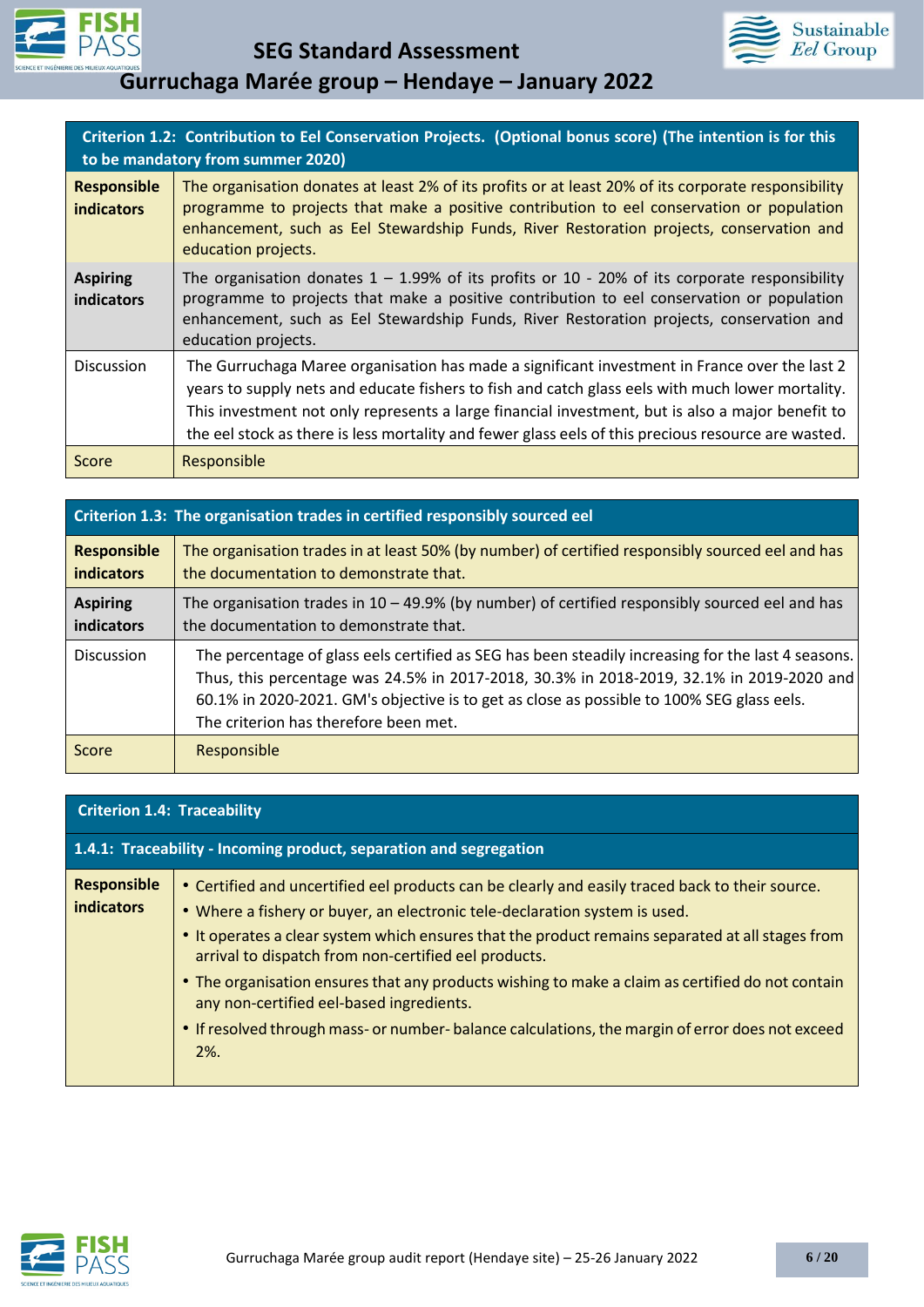



| <b>Aspiring</b><br><b>indicators</b> | • Certified and uncertified eel products can be traced back to their source.<br>• If segregation is not possible, there are clear and auditable records of the numbers of certified<br>and uncertified eels entering the organisation at each facility.<br>. It can demonstrate through auditable records that the number of certified eels exiting the<br>organisation in a year did not exceed the number that entered.<br>• If resolved through mass- or number-balance calculations, the margin of error does not exceed<br>5% or if a farm, the 2800 pieces per 1 kg of glass eels is applied.                                                                                                                                                                                                                                                                                                                                                                                                                                                                                                                                                                                                                                                                                      |
|--------------------------------------|------------------------------------------------------------------------------------------------------------------------------------------------------------------------------------------------------------------------------------------------------------------------------------------------------------------------------------------------------------------------------------------------------------------------------------------------------------------------------------------------------------------------------------------------------------------------------------------------------------------------------------------------------------------------------------------------------------------------------------------------------------------------------------------------------------------------------------------------------------------------------------------------------------------------------------------------------------------------------------------------------------------------------------------------------------------------------------------------------------------------------------------------------------------------------------------------------------------------------------------------------------------------------------------|
| <b>Discussion</b>                    | All purchases made by Gurruchaga Marée are systematically transferred to the Hendaye fish<br>tanks, with the exception of French restocking. All the group's purchases are declared via<br>Visiomer by the Hendaye site.<br>The traceability system makes it possible to know the origin of all the glass eels making up a<br>batch, as well as the basins in which they were located: in the storage centre; in the fish tank<br>truck; in Hendaye, and their final destination. It is also easy to know the mortality suffered by<br>each batch at the Hendaye site. The traceability is very well done and makes it possible to easily<br>retrace the path of the glass eels in the batch sold. It would just be necessary to add the<br>mortality of the batch suffered at the storage centre to the transport sheets between the<br>storage sites and Hendaye.<br>The traceability study showed that there were mixtures of SEG and non-SEG glass eels in<br>several cases and at different times during the 2020-2021 season. In addition, more SEG glass<br>eels were purchased than were sold SEG (7% difference)<br>Although traceability is impeccable, the fact that SEG and non-SEG glass eels are mixed<br>together results in this criterion being classified as aspiring. |
| Score                                | Aspiring                                                                                                                                                                                                                                                                                                                                                                                                                                                                                                                                                                                                                                                                                                                                                                                                                                                                                                                                                                                                                                                                                                                                                                                                                                                                                 |

|                                         | 1.4.2: Traceability - Outgoing product                                                                                                                                                                                                                                                                                                                                                                                                                                        |
|-----------------------------------------|-------------------------------------------------------------------------------------------------------------------------------------------------------------------------------------------------------------------------------------------------------------------------------------------------------------------------------------------------------------------------------------------------------------------------------------------------------------------------------|
| <b>Responsible</b><br><b>indicators</b> | • Where a fishery or buyer, an electronic tele-declaration system is used<br>• Documentation is well maintained with a maximum of 2% error in the following:<br>• The organisation correctly uses batch-coding for labelling certified product, which can be on<br>the packaging for the product, or included in the documentation (e.g. invoice) with the<br>assignment<br>. All product to be sold as certified by an organisation is accompanied by an invoice which meets |
|                                         | the following criteria:                                                                                                                                                                                                                                                                                                                                                                                                                                                       |
|                                         | Includes an appropriate batch code<br>$\blacksquare$                                                                                                                                                                                                                                                                                                                                                                                                                          |
|                                         | Includes a record of the quantity (no. & weight) of product and to whom it was sold                                                                                                                                                                                                                                                                                                                                                                                           |
| <b>Aspiring</b><br>indicators           | Documentation is well maintained. If resolved through mass- or number- balance<br>$\bullet$<br>calculations, the margin of error does not exceed 5% in the following (or if a farm, the 2800<br>pieces per 1 kg of glass eels is applied):                                                                                                                                                                                                                                    |
|                                         | The organisation correctly uses batch-coding for labelling certified product, which can be on<br>$\bullet$<br>the packaging for the product, or included in the documentation (e.g. invoice) with the<br>assignment.                                                                                                                                                                                                                                                          |
|                                         | All products to be sold as certified by an organisation are accompanied by an invoice which<br>$\bullet$<br>meets the following criteria:                                                                                                                                                                                                                                                                                                                                     |
|                                         | - Includes an appropriate batch code.                                                                                                                                                                                                                                                                                                                                                                                                                                         |
|                                         | - Includes a record of the quantity (no. & weight) of product and to whom it was sold.                                                                                                                                                                                                                                                                                                                                                                                        |

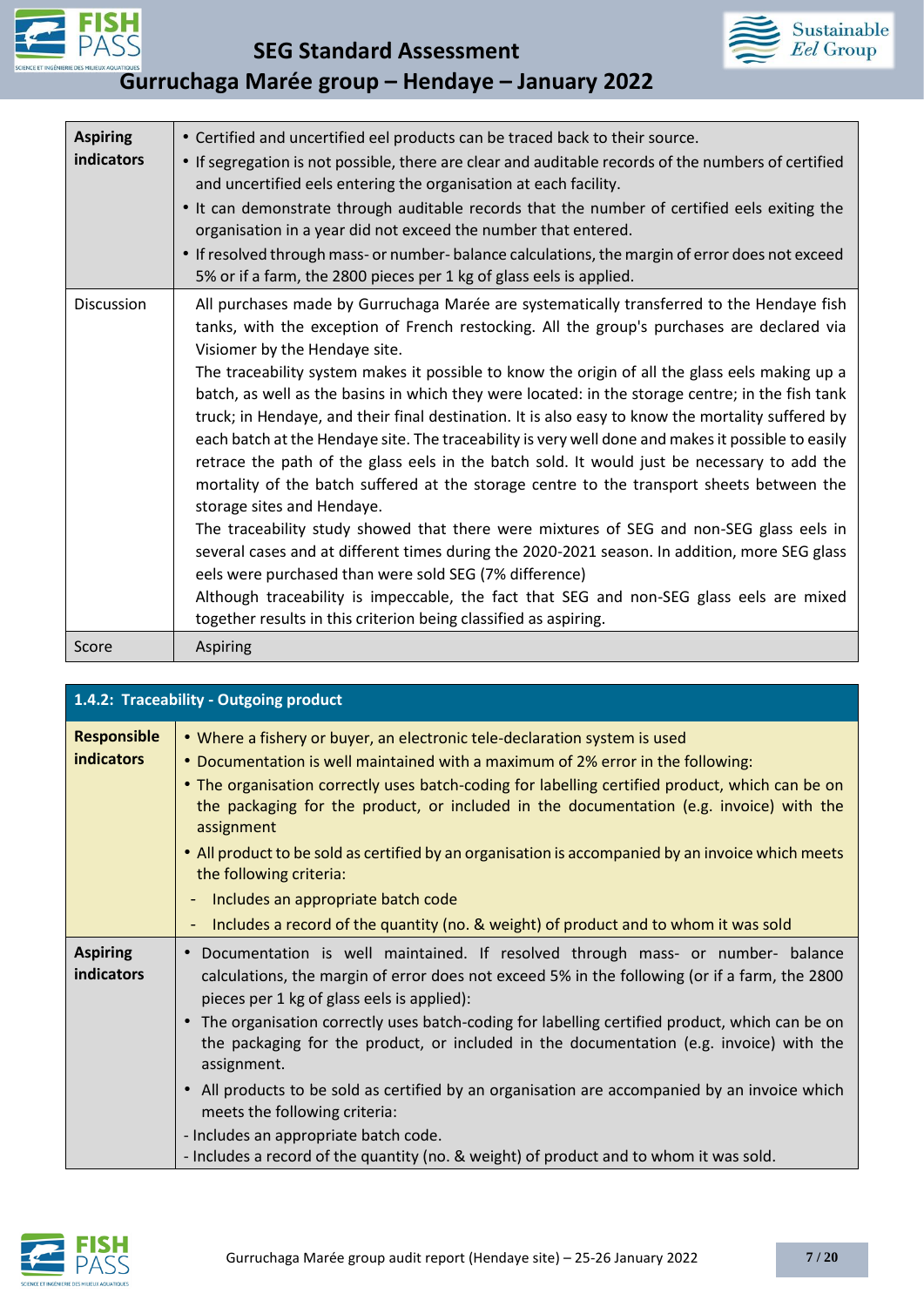



| Discussion | All glass eels are transported to the main site of the Gurruchaga marée company in Hendaye,<br>except in the case of French restocking.<br>In the case of sales in France, a remote declaration is made on Visiomer and in the case of<br>sales abroad, the TRACES (TRAde Control and Expert System) remote procedure is used. In all<br>cases, an invoice and a delivery note with the batch number and the quantity by weight (kg)<br>of glass eels are issued and associated with the fishing forms corresponding to the batch. All<br>the traceability information for the batch is kept in a folder with the batch number clearly<br>noted. The mortality suffered in Hendaye is also recorded in the folder.<br>Each invoice contains the batch code. If the batch is a SEG certified batch this is stated on the<br>invoice. The associated fishing sheets and a summary table of these sheets make it possible<br>to verify the origin of the SEG glass eels. When, for the same sale, part of the batch is SEG and<br>the other part is not, this is specified on the invoice with the weight of each category of glass<br>eel (SEG or Non SEG).<br>In view of these elements, this criterion is met. |
|------------|----------------------------------------------------------------------------------------------------------------------------------------------------------------------------------------------------------------------------------------------------------------------------------------------------------------------------------------------------------------------------------------------------------------------------------------------------------------------------------------------------------------------------------------------------------------------------------------------------------------------------------------------------------------------------------------------------------------------------------------------------------------------------------------------------------------------------------------------------------------------------------------------------------------------------------------------------------------------------------------------------------------------------------------------------------------------------------------------------------------------------------------------------------------------------------------------------------------|
| Score      | Responsible                                                                                                                                                                                                                                                                                                                                                                                                                                                                                                                                                                                                                                                                                                                                                                                                                                                                                                                                                                                                                                                                                                                                                                                                    |

| 1.4.3: Traceability - Record keeping and documentation |                                                                                                                                                                                                                                                                                                                                                                                                                                                                                                                                                                                                                                                                                                                                                |  |
|--------------------------------------------------------|------------------------------------------------------------------------------------------------------------------------------------------------------------------------------------------------------------------------------------------------------------------------------------------------------------------------------------------------------------------------------------------------------------------------------------------------------------------------------------------------------------------------------------------------------------------------------------------------------------------------------------------------------------------------------------------------------------------------------------------------|--|
| <b>Responsible</b><br><b>indicators</b>                | The organisation operates a system that allows the tracking and tracing of all eel from<br>$\bullet$<br>purchase to sale and including any steps in between. In the case of live eels this should<br>include the ability to track each batch delivered to a buyer to be connected back to a water,<br>a time period (maximum duration one month) and specific fisherman/vessel.<br>If a fisherman or buyer, a tele-declaration system is used to report catches and trade.<br>$\bullet$<br>The organisation operates a system that also allows for the completion of a batch<br>$\bullet$<br>reconciliation of eel product by weight over a given period.<br>The organisation maintains records for a minimum of three (3) years.<br>$\bullet$ |  |
| <b>Aspiring</b><br>indicators                          | The above requirements are met except that:<br>Records have been maintained for less than three (3) years<br>If a fisherman or trader, a tele-declaration system is planned to be used to report catches<br>and trade in the next season                                                                                                                                                                                                                                                                                                                                                                                                                                                                                                       |  |
| <b>Discussion</b>                                      | The traceability system used by the GM group allows eels to be tracked from purchase from the<br>fisherman through storage in Hendaye and in the various storage centres to sale.<br>The Hendaye site has documentation of all glass eels bought and sold by the site in paper and<br>digital form. The fishing records are kept in Hendaye. The Gurruchaga marée organisation keeps<br>the records for more than three years.<br>The purchase of glass eels is tele-declared on the FranceAgrimer website (Visiomer) in accordance<br>with French legislation.<br>Thus, this criterion can be considered responsible.                                                                                                                         |  |
| Score                                                  | Responsible                                                                                                                                                                                                                                                                                                                                                                                                                                                                                                                                                                                                                                                                                                                                    |  |

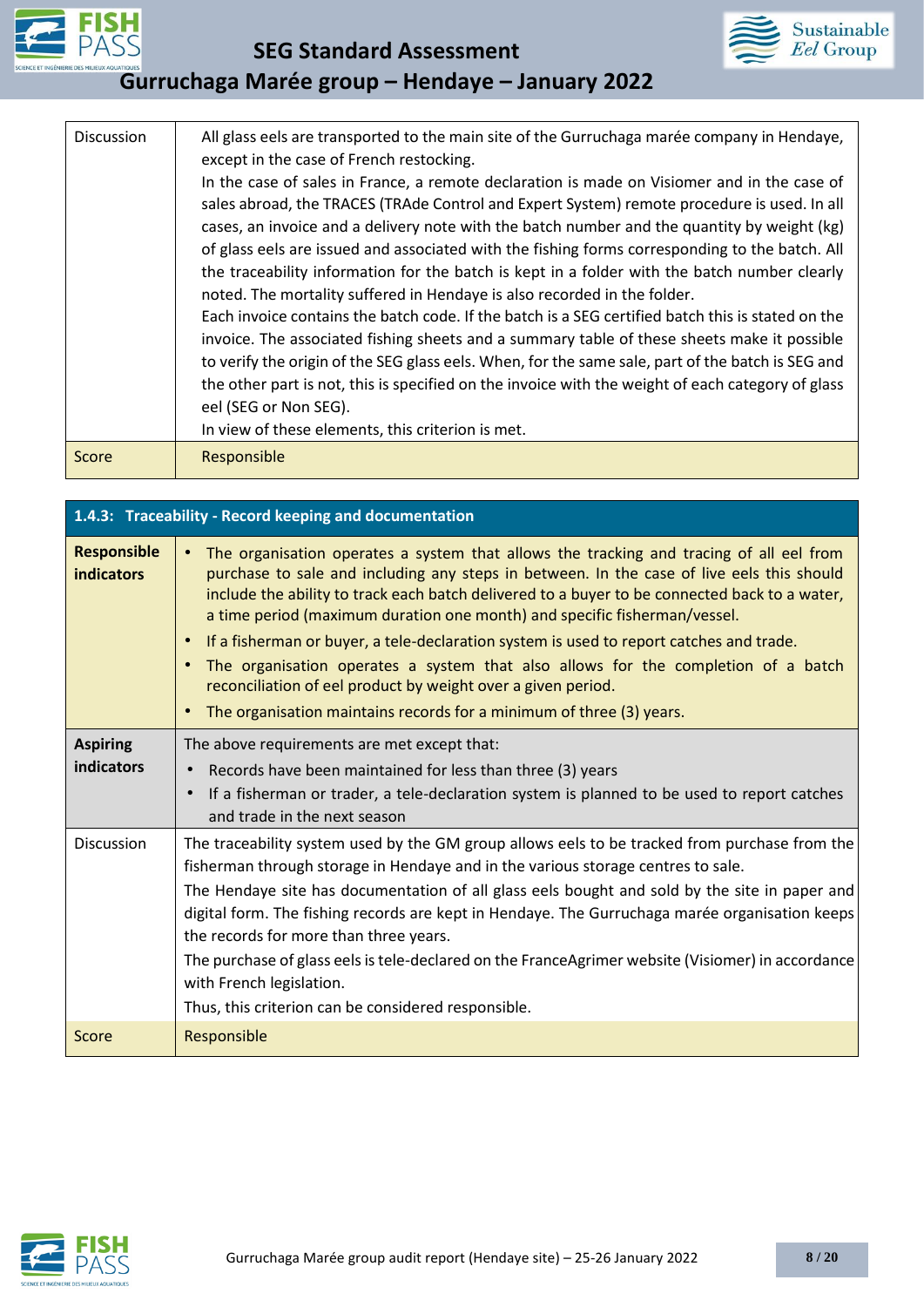



| parasites and alien species                                                                         | Criterion 1.5: Biosecurity & welfare – Eel and eel products are provided with minimal risk of diseases,                                                                                                                                                                                                                                                                                                                                                                                                                                                                                                                                                                                                                                                                                                                                                                                                         |  |
|-----------------------------------------------------------------------------------------------------|-----------------------------------------------------------------------------------------------------------------------------------------------------------------------------------------------------------------------------------------------------------------------------------------------------------------------------------------------------------------------------------------------------------------------------------------------------------------------------------------------------------------------------------------------------------------------------------------------------------------------------------------------------------------------------------------------------------------------------------------------------------------------------------------------------------------------------------------------------------------------------------------------------------------|--|
| 1.5.2 Eel buying & trading: Biosecurity is present and disease is treated rapidly and appropriately |                                                                                                                                                                                                                                                                                                                                                                                                                                                                                                                                                                                                                                                                                                                                                                                                                                                                                                                 |  |
| <b>Responsible</b><br><b>indicators</b>                                                             | • The use of chemicals follows legal requirements of the appropriate EU regulations and of the<br>country concerned.<br>• The facility has the appropriate permissions to operate from the relevant licensing authority.<br>. An effective and documented biosecurity plan is in place and there is evidence that it is being<br>followed.<br>• Records are available showing regular monitoring of health and a possible sign of stress<br>according to the facility's plan (including the completion of microscope parasite checks) and<br>daily mortality is recorded.<br>• Records are maintained according to the Medicines Regulations for use of any medicines<br>and/or chemicals used in the facility.                                                                                                                                                                                                 |  |
| <b>Aspiring</b><br>indicators                                                                       | • The use of chemicals follows legal requirements of the appropriate EU regulations and of the<br>country concerned.<br>• The facility has the appropriate permissions to operate from the relevant authority<br>• An effective and documented biosecurity plan is in place and there is evidence that it is being<br>followed.<br>• Eels are regularly monitored for health and possible signs of stress (although this might not be<br>documented) and daily mortality is recorded.<br>• Records are maintained according to the Medicines Regulations for use of any medicines<br>and/or chemicals used in the facility.                                                                                                                                                                                                                                                                                     |  |
| Discussion                                                                                          | The facility is fully licensed. The animal health approval number is FR 64 260 001 CE.<br>The only chemical product used is Halamid, a universal disinfectant specific for aquaculture.<br>The cleaning of the tanks, trucks and premises is carried out regularly and recorded.<br>Mortality is recorded daily and dead glass eels are placed in a freezer and rendered at the end<br>of the season.<br>Continuous monitoring of oxygen, pH and temperature parameters is carried out using probes<br>connected to computers. In addition to this, daily monitoring is carried out and recorded.<br>Biosafety instructions are posted on the wall and can be easily consulted. There is a real HACCP<br>(Hazard analysis and critical control points) approach with a document written with the support<br>and critical advice of a veterinarian.<br>No medication is used.<br>The criterion is therefore met. |  |
| Score                                                                                               | Responsible                                                                                                                                                                                                                                                                                                                                                                                                                                                                                                                                                                                                                                                                                                                                                                                                                                                                                                     |  |

| 1.5.3 Eel farming: Biosecurity is present and disease is treated rapidly and appropriately |                                                                                                                         |
|--------------------------------------------------------------------------------------------|-------------------------------------------------------------------------------------------------------------------------|
| <b>Responsible</b>                                                                         | • The facility has the appropriate permissions to operate from the relevant authority.                                  |
| indicators                                                                                 | • The use of chemicals follows legal requirements of the EU and of the country concerned.                               |
|                                                                                            | • An effective and documented biosecurity plan is in place and there is evidence that it is being<br>followed.          |
|                                                                                            | • Daily records are available showing monitoring of fish health and signs of stress and daily<br>mortality is recorded. |

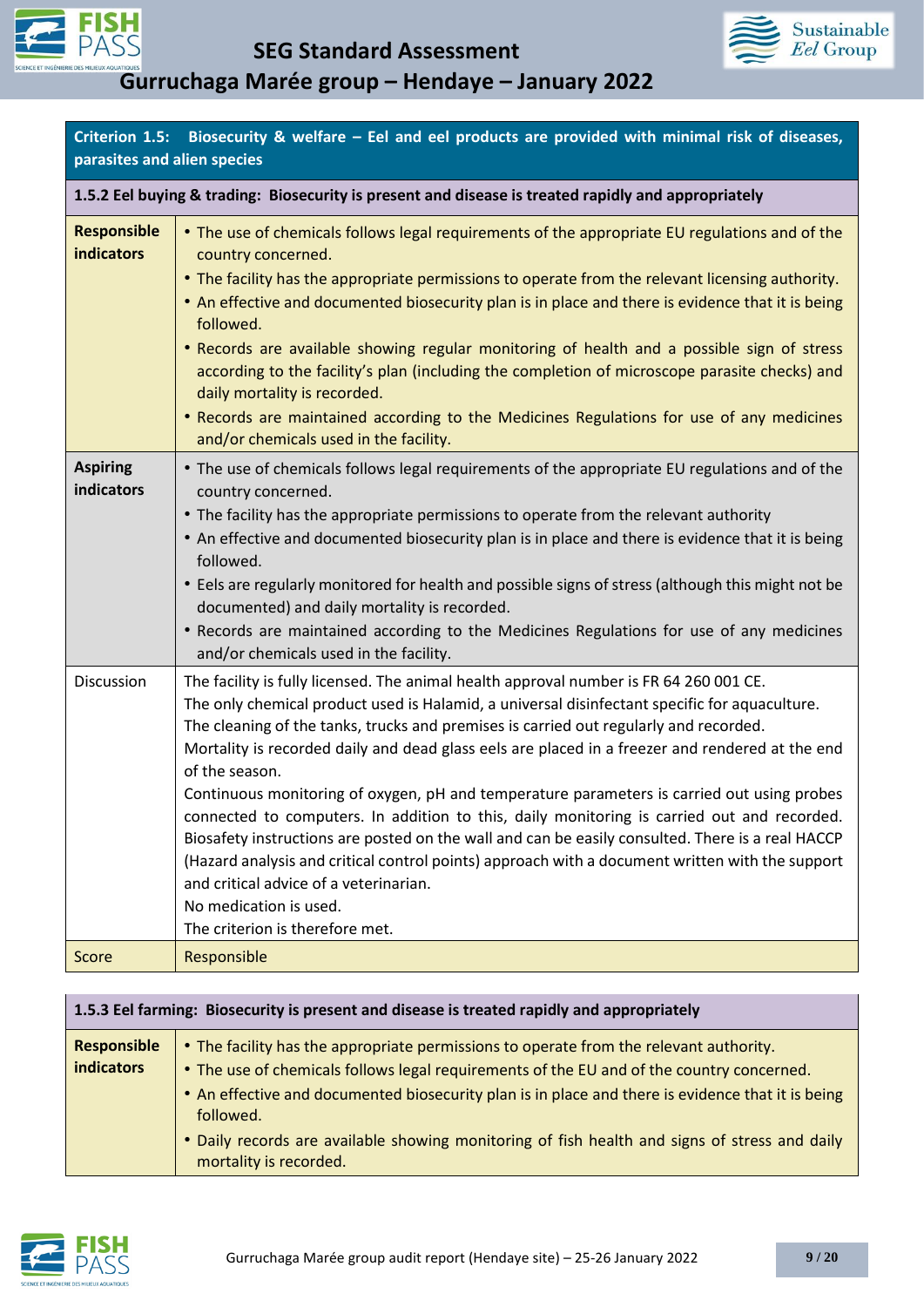



| . | Gurruchaga Marée group - Hendaye - January 2022 |  |  |
|---|-------------------------------------------------|--|--|
|   |                                                 |  |  |

|                               | • Records are maintained according to the Medicines Regulations for use of any medicines<br>and/or chemicals used in the facility.<br>UV is used at an appropriate level and separation between tanks.                                                                                                                                                                                                                                                                                                                                                                                                                                                                                                                                                                                                                                                                                                                                                                                                                                                                                                                                                                                                                                                                                                                                                                                                                                                                                                                                                                                |
|-------------------------------|---------------------------------------------------------------------------------------------------------------------------------------------------------------------------------------------------------------------------------------------------------------------------------------------------------------------------------------------------------------------------------------------------------------------------------------------------------------------------------------------------------------------------------------------------------------------------------------------------------------------------------------------------------------------------------------------------------------------------------------------------------------------------------------------------------------------------------------------------------------------------------------------------------------------------------------------------------------------------------------------------------------------------------------------------------------------------------------------------------------------------------------------------------------------------------------------------------------------------------------------------------------------------------------------------------------------------------------------------------------------------------------------------------------------------------------------------------------------------------------------------------------------------------------------------------------------------------------|
| <b>Aspiring</b><br>indicators | • The facility has the appropriate permissions to operate from the relevant licensing authority.<br>• The use of chemicals follows legal requirements of the EU and of the country concerned.<br>• An effective and documented biosecurity plan is in place and there is evidence that it is being<br>followed.<br>• Eels are regularly inspected for disease (although this may not be documented) and daily<br>mortality is recorded.<br>Records are maintained according to the Medicines Regulations for use of any medicines and/or<br>chemicals used in the facility.                                                                                                                                                                                                                                                                                                                                                                                                                                                                                                                                                                                                                                                                                                                                                                                                                                                                                                                                                                                                           |
| Discussion                    | The installation has the appropriate authorisations to operate from the competent authority.<br>The eel farming part is a Classified Installation for the protection of the environment (AP 64 2019<br>09 24 005).<br>During the cleaning of a series of 8 basins, the following procedure is followed (as a reminder,<br>each system of 8 basins is independent of the others): 35 kg of caustic soda is injected into the<br>water circulation system for 24 hours in order to increase the pH to 11.5. The system is then<br>completely rinsed with clean water. For the other equipment, Halamid is used for disinfection.<br>Each system of 8 tanks has its own equipment.<br>There is a biosecurity plan that is followed and all cleaning operations are recorded. The HACCP<br>document is very comprehensive and contains a Risk Analysis which has enabled preventive<br>measures to be put in place to minimise the possibility of biosecurity problems occurring.<br>Ponds are monitored daily and mortality is carried out every two hours. This monitoring is<br>recorded.<br>There is no medication used on the farm. The only exception to this would be the occurrence of<br>a microbial disease. In this case veterinary advice would be taken and the application of an<br>appropriate treatment submitted for approval (oxytetracycline).<br>The water is continuously recirculated in the circuit and passes through a UV steriliser as well as<br>a drum filter and a biofilter.<br>In view of all these elements we consider this criterion to be responsible. |
| Score                         |                                                                                                                                                                                                                                                                                                                                                                                                                                                                                                                                                                                                                                                                                                                                                                                                                                                                                                                                                                                                                                                                                                                                                                                                                                                                                                                                                                                                                                                                                                                                                                                       |
|                               | 1 E A Doctocking: The rick of restacked eals introducing disease into wild nonulations has been assessed and                                                                                                                                                                                                                                                                                                                                                                                                                                                                                                                                                                                                                                                                                                                                                                                                                                                                                                                                                                                                                                                                                                                                                                                                                                                                                                                                                                                                                                                                          |

| 1.5.4 Restocking: The risk of restocked eels introducing disease into wild populations has been assessed and<br>is minimal |                                                                                                                                                                                       |  |
|----------------------------------------------------------------------------------------------------------------------------|---------------------------------------------------------------------------------------------------------------------------------------------------------------------------------------|--|
| <b>Responsible</b><br><b>indicators</b>                                                                                    | Eels are tested before restocking and found to be free of disease AND/OR eels are from a known<br>source which is tested on at least an annual basis and known to be free of disease. |  |
| <b>Aspiring</b><br>indicators                                                                                              | Eels are tested before restocking when first sourced from a new area, and periodically (at least<br>annually) thereafter to ensure they are free from disease.                        |  |
| Discussion                                                                                                                 | Each batch of glass eels for restocking is tested. The test result is then sent directly to the project<br>leader.                                                                    |  |
| Score                                                                                                                      | Responsible                                                                                                                                                                           |  |

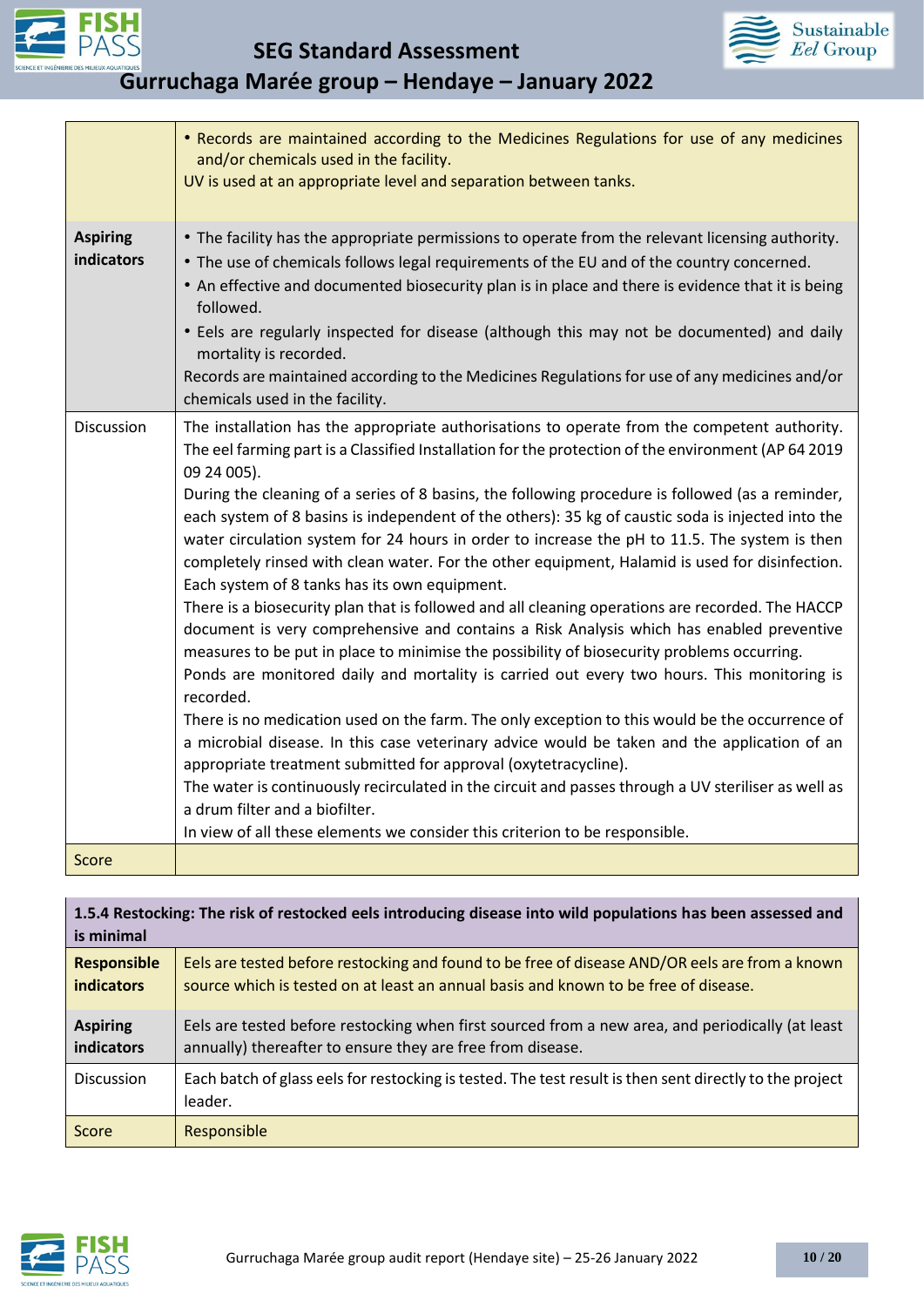

**SEG Standard Assessment** 



| <b>Summary scores for Component 1</b>           |     |
|-------------------------------------------------|-----|
| Not met                                         | O   |
| Not applicable                                  | 0   |
| Aspiring                                        | 1   |
| Responsible                                     | 8   |
| Total possible                                  | q   |
| % Responsibility (Responsible / Total possible) | 89% |

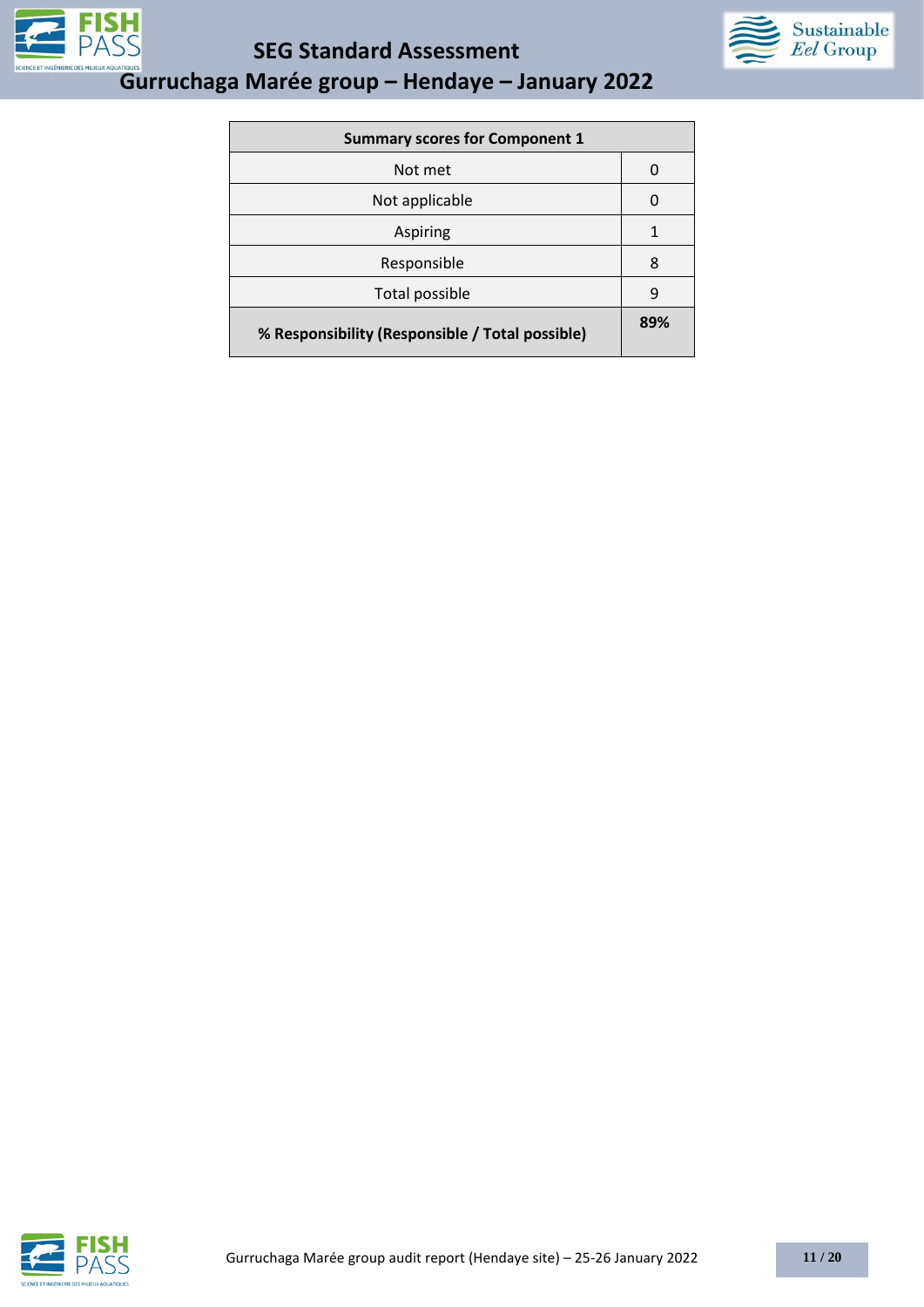



| <b>Component 4 - Eel buying and trading</b> |                                                                                                                                                                                                                                                                                                                                                                                                                                                                                                                                                                                                                                                                                                                                                                                                                                                                                                                                                                                                                                                                                                                                                                                                                                                                                                                      |
|---------------------------------------------|----------------------------------------------------------------------------------------------------------------------------------------------------------------------------------------------------------------------------------------------------------------------------------------------------------------------------------------------------------------------------------------------------------------------------------------------------------------------------------------------------------------------------------------------------------------------------------------------------------------------------------------------------------------------------------------------------------------------------------------------------------------------------------------------------------------------------------------------------------------------------------------------------------------------------------------------------------------------------------------------------------------------------------------------------------------------------------------------------------------------------------------------------------------------------------------------------------------------------------------------------------------------------------------------------------------------|
|                                             | Criterion 4.0: Segregation of certified and uncertified eels                                                                                                                                                                                                                                                                                                                                                                                                                                                                                                                                                                                                                                                                                                                                                                                                                                                                                                                                                                                                                                                                                                                                                                                                                                                         |
| <b>Weighting: 2</b>                         |                                                                                                                                                                                                                                                                                                                                                                                                                                                                                                                                                                                                                                                                                                                                                                                                                                                                                                                                                                                                                                                                                                                                                                                                                                                                                                                      |
| <b>Responsible</b><br><b>indicators</b>     | Certified and non-certified are kept separated, from point of collection through holding to sale<br>and onward transport.                                                                                                                                                                                                                                                                                                                                                                                                                                                                                                                                                                                                                                                                                                                                                                                                                                                                                                                                                                                                                                                                                                                                                                                            |
| <b>Aspiring</b><br>indicators               | None.                                                                                                                                                                                                                                                                                                                                                                                                                                                                                                                                                                                                                                                                                                                                                                                                                                                                                                                                                                                                                                                                                                                                                                                                                                                                                                                |
| <b>Discussion</b>                           | At the Hendaye site, there are 4 tanks dedicated to restocking and 6 tanks dedicated to<br>consumption. However, there are no tanks specifically dedicated to SEG glass eels.<br>During the audit, it was noted that for the 2020-2021 season, there was a mixture of SEG glass<br>eels with non-SEG glass eels in various cases:<br>Batch not sold SEG with SEG glass eels in these batches. In this case, this is not a problem<br>$\bullet$<br>with regard to the standard.<br>Batch with separation of SEG sold weight and non SEG sold weight. In this case it happens<br>$\bullet$<br>that the whole batch is in the same pool, and therefore SEG and non-SEG glass eels are<br>mixed.<br>Overlapping of several orders in the same pools with sometimes SEG and non SEG orders<br>$\bullet$<br>simultaneously.<br>Sale of a 100% SEG batch with a share of non-SEG glass eels in it. For the 2020-2021<br>$\bullet$<br>season, this concerns 5 batches with an average of 15% of non-SEG glass eels in these<br>batches.<br>In the end, there were more glass eels bought from SEG than sold to SEG. This difference is 7%.<br>Despite the fact that there were no more SEG glass eels sold than purchased, there was some<br>mixing. Segregation was not respected and therefore this criterion was not met. |
| <b>Score</b>                                | Not met                                                                                                                                                                                                                                                                                                                                                                                                                                                                                                                                                                                                                                                                                                                                                                                                                                                                                                                                                                                                                                                                                                                                                                                                                                                                                                              |

### **Criterion 4.1: The Glass eel holding facility is a registered Aquaculture Production Business Weighting: 1 Responsible indicators** The Glass eel holding facility is a registered Aquaculture Production Business. **Aspiring indicators** The facility is not a registered Aquaculture Production Business, but has credible plans to register within the next 6 months. **Discussion** The company has an aquacultural zoosanitary approval: FR 64 260 001 CE **Score** Responsible

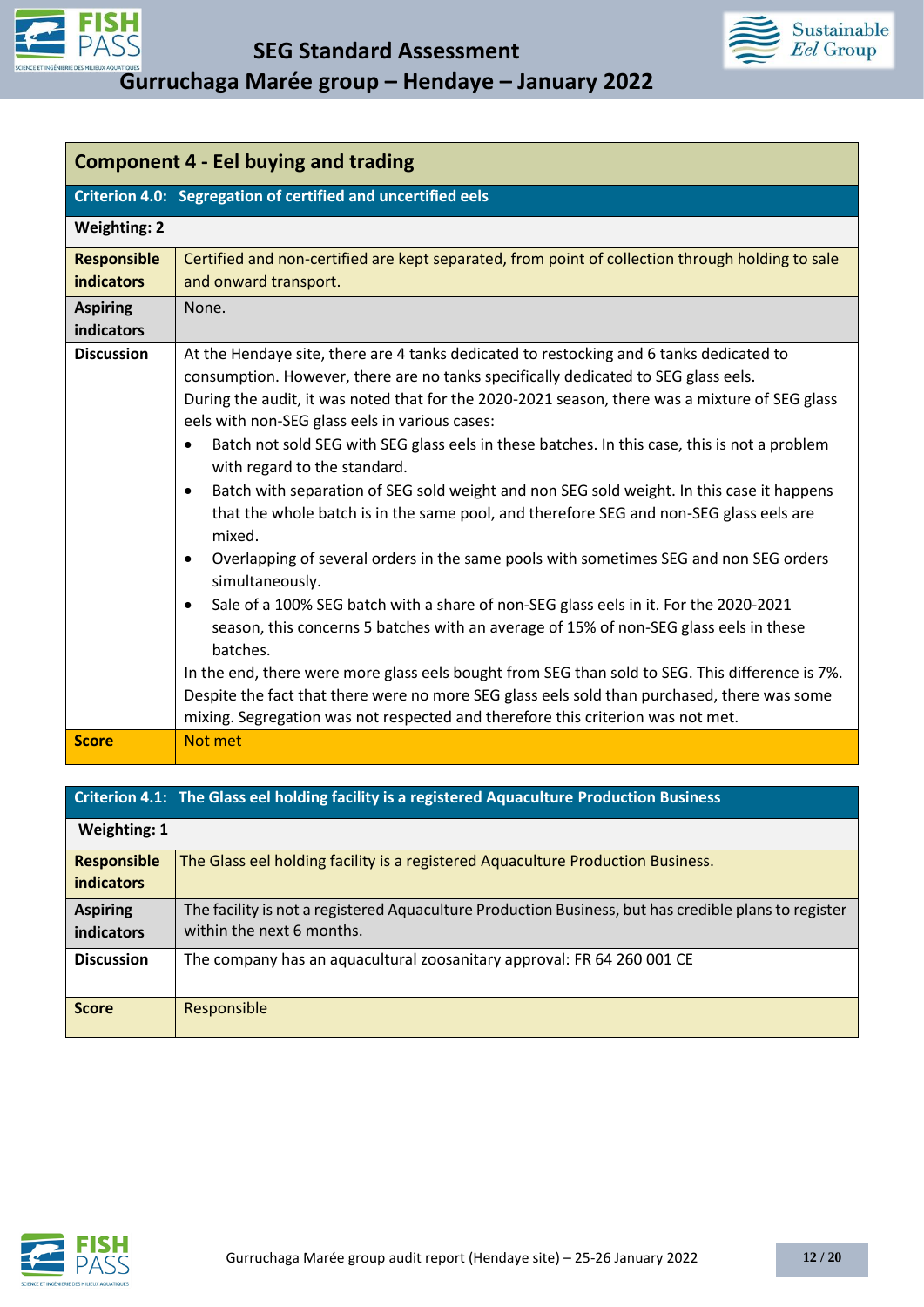



|                                         | Criterion 4.2: Mortality in storage facility                                                                                                                                                                                                                                                |
|-----------------------------------------|---------------------------------------------------------------------------------------------------------------------------------------------------------------------------------------------------------------------------------------------------------------------------------------------|
| <b>Weighting: 2</b>                     |                                                                                                                                                                                                                                                                                             |
| <b>Responsible</b><br><b>indicators</b> | Mortality rate over the season is less than 2% on average.                                                                                                                                                                                                                                  |
| <b>Aspiring</b><br>indicators           | Mortality rate over the season is less than or equal to 5% on average but greater than or equal<br>to 2%.                                                                                                                                                                                   |
| <b>Discussion</b>                       | The overall mortality rate of glass eels purchased by GM is 2.2% in 2019-2020 and 3.6% in 2020-<br>2021. This rate corresponds to the total mortality (mortality taken into account for the different<br>storage centres and for the Hendaye site)<br>This criterion is therefore aspiring. |
| <b>Score</b>                            | Aspiring                                                                                                                                                                                                                                                                                    |

| Criterion 4.3: Mortality during transport and initial holding if transported to farm |                                                                                                                                                                                                                                                                                                                                                                                                                    |
|--------------------------------------------------------------------------------------|--------------------------------------------------------------------------------------------------------------------------------------------------------------------------------------------------------------------------------------------------------------------------------------------------------------------------------------------------------------------------------------------------------------------|
| <b>Weighting: 2</b>                                                                  |                                                                                                                                                                                                                                                                                                                                                                                                                    |
| <b>Responsible</b>                                                                   | • Buyers source at least 90% of their eels from certified suppliers. OR                                                                                                                                                                                                                                                                                                                                            |
| <b>indicators</b>                                                                    | . Mortality during transport and for the first week at the farm is less than 2% on average.                                                                                                                                                                                                                                                                                                                        |
| <b>Aspiring</b>                                                                      | • Buyers source 50% - 89.9% of their eels from certified suppliers. OR                                                                                                                                                                                                                                                                                                                                             |
| indicators                                                                           | • Mortality during transport and for the first week at the farm is less than or equal to 3% on<br>average but greater than or equal to 2% on average.                                                                                                                                                                                                                                                              |
| <b>Discussion</b>                                                                    | All glass eels purchased by GM are sent from the Hendaye site.                                                                                                                                                                                                                                                                                                                                                     |
|                                                                                      | In 2021 there was a large mortality during a transport to Greek customers. This was an<br>unprecedented transport and the journey was too long and too hot, resulting in 75kg mortality<br>out of 395kg, or 19% mortality. This incident was well documented and resolved with the Greek<br>authorities. GM does not wish to repeat this unfortunate experience and will not send any more<br>glass eels this far. |
|                                                                                      | In parallel 3 clients (grow-out farms), were randomly selected and contacted to find out the<br>mortality rates. Two farms responded to our request:                                                                                                                                                                                                                                                               |
|                                                                                      | - The NOORD company found a transport mortality of 0.95% at the last shipment. The average<br>mortality of orders in the first week at the farm is 1%.                                                                                                                                                                                                                                                             |
|                                                                                      | - The Gotting company reported a mortality of 0.72% following transport and 1% after the first<br>week on the farm.                                                                                                                                                                                                                                                                                                |
|                                                                                      | Last year there was an episode with a very high mortality, but this was not due to the quality of<br>the fish, but to a logistical fault. In view of the mortalities obtained from the farms contacted,<br>we consider this criterion to be sensitive. However, the Greek episode should not be repeated.                                                                                                          |
| <b>Score</b>                                                                         | Aspiring                                                                                                                                                                                                                                                                                                                                                                                                           |

| <b>Criterion 4.4: Water quality</b>     |                                                                                                                                                                                                                                                                                                                                                          |
|-----------------------------------------|----------------------------------------------------------------------------------------------------------------------------------------------------------------------------------------------------------------------------------------------------------------------------------------------------------------------------------------------------------|
| Weighting: 1                            |                                                                                                                                                                                                                                                                                                                                                          |
| <b>Responsible</b><br><b>indicators</b> | • A system is in place that is expected to keep key water quality parameters within suitable<br>tolerances for healthy eel survival (e.g. Ammonia, Suspended Solids, pH, Oxygen).<br>. Water quality management procedures are in place including regular monitoring of relevant<br>parameters which shows that water quality is always high and stable. |

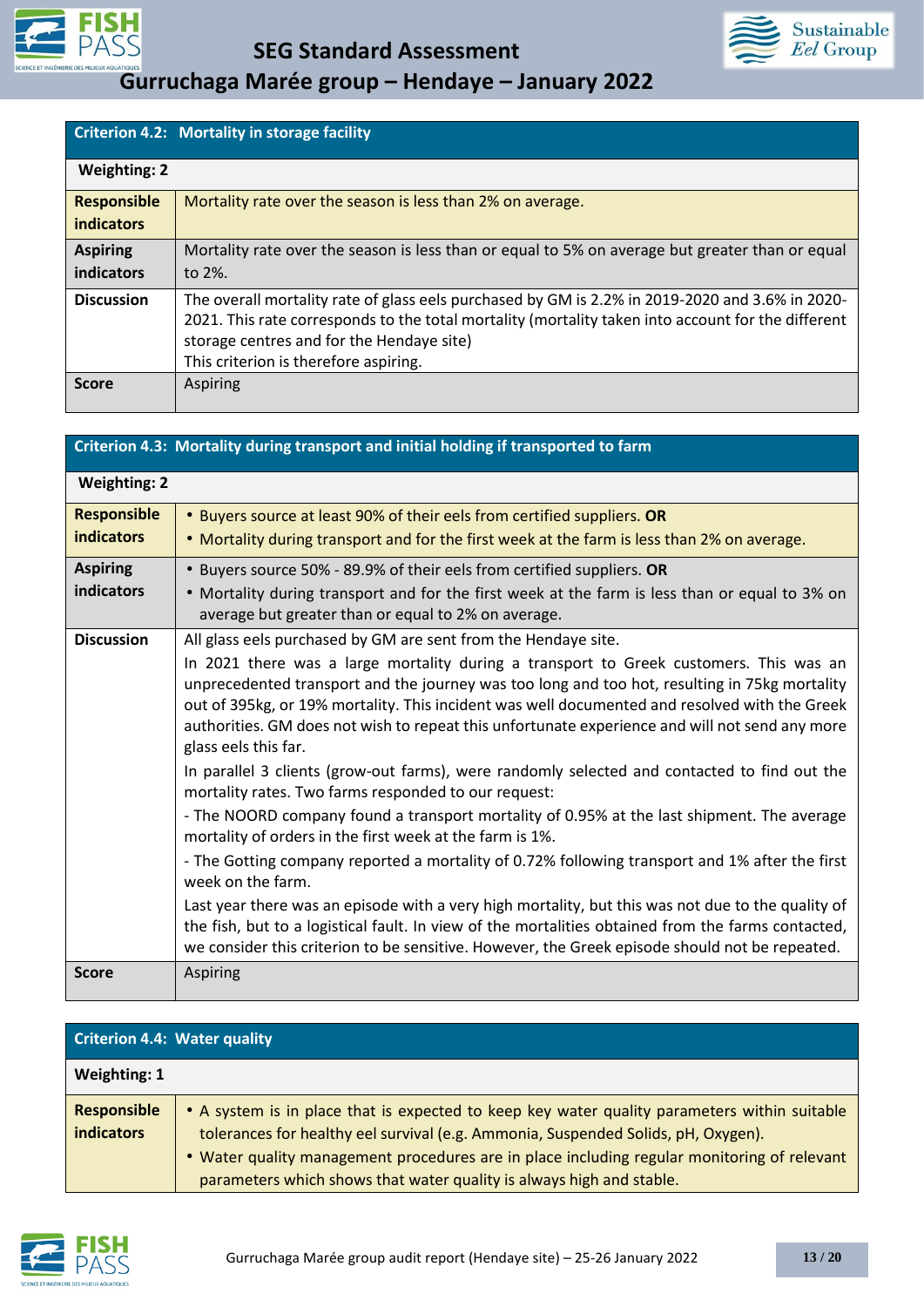



|                                      | • The facility operates a back-up system to ensure that water quality will not adversely affect<br>survival rates in the case of an equipment failure.                                                                                                                                                                                                                                                                                                                                                                                                                                                                                                                                                                                                                                                                                           |
|--------------------------------------|--------------------------------------------------------------------------------------------------------------------------------------------------------------------------------------------------------------------------------------------------------------------------------------------------------------------------------------------------------------------------------------------------------------------------------------------------------------------------------------------------------------------------------------------------------------------------------------------------------------------------------------------------------------------------------------------------------------------------------------------------------------------------------------------------------------------------------------------------|
| <b>Aspiring</b><br><b>indicators</b> | • A system is in place that is expected to keep key water quality parameters within suitable<br>tolerances for healthy eel survival (e.g. Ammonia, Suspended Solids, pH, Oxygen).<br>• The facility has a minimum of a back-up generator and oxygen supply.                                                                                                                                                                                                                                                                                                                                                                                                                                                                                                                                                                                      |
| <b>Discussion</b>                    | The water used is drinking water.<br>The pools are organised in two series in a closed circuit. The water is continuously recirculated<br>and 10% of the water is renewed every day. An oxygenation system is installed in each pool and<br>can be activated manually. There is always someone present on site.<br>The water temperature, oxygen level, pH and salinity are monitored automatically by means of<br>sensors. This is connected to a computer and there are alarms for oxygen and temperature.<br>In the event of a power failure, a back-up unit takes over after 20 seconds. During this time, the<br>pools are connected directly to a 12,000 m3 oxygen tank.<br>In addition to computer monitoring, daily visual monitoring is carried out.<br>The practices observed are good and recorded.<br>The criterion is therefore met |
| <b>Score</b>                         | Responsible                                                                                                                                                                                                                                                                                                                                                                                                                                                                                                                                                                                                                                                                                                                                                                                                                                      |

| <b>Criterion 4.5: Handling and welfare</b> |                                                                                                                                                                                                                                                                                                                                                                                                                                                                                                                                                                                                                                                                                                                                                                       |
|--------------------------------------------|-----------------------------------------------------------------------------------------------------------------------------------------------------------------------------------------------------------------------------------------------------------------------------------------------------------------------------------------------------------------------------------------------------------------------------------------------------------------------------------------------------------------------------------------------------------------------------------------------------------------------------------------------------------------------------------------------------------------------------------------------------------------------|
| <b>Weighting: 1</b>                        |                                                                                                                                                                                                                                                                                                                                                                                                                                                                                                                                                                                                                                                                                                                                                                       |
| <b>Responsible</b><br><b>indicators</b>    | • Systems are in place and the facility is designed to keep handling to an absolute minimum.<br>• Documented procedures are in place for handling, and handling, where necessary, is careful.<br>• The infrastructure is designed to avoid injuries, and so that the use of nets is rarely necessary.<br>When used, nets are small-mesh (1mm maximum).<br>• Eels are moved without being allowed to dry out.                                                                                                                                                                                                                                                                                                                                                          |
| <b>Aspiring</b><br><b>indicators</b>       | • The facility may not be optimally designed, but systems are in place to avoid handling as much<br>as possible within the constraints of the facility.<br>• Handling, where necessary, is carefully planned and executed.<br>• The infrastructure has been optimised as far as possible to avoid injuries.<br>• Nets are small-mesh (1mm maximum).<br>• Eels are moved without being allowed to dry out.                                                                                                                                                                                                                                                                                                                                                             |
| <b>Discussion</b>                          | The installation has been designed to handle the glass eels as little as possible. The transport<br>truck can be parked near the ponds.<br>For the purchase of the glass eels, the sieve is made of fine-mesh stainless steel.<br>The glass eels are transported in fine-mesh sieves.<br>The glass eels are collected by emptying the pond completely through a bottom valve. The glass<br>eels then arrive on fine mesh screens and are transferred to the fish tankers. When the glass<br>eels are placed in polystyrene boxes, they pass through a chute system to remove the water and<br>arrive directly in the boxes.<br>A plastic landing net is used to recover dead glass eels.<br>There is a written protocol available.<br>The criterion is therefore met. |
| <b>Score</b>                               | Responsible                                                                                                                                                                                                                                                                                                                                                                                                                                                                                                                                                                                                                                                                                                                                                           |

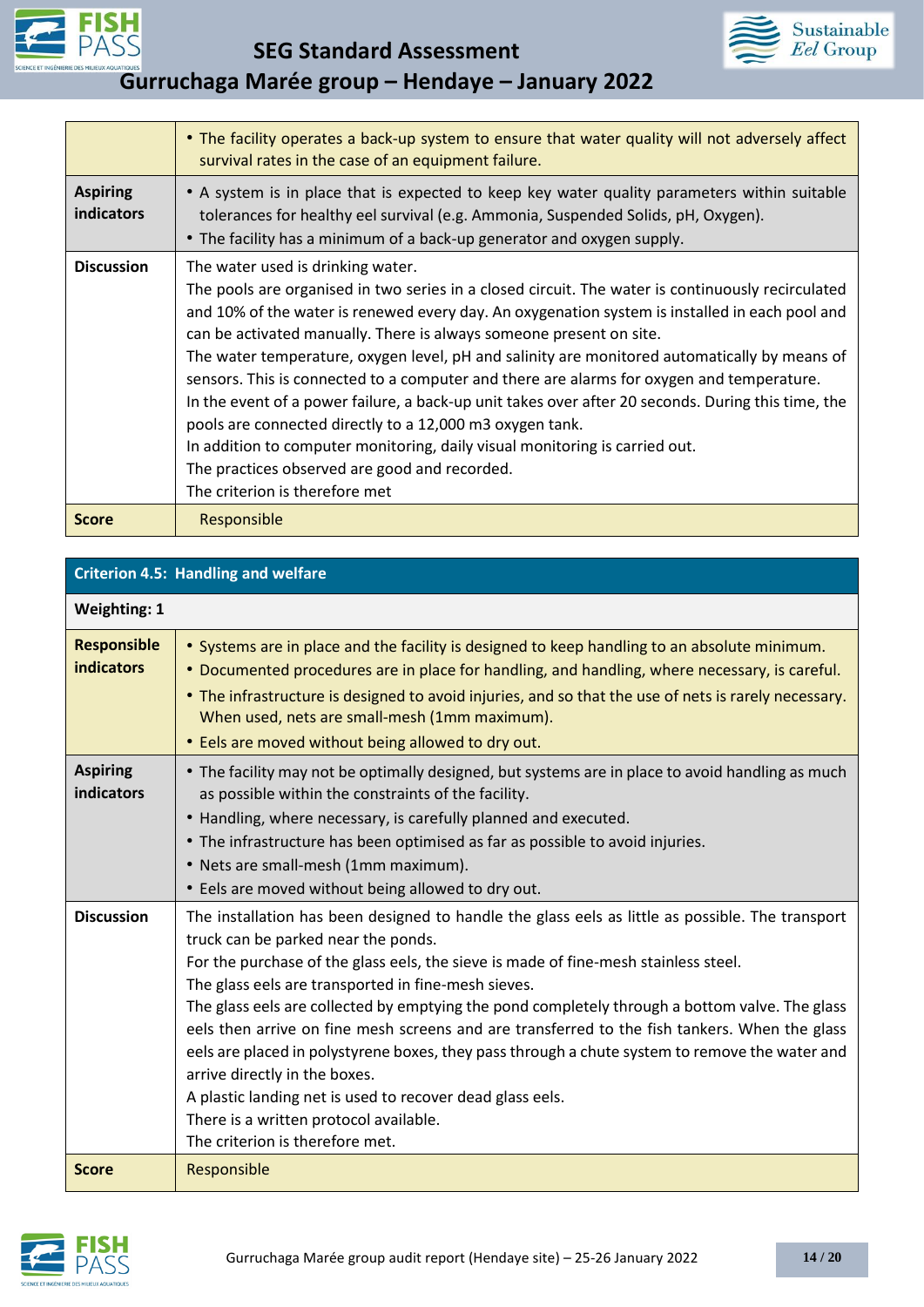



| <b>Criterion 4.6: Transport</b> |  |
|---------------------------------|--|
|---------------------------------|--|

| <b>Weighting: 1</b>                     |                                                                                                                                                                                                                                                                                                                                                                                                    |
|-----------------------------------------|----------------------------------------------------------------------------------------------------------------------------------------------------------------------------------------------------------------------------------------------------------------------------------------------------------------------------------------------------------------------------------------------------|
| <b>Responsible</b><br><b>indicators</b> | • There is a Transport Plan in place to minimise travel time – this meets the Transport<br>requirements for vertebrates.<br>• Packing is done in a way that minimises handling, time and stress.<br>• Eels are kept cool and wet with an adequate supply of oxygen.<br>• The operator holds the relevant transport authorisations.                                                                 |
| <b>Discussion</b>                       | The fish are transported via a fish tanker with an oxygen supply. In some cases, glass eels are<br>transported in polystyrene boxes with an ice bottle and oxygen placed inside. This is a standard<br>method and works well for moderate distances.<br>All batches have transport vouchers.<br>The staff have accreditation for the transport of live animals.<br>The criterion is therefore met. |
| <b>Score</b>                            | Responsible                                                                                                                                                                                                                                                                                                                                                                                        |

| Criterion 4.7: The required percentage of glass eels is being used for restocking |                                                                                                                                                                                                                                                                                                                                                                                                                                                                                                                                                                                                                                                                |
|-----------------------------------------------------------------------------------|----------------------------------------------------------------------------------------------------------------------------------------------------------------------------------------------------------------------------------------------------------------------------------------------------------------------------------------------------------------------------------------------------------------------------------------------------------------------------------------------------------------------------------------------------------------------------------------------------------------------------------------------------------------|
| <b>Weighting: 2</b>                                                               |                                                                                                                                                                                                                                                                                                                                                                                                                                                                                                                                                                                                                                                                |
| <b>Responsible</b><br>indicators                                                  | • The buyer can provide documented evidence that they have sold at least 60% for restocking<br>the required target percentage of its glass eels from the last season for the primary purpose<br>of conservation / escapement.<br>• The eels for restocking are representative of the stock - slow growers are not selected.                                                                                                                                                                                                                                                                                                                                    |
| <b>Aspiring</b><br>indicators                                                     | • The buyer can provide documented evidence that they have reserved or made available at<br>least 60% of the required target percentage of its glass eels from the latest season available<br>for the primary purpose of conservation / escapement, $OR$<br>. The buyer can provide documented evidence that it has made available glass eels to the<br>maximum level possible within the constraints of the implementation of the EMP in that<br>country OR<br>• The buyer can provide credible evidence that re-stocking will occur in the forthcoming season.<br>• The eels for restocking are representative of the stock - slow growers are not selected. |
| <b>Discussion</b>                                                                 | The percentage of glass eels bought and sold for restocking was around 50-55% over the<br>previous 3 seasons. It is 59.9% for the 2020-2021 season.<br>This rate is very close to 60% and the restocking market is often limiting for fish traders. At<br>national level, the restocking quota is never 100% consumed, which reflects the difficulties of<br>this market.<br>Taking this into consideration, and in view of the increase in the rate of glass eels sold for<br>restocking, this criterion is considered responsible.                                                                                                                           |
| <b>Score</b>                                                                      | Responsible                                                                                                                                                                                                                                                                                                                                                                                                                                                                                                                                                                                                                                                    |

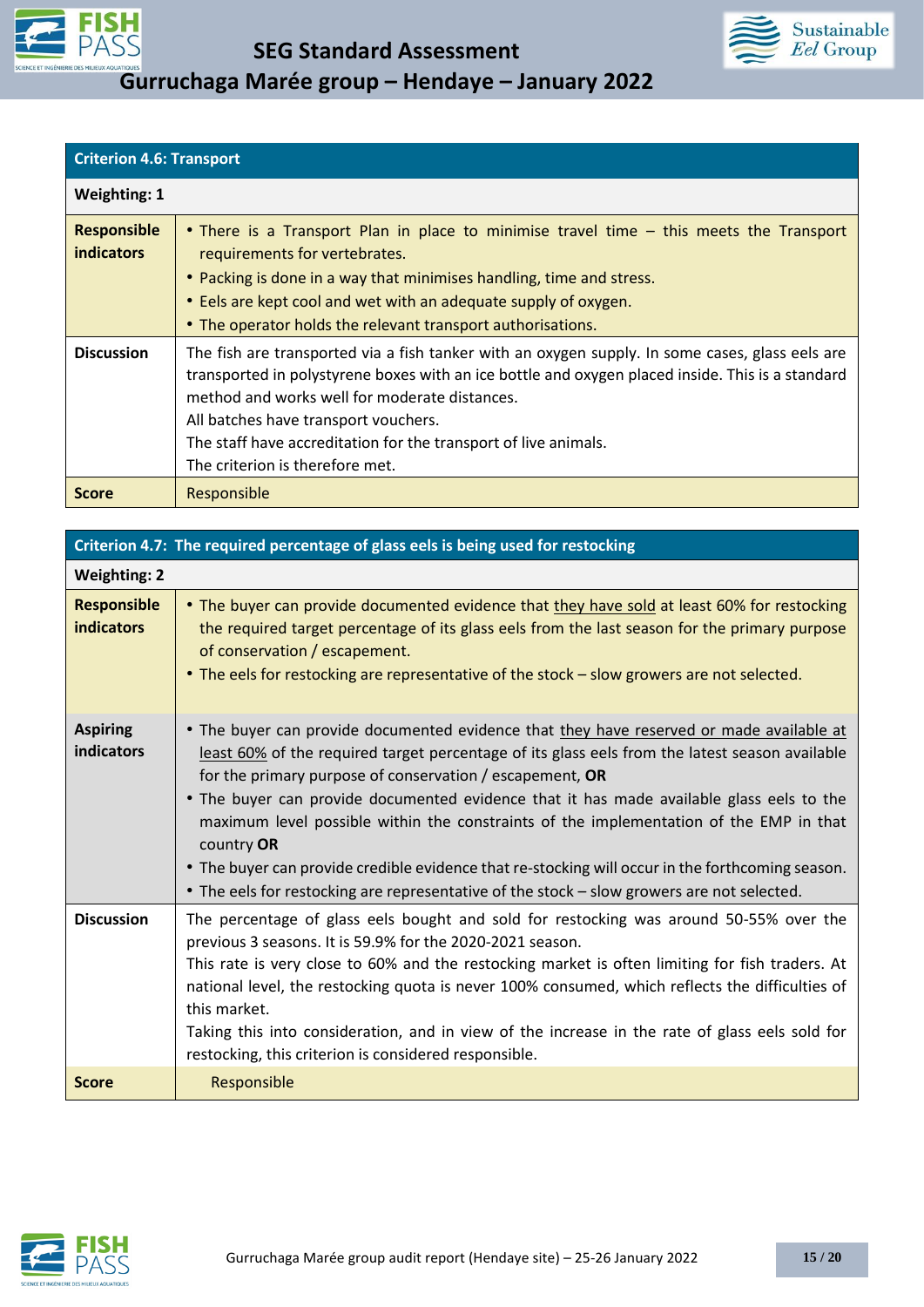

**SEG Standard Assessment** 



**Gurruchaga Marée group – Hendaye – January 2022**

| <b>Summary scores for Component 4</b>           |               |
|-------------------------------------------------|---------------|
| Not met                                         | $\mathfrak z$ |
| Not applicable                                  | 0             |
| Aspiring                                        | 4             |
| Responsible                                     | 6             |
| Total possible                                  | 12            |
| % Responsibility (Responsible / Total possible) | 50%           |

### **Component 5 – Eel farming**

### **Criterion 5.0: Segregation of certified and uncertified eels**

| <b>Weighting: 2</b>                     |                                                                                                                                                                                                                                                                                     |
|-----------------------------------------|-------------------------------------------------------------------------------------------------------------------------------------------------------------------------------------------------------------------------------------------------------------------------------------|
| <b>Responsible</b><br><b>indicators</b> | • Certified and non-certified are kept separated, from point of collection through holding to<br>sale and onward transport                                                                                                                                                          |
| <b>Aspiring</b><br>indicators           | • Through mass-balance calculations (by number), the organisation can prove that no more<br>than the same percentage of certified eels were output as were input, whilst taking<br>mortality into consideration. A formula of 2,800 pieces per 1 kg of glass eels can be<br>applied |
| <b>Discussion</b>                       | Certified and non-certified eels are mixed. However, no more certified eels were sold<br>than purchased.                                                                                                                                                                            |
| <b>Score</b>                            | Aspiring                                                                                                                                                                                                                                                                            |

| Criterion 5.1: The total mortality rate during the culture process is low |                                                                                                                                                                                                                                                                                                                                                                                                                                                                                                                                                                                                               |
|---------------------------------------------------------------------------|---------------------------------------------------------------------------------------------------------------------------------------------------------------------------------------------------------------------------------------------------------------------------------------------------------------------------------------------------------------------------------------------------------------------------------------------------------------------------------------------------------------------------------------------------------------------------------------------------------------|
| <b>Weighting: 2</b>                                                       |                                                                                                                                                                                                                                                                                                                                                                                                                                                                                                                                                                                                               |
| <b>Responsible</b><br><b>indicators</b>                                   | • The Percentage Mortality Rate of eels in culture is less than or equal to 10% on<br>average in the current and previous year OR as an average of the previous five<br>years<br>• An accurate daily log is maintained of the number and causes of mortality                                                                                                                                                                                                                                                                                                                                                  |
| <b>Aspiring</b><br>indicators                                             | • The Percentage Mortality Rate of eels in culture is between 10 and 15% on average<br>in the current and previous years OR as an average of the previous five years.<br>• An accurate daily log is maintained of the number of mortalities                                                                                                                                                                                                                                                                                                                                                                   |
| <b>Discussion</b>                                                         | The percentage mortality rate of farmed eels has ranged from 2 to 15% for the past four<br>years. On average over the last 4 years, the mortality rate is 8.9%. This rate was calculated<br>by examining the number of eels entering the farm in relation to the number of eels<br>exported and the number of eels remaining on the farm. This calculation is based on 2800<br>glass eels per kg.<br>A daily record of mortalities is kept by weight but the size of dead eels is not available.<br>Mortality by eel cohort or size should be recorded.<br>This criterion is considered to be responsible for |
| <b>Score</b>                                                              | Responsible                                                                                                                                                                                                                                                                                                                                                                                                                                                                                                                                                                                                   |

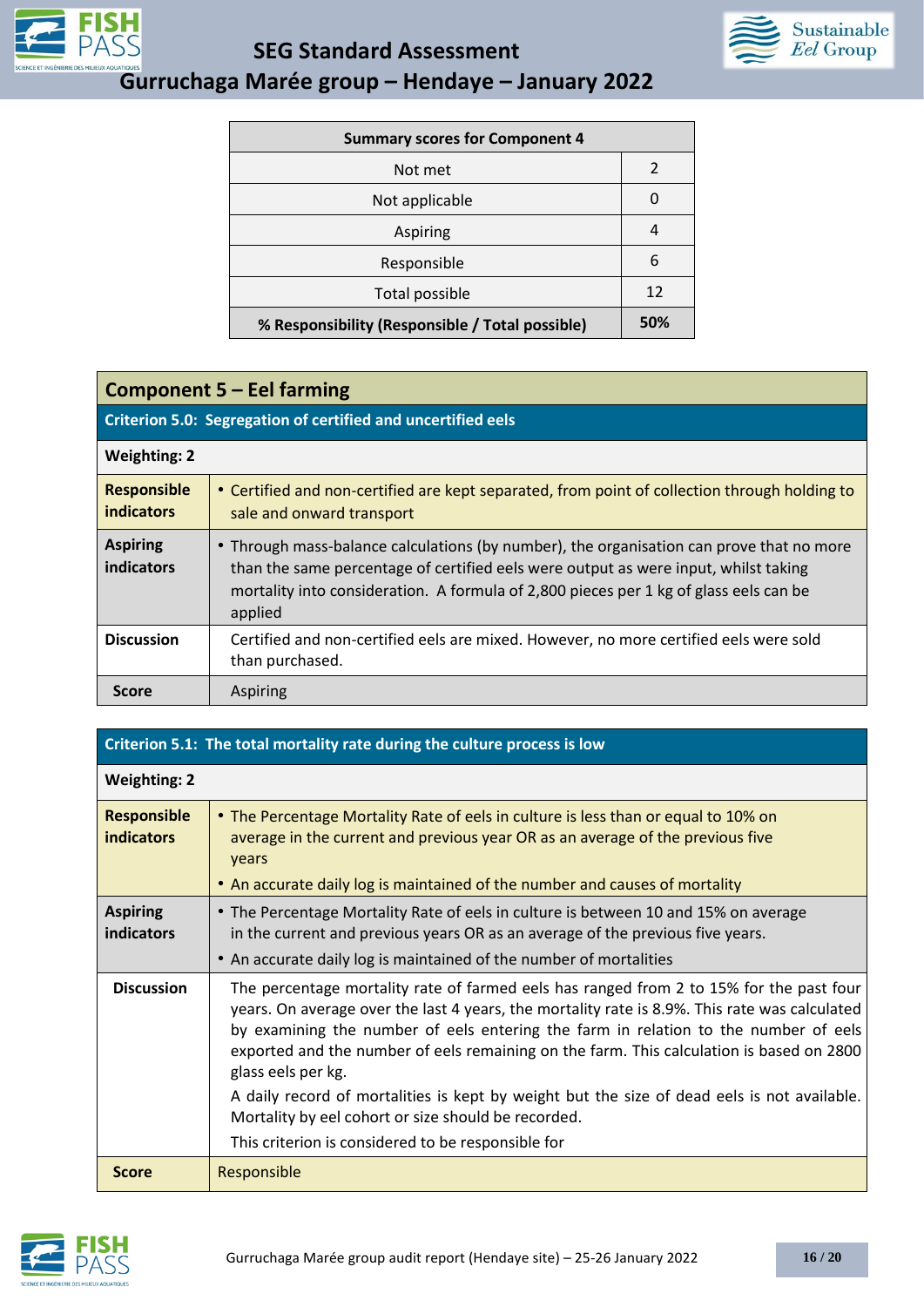



| Criterion 5.2: The fish meal/oil ingredients in the feed come from a responsible source |                                                                                                                                                                                                                                                                                                                                                                                                                                 |
|-----------------------------------------------------------------------------------------|---------------------------------------------------------------------------------------------------------------------------------------------------------------------------------------------------------------------------------------------------------------------------------------------------------------------------------------------------------------------------------------------------------------------------------|
| <b>Weighting: 1</b>                                                                     |                                                                                                                                                                                                                                                                                                                                                                                                                                 |
| <b>Responsible</b><br><b>indicators</b>                                                 | Fish meal/oil in the feed (including juvenile feeds) is certified by IFFO or MSC or shown in<br>some other way to be from responsible or sustainable sources                                                                                                                                                                                                                                                                    |
| <b>Aspiring</b><br>indicators                                                           | Fish meal/oil in the feed (including juvenile feeds) is not certified by IFFO or MSC or shown<br>to be from responsible sources, but there are credible plans to move to such a supplier<br>within 2 years                                                                                                                                                                                                                      |
| <b>Discussion</b>                                                                       | The farm has two feed suppliers, Biomar and Klooster.                                                                                                                                                                                                                                                                                                                                                                           |
|                                                                                         | Klooster supplies cod roe, which is used to feed the glass eels exclusively for the first 8 days<br>of rearing, after which Biomar dry feed is gradually introduced.                                                                                                                                                                                                                                                            |
|                                                                                         | The supplier Biomar states that there is no specific ASC standard for eel feed. However,<br>Biomar continually evaluates the purchasing criteria necessary to ensure and document that<br>marine and non-marine raw materials meet the ASC requirements for social responsibility.<br>Biomar uses raw materials that can be traced back to their source of origin and a significant<br>part of which is IFFO and MSC certified. |
|                                                                                         | For the time being, information on the sustainability of the fish eggs used has not been<br>collected.                                                                                                                                                                                                                                                                                                                          |
|                                                                                         | Pending this information, this criterion is classified as aspiring.                                                                                                                                                                                                                                                                                                                                                             |
| <b>Score</b>                                                                            | <b>Aspiring</b>                                                                                                                                                                                                                                                                                                                                                                                                                 |

| Criterion 5.3: Feed is used as efficiently as possible |                                                                                                                                                                                                                |  |  |  |
|--------------------------------------------------------|----------------------------------------------------------------------------------------------------------------------------------------------------------------------------------------------------------------|--|--|--|
| <b>Weighting: 1</b>                                    |                                                                                                                                                                                                                |  |  |  |
| <b>Responsible</b><br><b>indicators</b>                | The average feed conversion ratios in the farm are as follows: glass eel to fingerlings: 1.1 or<br>less fingerlings to 200g: 1.6 or less large eels: 2.0 or less                                               |  |  |  |
| <b>Aspiring</b><br><b>indicators</b>                   | The average feed conversion ratios in the farm are as follows: glass eel to fingerlings: 1.3 or<br>less fingerlings to 200g: 1.8 or less large eels: 2.2 or less                                               |  |  |  |
| <b>Discussion</b>                                      | The average conversion rate on the farm is around 1.41<br>The eels are sold at around 5-15 grams a piece and are therefore eels weighing less than<br>200 grams.<br>The responsible criterion is therefore met |  |  |  |
| <b>Score</b>                                           | Responsible                                                                                                                                                                                                    |  |  |  |

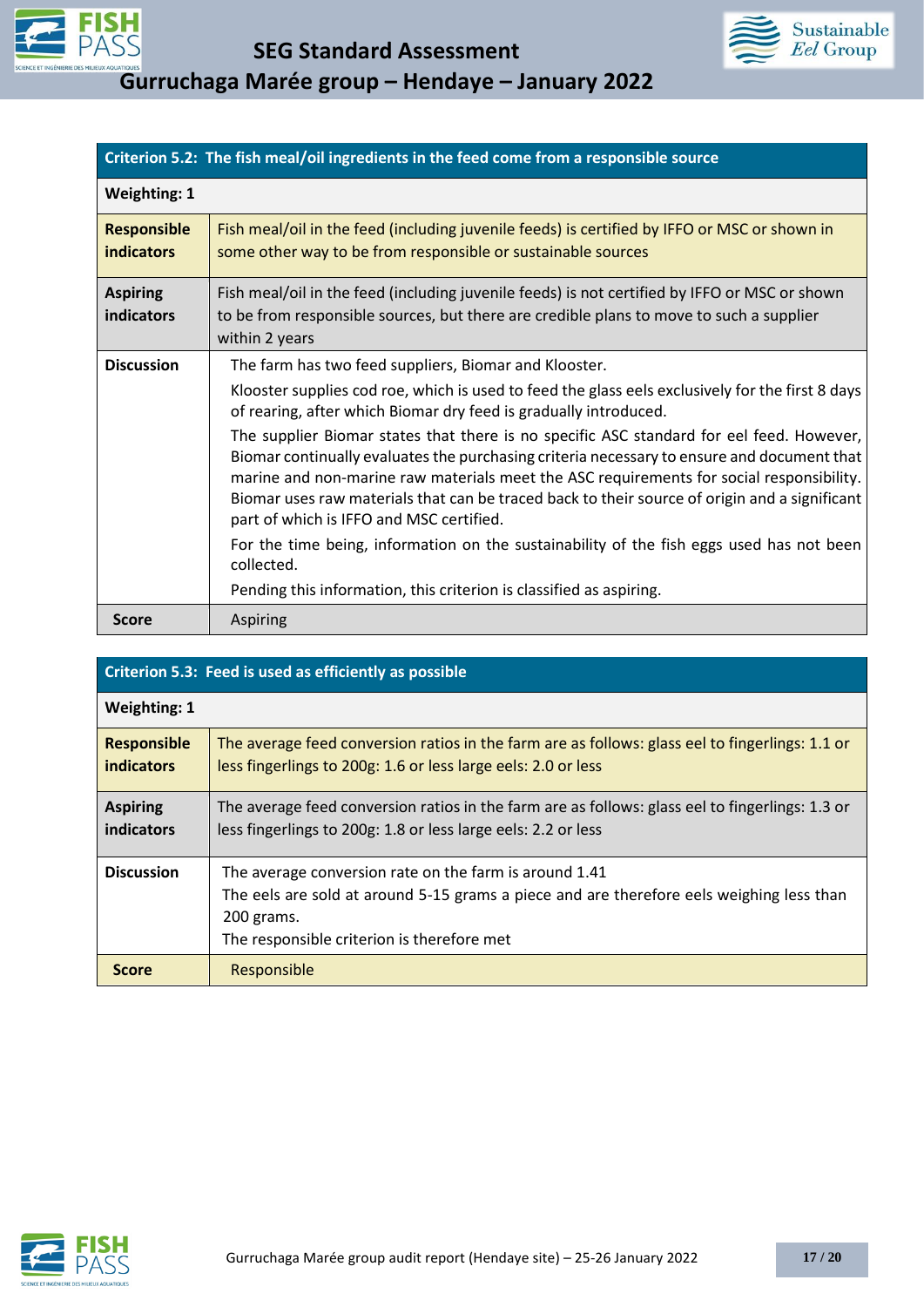



| <b>Criterion 5.4: Water quality</b>     |                                                                                                                                                                                                                                                                                                                                                                                                                                                                                                                                                                                                                                                                                                                                                                                                                                                                                                                                                                                                                                                                                                                                                                                                                                                                                                                                                                                                              |
|-----------------------------------------|--------------------------------------------------------------------------------------------------------------------------------------------------------------------------------------------------------------------------------------------------------------------------------------------------------------------------------------------------------------------------------------------------------------------------------------------------------------------------------------------------------------------------------------------------------------------------------------------------------------------------------------------------------------------------------------------------------------------------------------------------------------------------------------------------------------------------------------------------------------------------------------------------------------------------------------------------------------------------------------------------------------------------------------------------------------------------------------------------------------------------------------------------------------------------------------------------------------------------------------------------------------------------------------------------------------------------------------------------------------------------------------------------------------|
| <b>Weighting: 1</b>                     |                                                                                                                                                                                                                                                                                                                                                                                                                                                                                                                                                                                                                                                                                                                                                                                                                                                                                                                                                                                                                                                                                                                                                                                                                                                                                                                                                                                                              |
| <b>Responsible</b><br><b>indicators</b> | A system is in place that is expected to keep key water quality parameters within<br>$\bullet$<br>suitable tolerances for healthy eel survival (e.g. Ammonia, Suspended Solids, pH,<br>Oxygen)<br>Water quality management procedures are in place including regular monitoring of<br>$\bullet$<br>relevant parameters which shows that water quality is always high and stable<br>Water quality monitoring is linked to an alarm-based system in the event of a sudden<br>$\bullet$                                                                                                                                                                                                                                                                                                                                                                                                                                                                                                                                                                                                                                                                                                                                                                                                                                                                                                                         |
|                                         | drop in water quality<br>The facility operates a back-up system to ensure that water quality will not adversely<br>affect survival rates in the case of a power supply failure.                                                                                                                                                                                                                                                                                                                                                                                                                                                                                                                                                                                                                                                                                                                                                                                                                                                                                                                                                                                                                                                                                                                                                                                                                              |
| <b>Aspiring</b><br>indicators           | A system is in place that is expected to keep key water quality parameters within<br>$\bullet$<br>suitable tolerances (e.g. Ammonia, Suspended Solids, pH, Oxygen)                                                                                                                                                                                                                                                                                                                                                                                                                                                                                                                                                                                                                                                                                                                                                                                                                                                                                                                                                                                                                                                                                                                                                                                                                                           |
|                                         | Water quality management procedures are in place and there is regular monitoring of<br>$\bullet$<br>relevant parameters which shows that water quality is always high and stable.                                                                                                                                                                                                                                                                                                                                                                                                                                                                                                                                                                                                                                                                                                                                                                                                                                                                                                                                                                                                                                                                                                                                                                                                                            |
| <b>Discussion</b>                       | Each series of 8 tanks is independent of the others and operates in a closed circuit.<br>Everything is linked to the computer, which allows the temperature, acidity, oxygenation<br>and conductivity parameters to be controlled automatically.<br>In its circuit, the water first passes through an oxygen cone and then through an<br>ultraviolet filter before entering the pools. Then, when the water exits the tanks, it passes<br>through a drum filter to separate the excrement from the water. This water falls back into<br>the pit before passing through a 4 metre high biofilter, which denitrifies the water and<br>keeps the ammonia at a suitable level. The biofilter is connected to an aerator which<br>removes CO2 from the water and maintains the desired temperature.<br>The water is renewed at a rate of 3 to 5% per day.<br>The pH is maintained by a dosing pump with the acidity requested by computer. The<br>target pH is 6 for glass eels and when they have grown, the pH is lowered to 4-5.<br>The water temperature is maintained at 26°C throughout production.<br>The installation has 330 alarms and all parameters are monitored.<br>In the event of a power failure, a back-up unit takes over after 20 seconds. During this<br>time, the tanks are connected directly to a 12,000 m3 oxygen tank.<br>In view of all these elements, this criterion is responsible. |
| <b>Score</b>                            | Responsible                                                                                                                                                                                                                                                                                                                                                                                                                                                                                                                                                                                                                                                                                                                                                                                                                                                                                                                                                                                                                                                                                                                                                                                                                                                                                                                                                                                                  |

### **Criterion 5.5: There are minimal ecological impacts from effluent discharge**

| <b>Weighting: 1</b>                     |                                                                                                                                                                                                                                                                                     |
|-----------------------------------------|-------------------------------------------------------------------------------------------------------------------------------------------------------------------------------------------------------------------------------------------------------------------------------------|
| <b>Responsible</b><br><b>indicators</b> | The system is closed-circuit and has no discharge OR<br>$\bullet$<br>Effluent discharge is regularly tested by the farm AND<br>Effluent discharge complies with all local and national requirements AND<br>Has not been found to be non-compliant in the past 5 years.<br>$\bullet$ |
| <b>Aspiring</b><br>indicators           | Effluent discharge is regularly tested by the farm AND/OR<br>Has been found to be non-compliant on no more than 1 occasion in the past 5 years.                                                                                                                                     |

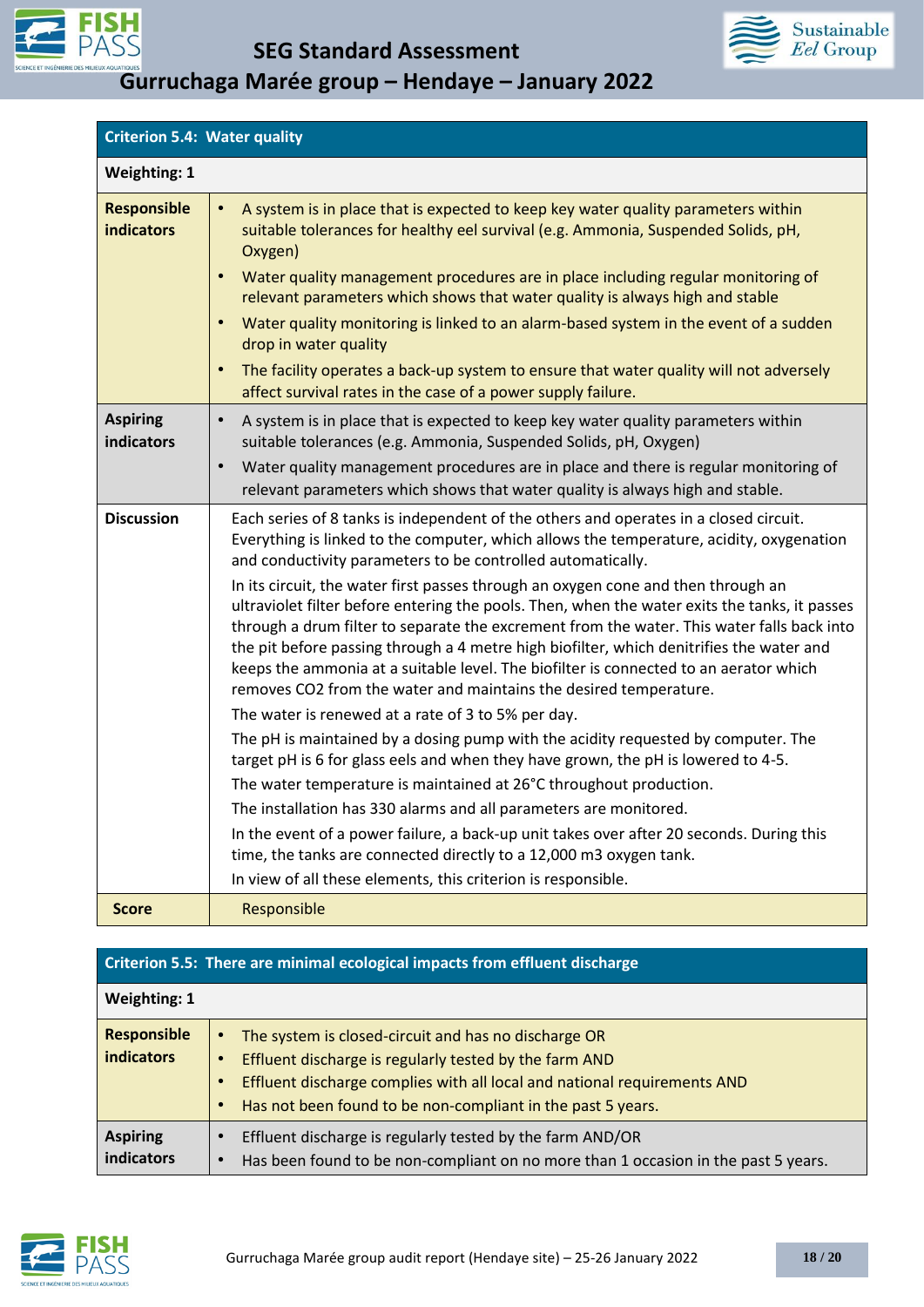

**SEG Standard Assessment** 





| <b>Discussion</b>                                                                                                                                   | The various lines are all in closed circuit and discharges are therefore limited. The<br>company discharges 100 m3/day into the public sewerage system. |  |  |  |  |
|-----------------------------------------------------------------------------------------------------------------------------------------------------|---------------------------------------------------------------------------------------------------------------------------------------------------------|--|--|--|--|
| The installation is compliant and periodically checked for discharges. Self-monitoring of<br>discharges is carried out approximately every 15 days. |                                                                                                                                                         |  |  |  |  |
|                                                                                                                                                     | The installation has not been judged to be non-compliant over the last 5 years.                                                                         |  |  |  |  |
|                                                                                                                                                     | This criterion is therefore met.                                                                                                                        |  |  |  |  |
| <b>Score</b>                                                                                                                                        | Responsible                                                                                                                                             |  |  |  |  |

|                                         | Criterion 5.6: Grading, slaughter and transportation are carried out with respect to welfare                                                                                                                                                                                                                                                                                                                                                                                         |
|-----------------------------------------|--------------------------------------------------------------------------------------------------------------------------------------------------------------------------------------------------------------------------------------------------------------------------------------------------------------------------------------------------------------------------------------------------------------------------------------------------------------------------------------|
| <b>Weighting: 1</b>                     |                                                                                                                                                                                                                                                                                                                                                                                                                                                                                      |
| <b>Responsible</b><br><b>indicators</b> | Grading is completed in an efficient manner<br>$\bullet$<br>Slaughter is completed by a method that provides an instant death or renders them<br>$\bullet$<br>insensible to pain, i.e. electric stunning or percussive stunning.<br>Procedures are in place to ensure transportation provides suitable conditions for fish<br>$\bullet$<br>welfare.                                                                                                                                  |
| <b>Aspiring</b><br>indicators           | Other, previously acceptable methods of stunning before slaughter are used, e.g.<br>chilling, but there are credible plans in place to invest in the latest methods within the<br>next 2 years                                                                                                                                                                                                                                                                                       |
| <b>Discussion</b>                       | A grading is carried out approximately every 30 days. The eels are sorted with a special<br>machine that separates the eels by size. The eels are pumped from the tanks to the<br>grading machine, which sorts the sizes. Each sorted batch is then weighed before being<br>returned to the tanks. The eels are never allowed to dry out during the process and are<br>handled as little as possible.<br>No culling is carried out at this site.<br>This criterion is therefore met. |
| <b>Score</b>                            | Responsible                                                                                                                                                                                                                                                                                                                                                                                                                                                                          |

|                                         | Criterion 5.7: The organisation provides eel for restocking                                                                                                                                                                                                                                                                                                                                                                             |  |  |  |
|-----------------------------------------|-----------------------------------------------------------------------------------------------------------------------------------------------------------------------------------------------------------------------------------------------------------------------------------------------------------------------------------------------------------------------------------------------------------------------------------------|--|--|--|
| <b>Weighting: 2</b>                     |                                                                                                                                                                                                                                                                                                                                                                                                                                         |  |  |  |
| <b>Responsible</b><br><b>indicators</b> | The organisation can provide documented evidence that 10% or more of the farm's annual<br>eel production (by piece) has been provided for restocking for the purpose of conservation<br>/ escapement.                                                                                                                                                                                                                                   |  |  |  |
| <b>Aspiring</b><br>indicators           | The organisation can provide documented evidence that it makes 10 % of their annual eel<br>production (by piece) available for restocking for the primary purpose of conservation /<br>escapement AND/OR for new clients, the farm can demonstrate that they have bookings<br>for re-stocking in the following year at more than 10% of the predicted annual eel<br>production (by piece) for the purpose of conservation / escapement. |  |  |  |
| <b>Discussion</b>                       | It was decided not to consider this criterion for the following reasons:<br>The volume of eels that are present in this one farm is small<br>٠<br>The Gurruchaga Marée group respects the 60% restocking quota for the glass<br>$\bullet$<br>eel fish trade                                                                                                                                                                             |  |  |  |

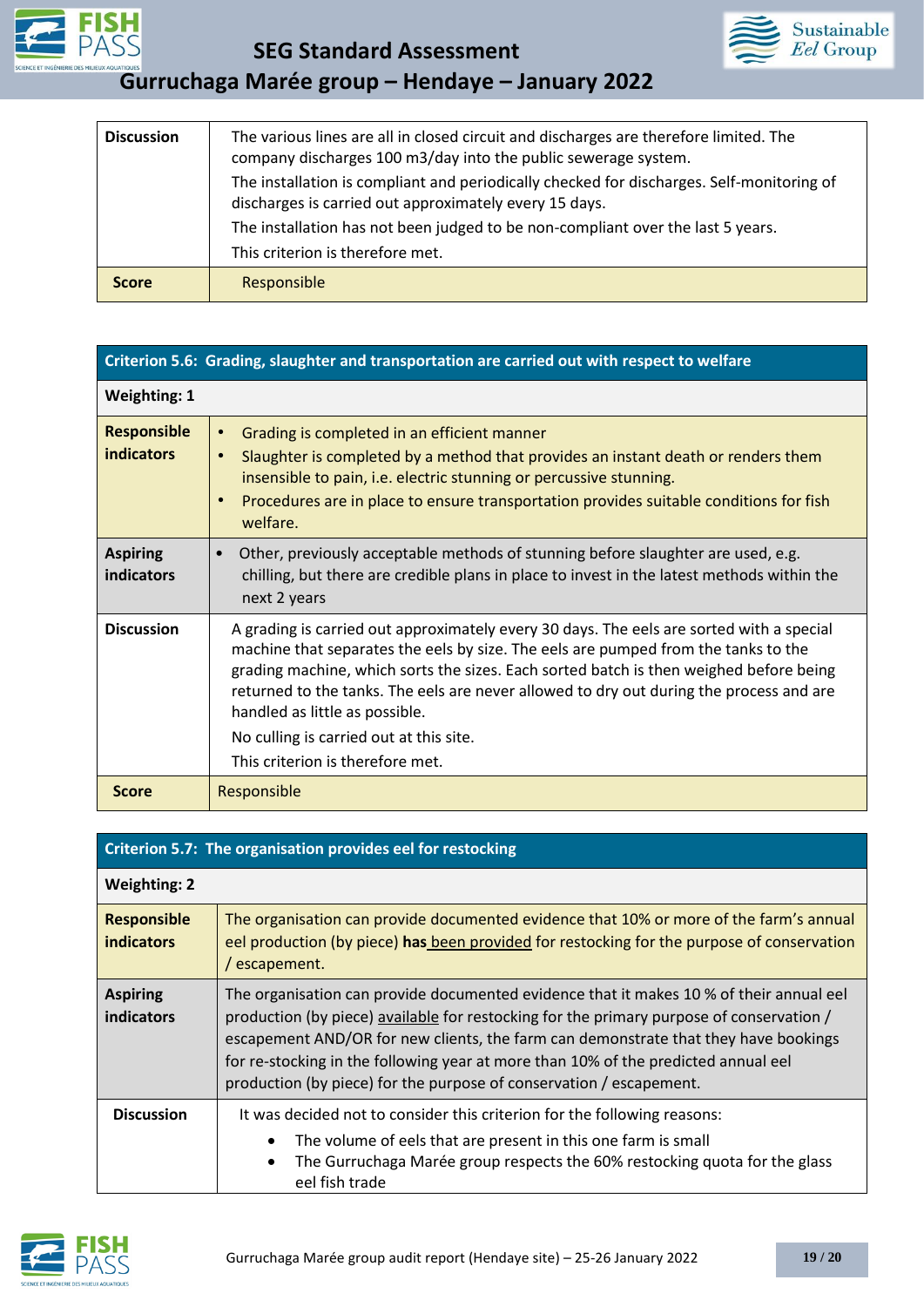



• The farms of the Nijvis group that it supplies meet the 10% target • The organisation is very strict (and this has helped to influence the whole market) about the correct use of the restocking and consumption quotas **Score** Not applicable

| Criterion 5.8: Eels for restocking are not graded out slow-growers |                                                                                                                                                     |  |  |
|--------------------------------------------------------------------|-----------------------------------------------------------------------------------------------------------------------------------------------------|--|--|
| <b>Weighting: 2</b>                                                |                                                                                                                                                     |  |  |
| <b>Responsible</b><br><b>indicators</b>                            | The size range and quantities in the eels for restocking reflect 100% that for the age group<br>in the whole farm                                   |  |  |
| <b>Aspiring</b><br>indicators                                      | The size range and quantities indicate no more than a 25% supplement of those for<br>restocking are from slower growing fish of the same age group. |  |  |
| <b>Discussion</b>                                                  | For the same reasons as for criterion 5.7, this criterion is not considered.                                                                        |  |  |
| <b>Score</b>                                                       | Not applicable                                                                                                                                      |  |  |

| <b>Summary scores for Component 5</b>           |     |  |
|-------------------------------------------------|-----|--|
| Not met                                         | 0   |  |
| Not applicable                                  | 4   |  |
| <b>Aspiring</b>                                 | 3   |  |
| Responsible                                     | 6   |  |
| Total possible                                  | 9   |  |
| % Responsibility (Responsible / Total possible) | 67% |  |

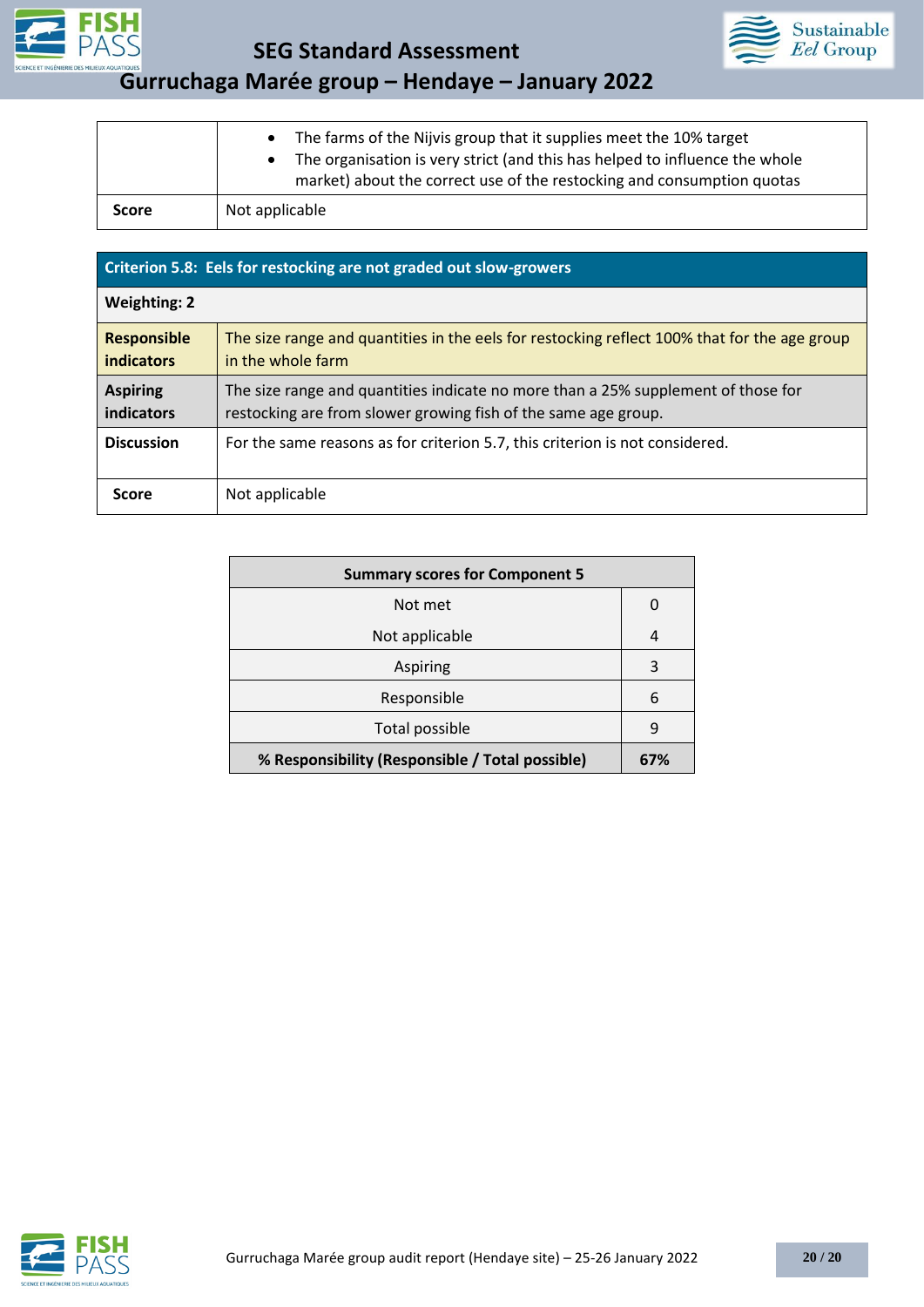



### **Eel Assessment – Gurruchaga**

### **Assessment against:**

Component 1: Generic Requirements Component 3: Glass eel buyers Component 4: Eel Culture Component 7: Traceability

# **Completed by**

Alex Senechal

17<sup>th</sup> January 2017

# **FINAL**

### **1. Introduction**

This document presents the report completed following the verification audit carried out under the Sustainable Eel Standard (Version 5,  $21<sup>st</sup>$  June 2013), and Sustainable Eel Methodology (Version 1, 21<sup>st</sup> June 2013) against Gurruchaga Maree SARL (hereafter Gurruchaga). This assessment has been completed against Components 1,3, 4 & 7 of the Standard only.

The assessment is of the elver buyer Gurruchaga. Gurruchaga buy eels from a number of French and Spanish rivers ranging from Normandy in the North to the Basque country in the south. Those that are currently certified against the SEG standard are: the Arzal fishery however, no glass eels have been purchased from this fishery so far during the 2016/17 season. Elvers are purchased and stored in tank facilities for on-ward sale to clients or on-growing. The company has three holding systems in place with plans for a fourth. The locations and addresses of these are listed below:

| Site Name                         | Address                    | Area Covered                 |
|-----------------------------------|----------------------------|------------------------------|
| Site $1$ – Hendaye facility (also | 88, Route de la Corniche,  | Adour, Landes rivers         |
| the Head Office Site)             | Quartier Haicabia,         |                              |
|                                   | 64700 HENDAYE              |                              |
| Site $2$ – Charron Facility       | Le Port du Corps de Garde, | La Rochelle area             |
|                                   | 17230 CHARRON              |                              |
| Site $3$ – Epargnes Facility      | Epargnes, Poitou Charentes | Gironde, Seudre and Charente |
|                                   |                            | rivers                       |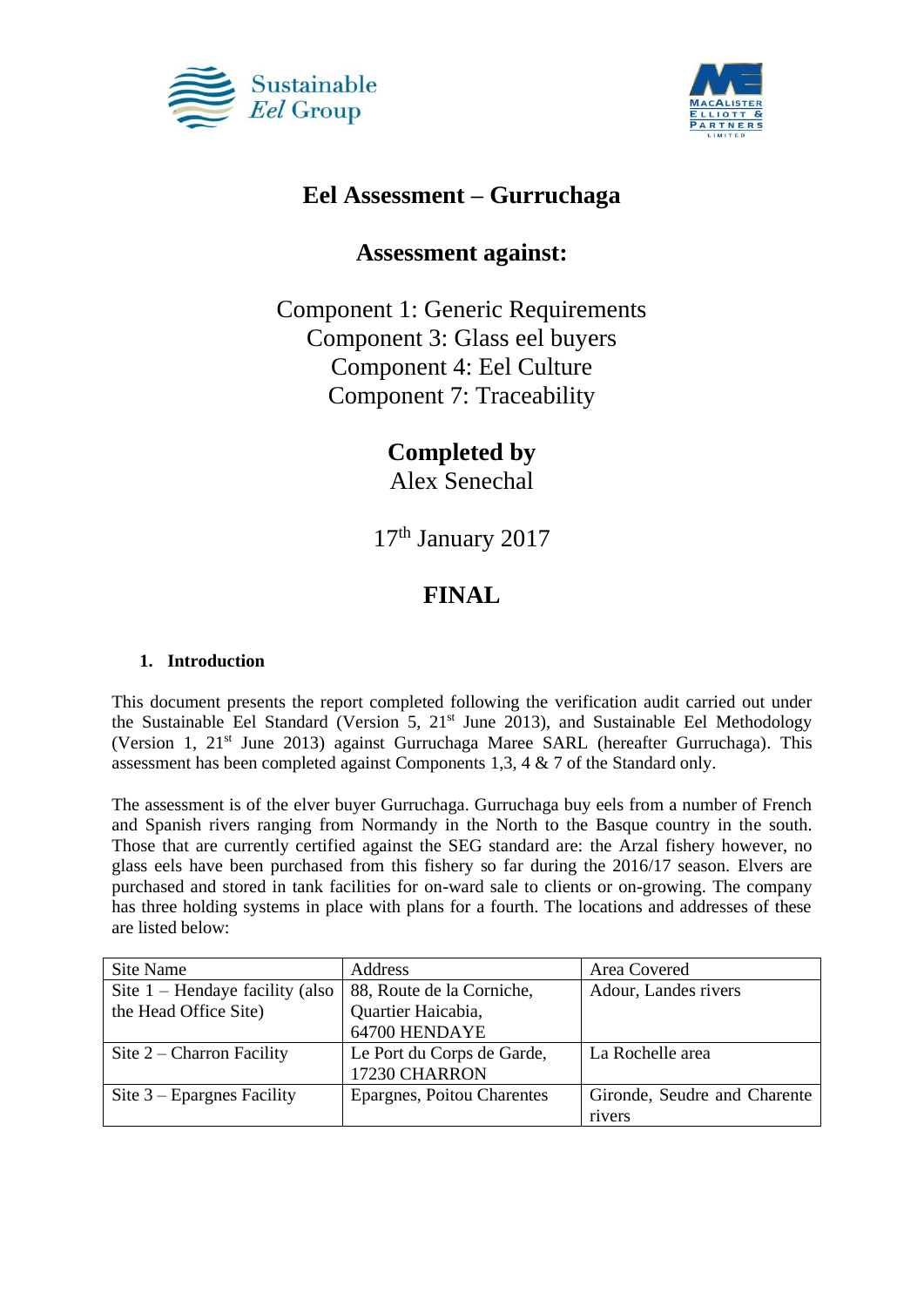



The Hendaye facility has increased in size significantly since the last audit with a new growing facility built on site and plans to increase the growing area by a further 24 tanks in the near future.

### **2. The assessment**

The assessors were Max Goulden and Alex Senechal of MacAlister Elliott and Partners Ltd, who visited the Hendaye facility on the17th January 2017. The visit included a tour of the Hendaye facility followed by the assessment of the paper based records held at the Hendaye central office. Included in the paper based records were purchase and sales records for the previous and current season to date. The verification audit was overseen by Mr Jerome Gurruchaga (Owner) and Office Manager Nathalie Immeln.

The audit was followed by a period of discussion and provision of evidence by Gurruchaga regarding the mortality and feed used in the culture system. This resulted in the publication of this version of the report in March 2017.

### **3. Client Contact Details**

| <b>Client Contact Name</b> | Nathalie Immeln                              |  |
|----------------------------|----------------------------------------------|--|
| <b>Client Address</b>      | 88, Route de la Corniche, Quartier Haicabia, |  |
|                            | 64700 HENDAYE                                |  |
| <b>Client Email</b>        | gurrumaree@wanadoo.fr                        |  |
| <b>Client Phone Number</b> | $+33559566891$                               |  |

### **4. Results of the assessment**

The outcome of this assessment is as follows;

That Gurruchaga has **passed** Component 1: Commitment to Sustainability and legality

that Gurruchaga scored **6 green scores** and **4 amber scores** against Component 3 and therefore **should be considered sustainable under the SEG standard, Component 3: Glass Eel Buyers**.

that Gurruchaga scored 7 **green scores** and **1 amber scores** against Component 7 and therefore **should be considered sustainable under the SEG standard, Component 4: Cultured eels**.

that Gurruchaga scored **3 green scores** and **0 amber scores** against Component 7 and therefore **should be considered sustainable under the SEG standard, Component 7: Traceability**.

### **Recommendations**

A number of recommendations were raised by the auditor. These are provided below.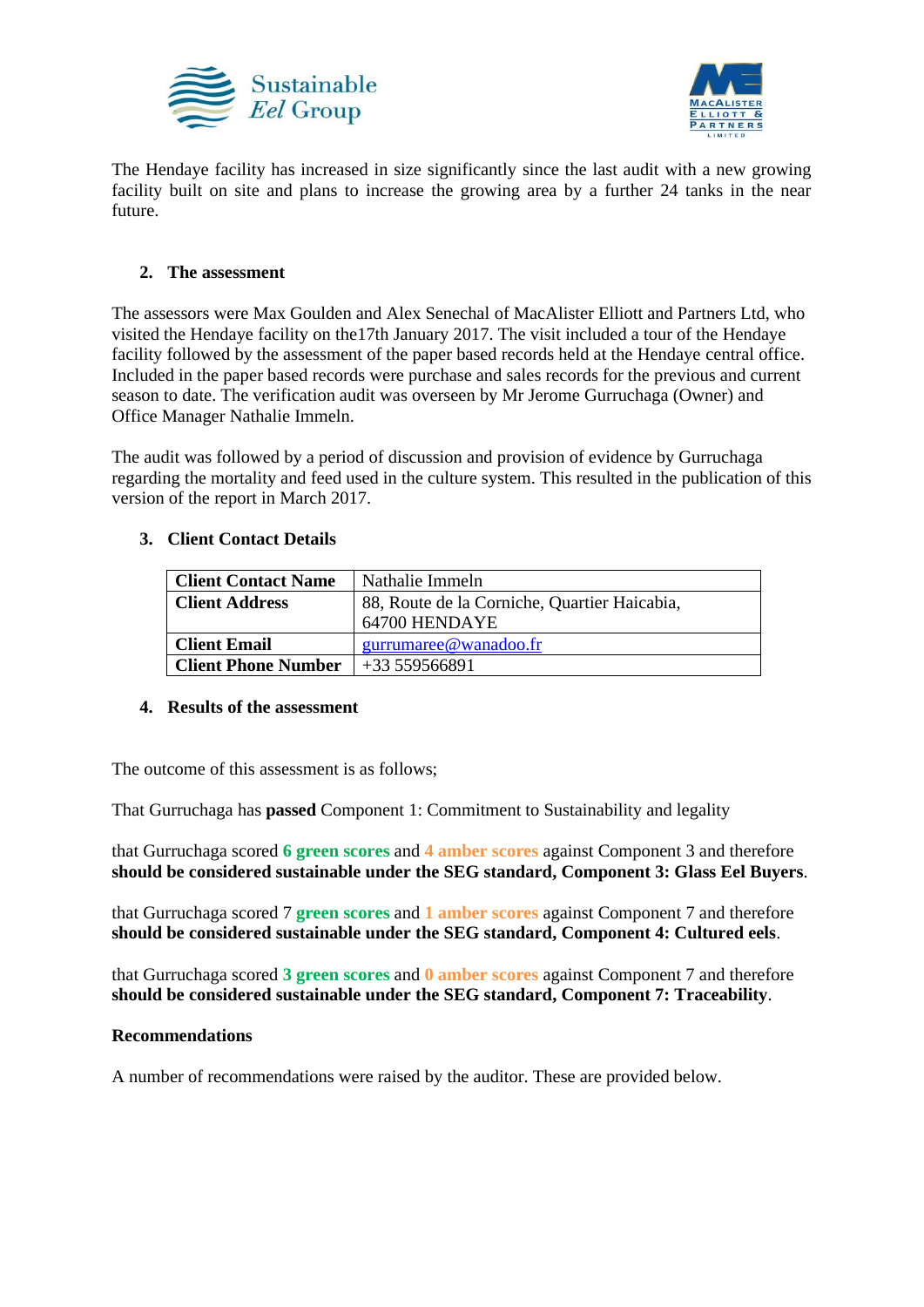



#### **RECCOMENDATION 1:**

Component 3.7: It is recommended that the client should reach the 60% level for restocking which has been a requirement by the French government since the 2014-15 season so as to achieve a green score on this element.

#### **RECCOMENDATION 2:**

Component 4.2 It is recommended that the client keep a strict record of the sustainability of the feed sources that it uses at the facility to ensure that feed is from sustainable stocks so that this can be verified by the certification body. This is to include pelleted feeds and non-pelleted feeds such as cod roe.

#### **5. Next Audit**

At the completion of the audit the client was assessed for components 1, 3 and 7 against the risk assessment set out in the Methodology. This is set out in the table below.

| <b>Question</b> | <b>Performance of Client At Audit</b>                        | Yes             | <b>No</b>            |
|-----------------|--------------------------------------------------------------|-----------------|----------------------|
|                 | Has the client been part of any external investigation       | Enhanced        | Go to Q <sub>2</sub> |
|                 | which may be of concern to SEG AND/OR been                   | Surveillance    |                      |
|                 | suspended from any other certification standard?             |                 |                      |
| $\overline{2}$  | Has the client received a borderline pass <sup>1</sup> for a | Enhanced        | Go to Q3             |
|                 | Component in its previous audit?                             | Surveillance    |                      |
| 3               | Does the client only buy and sell product (does not          | Minimum         | Go to Q4             |
|                 | physically handle it?)                                       | Surveillance    |                      |
| $\overline{4}$  | All other scenarios                                          | <b>Standard</b> | Go to O <sub>5</sub> |
|                 |                                                              | Surveillance    |                      |

|              | <b>Certification</b> | Year 1   | Year 2  | Year 3   | Year 4                       |
|--------------|----------------------|----------|---------|----------|------------------------------|
|              | <b>Audit</b>         |          |         |          | <b>Recertification Audit</b> |
| Minimum      | <b>On-Site Audit</b> | Remote   | Remote  | Remote   | <b>On-Site Audit</b>         |
| Surveillance |                      | Audit    | Audit   | Audit    |                              |
| Standard     | <b>On-Site Audit</b> | No Audit | On-Site | No Audit | <b>On-Site Audit</b>         |
| Surveillance |                      |          | Audit   |          |                              |
| Enhanced     | On-Site Audit        | On-Site  | On-Site | On-Site  | <b>On-Site Audit</b>         |
| Surveillance |                      | Audit    | Audit   | Audit    |                              |

 $<sup>1</sup>$  A borderline pass is considered a pass that occurs when one less amber indicator is received then would be</sup> required to fail (i.e. 5 Green indicators and 4 Orange indicators) or when a company is certified with equal number of orange and green indicators.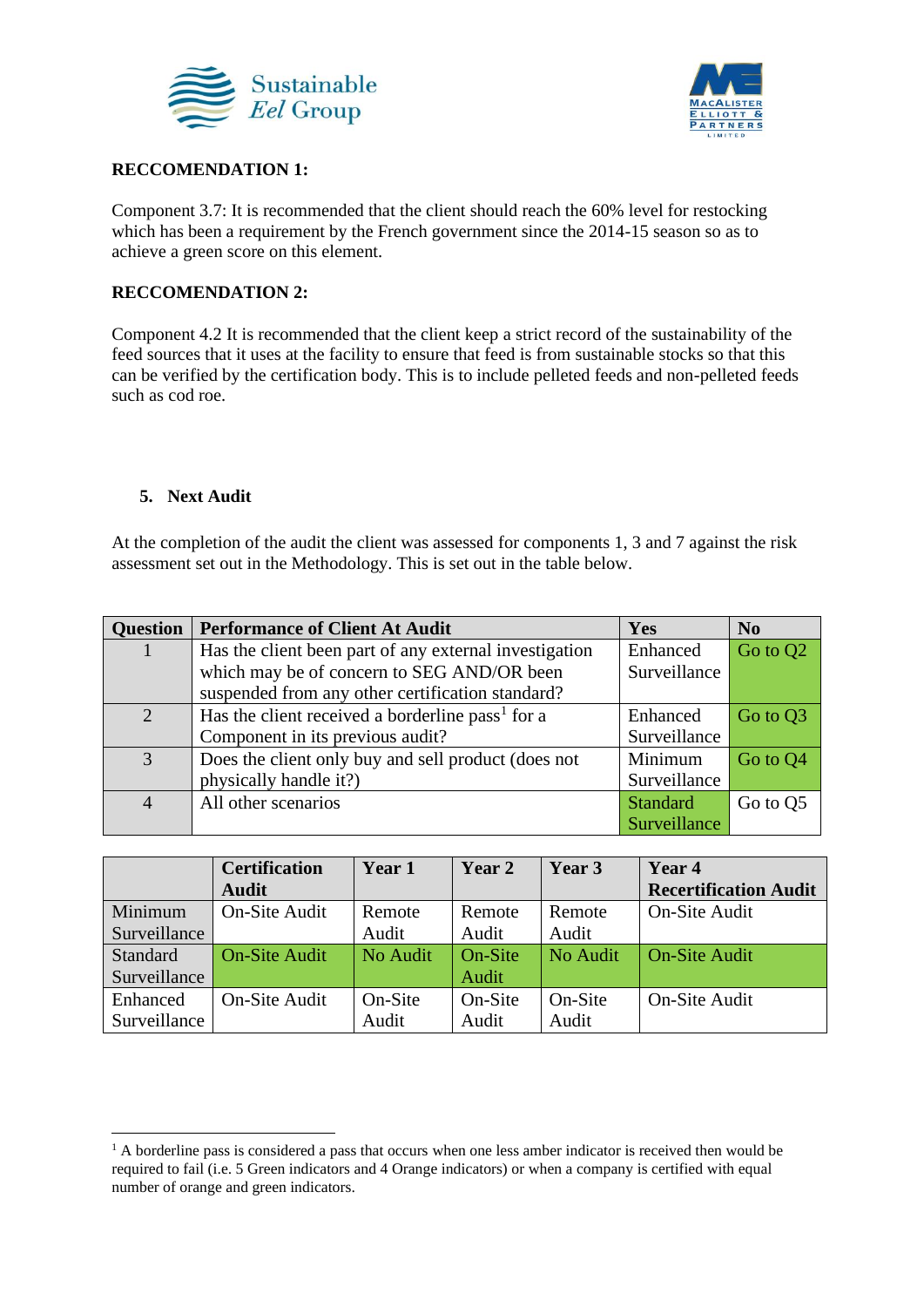



As the client has been seen to fall into the Standard Surveillance bracket, the next audit will be due on the 16 January 2019 (in 2 years' time) and shall be an on-site audit.

The next audit will be to assess that the improvements made from the previous audit have continued to be observed and to assess if the recommendations from this audit for components 3.2 and 3.7 have been observed and improvements made.

It should be noted that at the time of assessment no glass eels from a SEG certified fishery were held or sold on from the facility for the 2016/17 season and that there had not been any SEG eels grown on at the facility to date.

The tables below give the standard and a rationale for the score given. The score is highlighted in the appropriate colour.

### **1. Component 1 - Commitment to Sustainability & Legality**

| 1. Commitment to sustainability $\&$ legality (See Note 1) |                                                                                                                                                   |
|------------------------------------------------------------|---------------------------------------------------------------------------------------------------------------------------------------------------|
| green score                                                | All trading and commercial relationships are aligned with SEG goals AND the                                                                       |
| indicator                                                  | organisation has declared to the assessor any historic conflicts of interest with                                                                 |
|                                                            | regard to eel sustainability AND there is no evidence of illegal trading and/or of                                                                |
|                                                            | circumventing the EU Eel Regulation AND any evidence of illegality by                                                                             |
|                                                            | commercial partners or other organisations is immediately reported to the                                                                         |
|                                                            | appropriate authorities.                                                                                                                          |
| red score                                                  | The organisation or a member of the organisation has been arrested on suspicion of                                                                |
| indicator                                                  | illegal buying, holding, selling or trading of eels in the last 12 months, AND/OR for                                                             |
|                                                            | failure to declare eel fishing or trading activities appropriately to the authorities,                                                            |
|                                                            | AND/OR for other serious breaches of national or international eel regulations;                                                                   |
|                                                            | AND/OR credible sources suggest that the organisation has been involved in serious                                                                |
|                                                            | breaches of national or international eel regulations in the last 12 months (the above                                                            |
|                                                            | applies to close business partners of the organisation, which members of the                                                                      |
|                                                            | organisation must reasonably have known about, without the organisation informing                                                                 |
|                                                            | the appropriate authorities); AND/OR the organisation is involved in activities                                                                   |
| Discussion                                                 | which put in serious question their commitment to sustainability.<br>Gurruchaga continue to show interest and the will to be aligned with the SEG |
|                                                            | requirements during the auditors visit and have indicated a desire for more fisheries                                                             |
|                                                            | to be SEG accredited so that Gurruchaga is able to market more SEG glass eels in                                                                  |
|                                                            | the future.                                                                                                                                       |
|                                                            |                                                                                                                                                   |
|                                                            | No evidence of illegal trading by Gurruchaga has been provided to MEP and                                                                         |
|                                                            | Gurruchaga confirmed verbally that they have not received any prosecutions                                                                        |
|                                                            | relating to eel purchase or trading, and that French authorities regularly check the                                                              |
|                                                            | activities of the company to ensure compliance with regulations.                                                                                  |
|                                                            |                                                                                                                                                   |
|                                                            | The auditors have also received proof of documentation that all purchases of glass                                                                |
|                                                            | eels are now input into the national France AgriMer system within 24 hours and                                                                    |
|                                                            | paperwork is then cross checked by authorities on inspection.                                                                                     |
|                                                            |                                                                                                                                                   |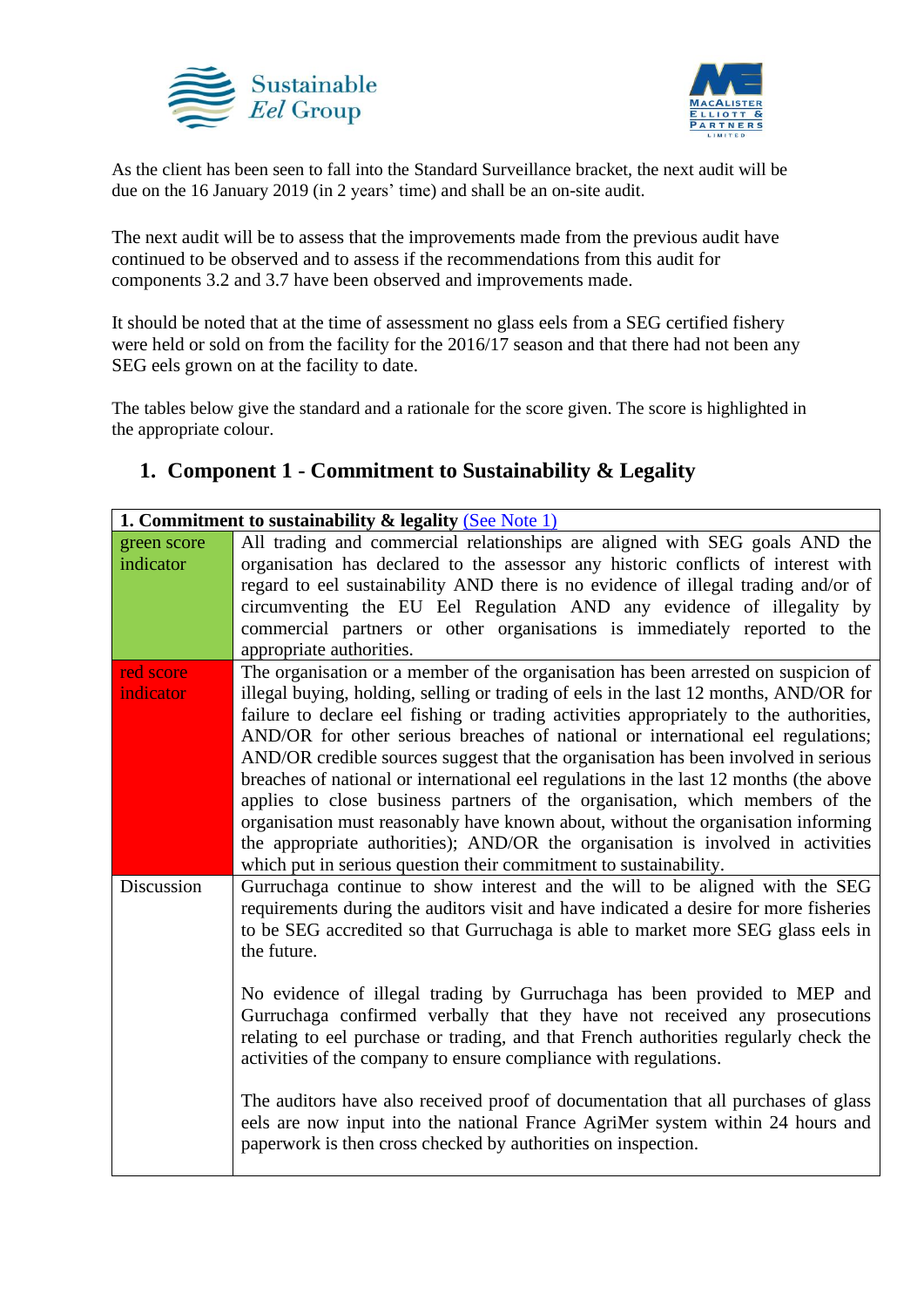



| indicator for Component 1.                  | Since no evidence of illegal trading or breaches of regulation has been provided and<br>all documentation required is in place the auditor must provide a green score |
|---------------------------------------------|-----------------------------------------------------------------------------------------------------------------------------------------------------------------------|
| A Green score indicator is awarded<br>Score |                                                                                                                                                                       |

# **2. Component 3: Glass Eel Buyers**

| 1. Mortality in storage facility (See Note 5) |                                                                                                                                                                                                                                                                                                                                                                                                                      |
|-----------------------------------------------|----------------------------------------------------------------------------------------------------------------------------------------------------------------------------------------------------------------------------------------------------------------------------------------------------------------------------------------------------------------------------------------------------------------------|
| <b>Weighting: 2</b>                           |                                                                                                                                                                                                                                                                                                                                                                                                                      |
| green score<br>indicator                      | Mortality rate over the season is less than or equal to 2% on average.                                                                                                                                                                                                                                                                                                                                               |
| amber score<br>indicator                      | Mortality rate over the season is less than or equal to 5% on average but greater<br>than or equal to 3%                                                                                                                                                                                                                                                                                                             |
|                                               |                                                                                                                                                                                                                                                                                                                                                                                                                      |
| red score<br><i>indicator</i>                 | Mortality rate over the season is greater than 5% on average.                                                                                                                                                                                                                                                                                                                                                        |
| Discussion                                    | Mortality records were provided for the Hendaye glass eel tanks for the 2015/16<br>season with a total mortality level of 2.3 % of the 17,235 kg of glass eels held in<br>the facility. Records were proved for the 2016/17 season to date which indicated<br>that of the 5,400kg there has been mortality of 0.8 %.                                                                                                 |
| Score                                         | A Green score indicator is justified                                                                                                                                                                                                                                                                                                                                                                                 |
|                                               | 2. Mortality during transport and initial holding if transported to farm (See Note 9)                                                                                                                                                                                                                                                                                                                                |
| <b>Weighting: 2</b>                           |                                                                                                                                                                                                                                                                                                                                                                                                                      |
| green score                                   | Mortality during transport and for the first week at the farm is less than or equal to                                                                                                                                                                                                                                                                                                                               |
| indicator                                     | 1.5% on average.                                                                                                                                                                                                                                                                                                                                                                                                     |
| amber score                                   | Mortality during transport and for the first week at the farm is less than or equal to                                                                                                                                                                                                                                                                                                                               |
| indicator                                     | 3% on average but greater than or equal to 2% on average.                                                                                                                                                                                                                                                                                                                                                            |
| red score<br>indicator                        | Mortality during transport and for the first week at the farm is more than 3% on<br>average.                                                                                                                                                                                                                                                                                                                         |
| Discussion                                    | Based on mortality of eels for the first week after transfer from the viviers to the<br>growing tanks at the Hendaye facility average mortality was or $< 0.5$ % by weight.                                                                                                                                                                                                                                          |
|                                               | The buyers Royal Danish (Danish based Farmer) and Palingkwekerij Bardoel<br>(Dutch based farmer) have been contacted (selected at random) to provide<br>confirmation of the mortality rates of received batches of glass eels purchased from<br>Gurruchaga. These were confirmed by Royal Danish on 9th March 2017 who stated<br>that batches had a mortality rate of 2.1% for the randomly selected date requested. |
|                                               | This indicates that mortality from glass eels sold by Gurruchaga show an<br>acceptable level of mortality level.                                                                                                                                                                                                                                                                                                     |
| <b>Score</b>                                  | An amber score indicator is awarded                                                                                                                                                                                                                                                                                                                                                                                  |
| 3. Water quality                              |                                                                                                                                                                                                                                                                                                                                                                                                                      |
| <b>Weighting: 1</b>                           |                                                                                                                                                                                                                                                                                                                                                                                                                      |
| green score                                   | A system is in place that is expected to keep key water quality parameters within                                                                                                                                                                                                                                                                                                                                    |
| indicator                                     | suitable tolerances for healthy eel survival (e.g. Ammonia, Suspended Solids, pH,                                                                                                                                                                                                                                                                                                                                    |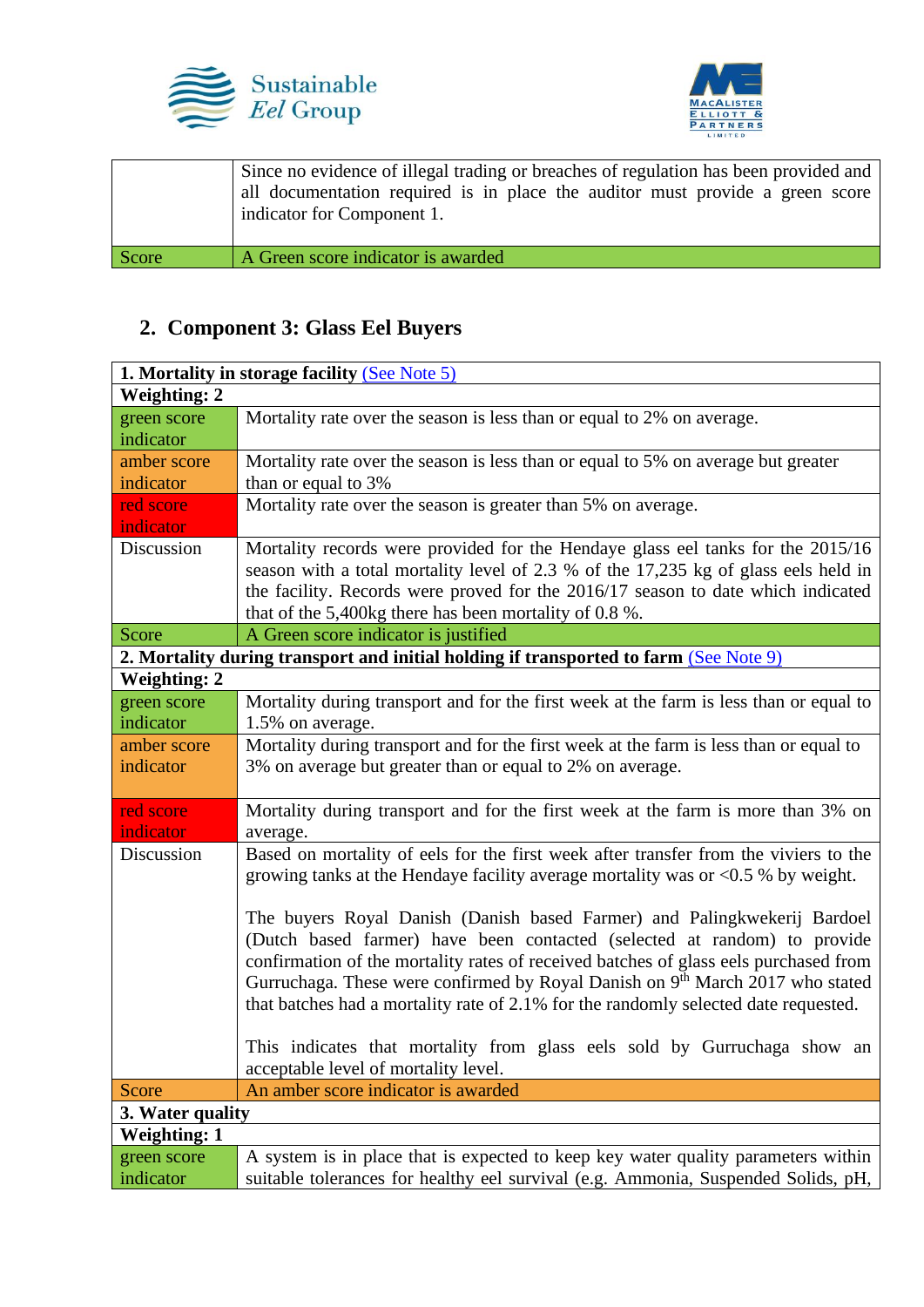



|                     | Oxygen) AND water quality management procedures are in place including regular            |
|---------------------|-------------------------------------------------------------------------------------------|
|                     | monitoring of relevant parameters which shows that water quality is always high           |
|                     | and stable AND water quality monitoring is linked to an alarm-based system in the         |
|                     | event of a sudden drop in water quality AND the facility operates a back-up system        |
|                     | to ensure that water quality will not adversely affect survival rates in the case of a    |
|                     | power supply failure.                                                                     |
| amber score         | A system is in place that is expected to keep key water quality parameters within         |
| indicator           | suitable tolerances (e.g. Ammonia, Suspended Solids, pH, Oxygen) AND water                |
|                     | quality management procedures are in place and there is regular monitoring of             |
|                     | relevant parameters which shows that water quality is always high and stable.             |
| red score           | No water quality monitoring occurs AND/OR water quality is not held regularly at          |
| indicator           | levels which are considered suitable for healthy eel survival.                            |
| Discussion          | The 10 vivier tanks are fed 500L per hour of fresh tap water giving with a flow           |
|                     | through system where the water is heated and aerated before going to the tanks.           |
|                     | There is an automated system which continuously monitors, the pH and oxygen               |
|                     | levels and has an alarm system which notifies three mobile phones if there is an          |
|                     | issue which would cause risk to the eels held in the tanks. The facility has a backup     |
|                     | system which is automatically activated if there is a power cut for more than 20          |
|                     | seconds. This system includes power generation through a 400kW external                   |
|                     | generator which is tested and run for between 20 and 60 minutes every Friday to           |
|                     | maintain and check the system. There is also and separated liquid oxygen tank             |
|                     | linked for automatic use should the system loose power which has an allowance of          |
|                     | 12 hours for the entire facility.                                                         |
| Score               |                                                                                           |
|                     |                                                                                           |
|                     | A Green score indicator is awarded                                                        |
| <b>Weighting: 1</b> | 4. Biosecurity is present and disease is treated rapidly and appropriately                |
| green score         | An effective and documented biosecurity plan (including the washing and                   |
| indicator           |                                                                                           |
|                     | disinfection of equipment) is in place AND records are available showing regular          |
|                     | monitoring of health and possible signs of stress (including the completion of            |
|                     | periodic microscope parasite checks) AND records are maintained in relation to the        |
|                     | name, administrator, amount, dates and reason for use of any medicines and/or             |
|                     | chemicals used in the facility AND the use of chemicals follows legal requirements        |
|                     | of the appropriate EU regulations and of the country concerned.                           |
| amber score         | The facility follows bio-security measures (including the washing and disinfection        |
| indicator           | of equipment) although this is not documented AND eels are regularly monitored            |
|                     | for health and possible signs of stress (although this might not be documented)           |
|                     | AND records are maintained in relation to the name, administrator, amount, dates          |
|                     | and reason for use of any medicines and/or chemicals used in the facility AND the         |
|                     | use of chemicals follows legal requirements of the appropriate EU regulations and         |
|                     | of the country concerned.                                                                 |
| red score           | The facility operates no bio-security measures (including the washing and                 |
| indicator           | disinfection of equipment) AND/OR there is no checking of the eels for health and         |
|                     | possible signs of stress AND/OR records are not maintained with regards to the use        |
|                     | of medicines and/or chemicals AND/OR legal requirements of the appropriate EU             |
|                     | regulations and country concerned are not met for the use of medicines or                 |
| Discussion          | chemicals.<br>The matter of biosecurity was discussed with Gurruchaga when conducting the |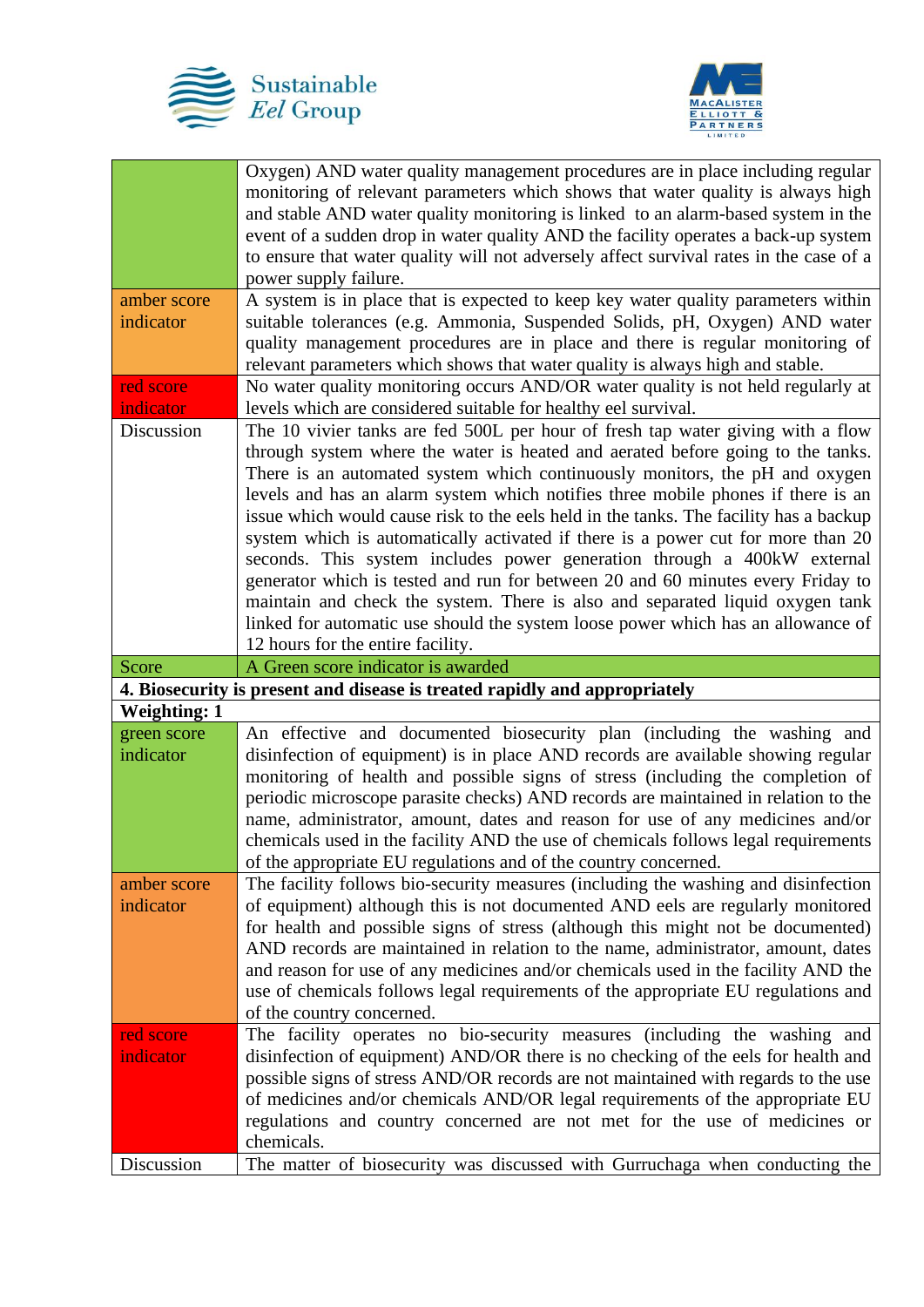



|                          | audit. No documented bio-security procedure was produced during the visit.<br>However, it was explained that the water is treated to have a lower the pH $(4.5-5)$ ,<br>and that staff are experience in identifying problems if they were to arise.<br>Should this occur, water temperature would be lowered and salt levels increased<br>until "normal" biological levels were restored in the effected system. Each system<br>currently uses 12.5 kg of salt per day on average.<br>No chemicals or medicines are currently used at all during the holding process but<br>any use would be approved by a veterinarian first. The use of a flow through<br>system with clean (originally chlorinated) mains water reduced the risk of the<br>introduction of biosecurity risks.<br>Hourly logs are maintained of water conditions for each system and electronic<br>monitoring is in constant use 24/7.<br>Written documentation of the biosecurity procedure was provided by the client post<br>visit which identified procedures for cleaning of the facility and records of cleaning<br>were also presented. |
|--------------------------|-------------------------------------------------------------------------------------------------------------------------------------------------------------------------------------------------------------------------------------------------------------------------------------------------------------------------------------------------------------------------------------------------------------------------------------------------------------------------------------------------------------------------------------------------------------------------------------------------------------------------------------------------------------------------------------------------------------------------------------------------------------------------------------------------------------------------------------------------------------------------------------------------------------------------------------------------------------------------------------------------------------------------------------------------------------------------------------------------------------------|
|                          | After each tank is emptied for packaging and sales the tanks are cleaned with<br>caustic soda and left for 24 hours to ensure that a pH of above 11 is maintained and<br>all biological material is destroyed.                                                                                                                                                                                                                                                                                                                                                                                                                                                                                                                                                                                                                                                                                                                                                                                                                                                                                                    |
| Score                    | A Green score indicator is awarded                                                                                                                                                                                                                                                                                                                                                                                                                                                                                                                                                                                                                                                                                                                                                                                                                                                                                                                                                                                                                                                                                |
|                          | <b>5. Handling and welfare</b> (see notes 10 and 11)                                                                                                                                                                                                                                                                                                                                                                                                                                                                                                                                                                                                                                                                                                                                                                                                                                                                                                                                                                                                                                                              |
| <b>Weighting: 1</b>      |                                                                                                                                                                                                                                                                                                                                                                                                                                                                                                                                                                                                                                                                                                                                                                                                                                                                                                                                                                                                                                                                                                                   |
| green score<br>indicator | Systems are in place and the facility is designed to keep handling to an absolute<br>minimum AND documented procedures are in place for handling, and handling,<br>where necessary, is careful AND the infrastructure is designed to avoid injuries,<br>and so that the use of nets is rarely necessary. When used, nets are small-mesh<br>(1mm maximum) AND eels are moved without being allowed to dry out.                                                                                                                                                                                                                                                                                                                                                                                                                                                                                                                                                                                                                                                                                                     |
| amber score<br>indicator | The facility may not be optimally designed, but systems are in place to avoid<br>handling as much as possible within the constraints of the facility AND handling,<br>where necessary, is carefully planned and executed AND the infrastructure has<br>been optimised as far as possible to avoid injuries AND nets are small-mesh (1mm<br>maximum) AND eels are moved without being allowed to dry out.                                                                                                                                                                                                                                                                                                                                                                                                                                                                                                                                                                                                                                                                                                          |
| red score                | Excess, poorly planned or careless handling is likely to result in additional                                                                                                                                                                                                                                                                                                                                                                                                                                                                                                                                                                                                                                                                                                                                                                                                                                                                                                                                                                                                                                     |
| indicator                | mortality.                                                                                                                                                                                                                                                                                                                                                                                                                                                                                                                                                                                                                                                                                                                                                                                                                                                                                                                                                                                                                                                                                                        |
| Discussion               | No nets are used in the facility to eliminate the risk of introduction of disease. Eels<br>are handles as little as possible with extraction through the outflow pipe directly<br>into containers for packaging.                                                                                                                                                                                                                                                                                                                                                                                                                                                                                                                                                                                                                                                                                                                                                                                                                                                                                                  |
|                          | A through system is in place which allows for minimal handling of the eels to<br>reduce the risk of handling and welfare issues, pipes are cleaned periodically in the<br>through system with escaped eels being washed out.                                                                                                                                                                                                                                                                                                                                                                                                                                                                                                                                                                                                                                                                                                                                                                                                                                                                                      |
|                          | Eels are gradually lower in temperature for transportation from 7-8 degrees C when<br>in the viviers to 5 degrees C for sorting, followed by 3 degrees C for transportation                                                                                                                                                                                                                                                                                                                                                                                                                                                                                                                                                                                                                                                                                                                                                                                                                                                                                                                                       |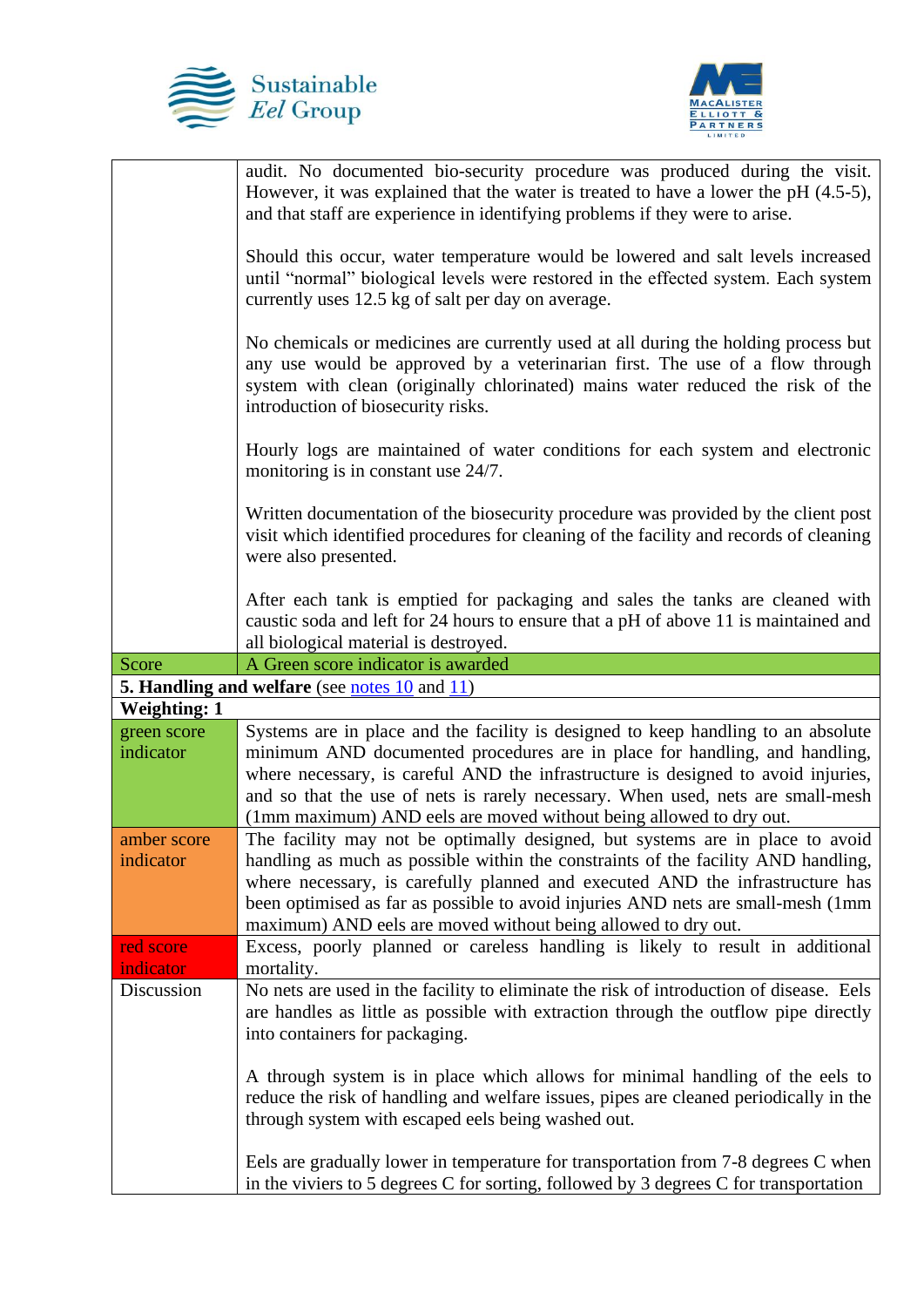

 $\mathbf{I}$ 

Г



|                                   | Written documentation to confirm handling procedures was provided by the client<br>post audit providing detailed procedures to minimise handling of eels and keep<br>high welfare standards. |
|-----------------------------------|----------------------------------------------------------------------------------------------------------------------------------------------------------------------------------------------|
| Score                             | A Green score indicator is awarded                                                                                                                                                           |
| <b>6. Transport</b> (See note 12) |                                                                                                                                                                                              |
| <b>Weighting: 1</b>               |                                                                                                                                                                                              |
| green score                       | Transport is carefully planned to minimise travel time AND packing is done in a                                                                                                              |
| indicator                         | way that minimises handling, time and stress AND eels are kept cool and wet with                                                                                                             |
|                                   | an adequate supply of oxygen.                                                                                                                                                                |
| red score                         | Eels are washed out of the holding tanks Box system with through system                                                                                                                      |
| indicator                         |                                                                                                                                                                                              |
| Discussion                        | Packing is done with minimal handling to produce 1kg quantities to be placed in                                                                                                              |
|                                   | trays which can be packed in polystyrene cold boxes in threes and kept cool. Each                                                                                                            |
|                                   | tray is designed to allow aeration but prevent spillage of the eels in transit.                                                                                                              |
|                                   | Transportation trays and boxes are all new and checked to be clean before use and                                                                                                            |
|                                   | eels are transferred to trays using pumps. Glass eels are sorted at 5 degree C and                                                                                                           |
|                                   | then transported at 3 degrees C.                                                                                                                                                             |
| Score                             | A Green score indicator is awarded                                                                                                                                                           |
|                                   | 7. The required percentage of glass eels from the fishery is being used for restocking (See Note                                                                                             |
| 13)                               |                                                                                                                                                                                              |
| <b>Weighting: 2</b>               |                                                                                                                                                                                              |
| green score                       | The buyer can provide documented evidence that he has sold at least the required                                                                                                             |
| indicator                         | target percentage of its glass eels from the latest season for the primary purpose of                                                                                                        |
|                                   | conservation / escapement.                                                                                                                                                                   |
| amber score                       | The buyer can provide documented evidence that the has made at least the required                                                                                                            |
| indicator                         | target percentage of its glass eels from the latest season available for the primary                                                                                                         |
|                                   | purpose of conservation / escapement, OR the buyer can provide documented                                                                                                                    |
|                                   | evidence that it has made available glass eels to the maximum level possible within                                                                                                          |
|                                   | the constraints of the implementation of the EMP in that country OR that the buyer                                                                                                           |
|                                   | can provide credible evidence that re-stocking will occur in the forthcoming season.                                                                                                         |
| red score                         | The buyer does not make or has no evidence to show that he has made the required                                                                                                             |
| indicator                         | target percentage of its glass eels available for restocking in the last year.                                                                                                               |
| Discussion                        | Documented evidence was provided to indicate the percentage of glass eels sold for                                                                                                           |
|                                   | restocking. For the year 2015/16 the restocking to sale % was 54% for restocking                                                                                                             |
|                                   | and 46% for sale. Restocking was in the order of 8930Kg for the year with eels                                                                                                               |
|                                   | going to a number of EU countries including several of Comité Régional des                                                                                                                   |
|                                   | Pêches Maritimes et des Elevages Marins. The requirement for restocking is of                                                                                                                |
|                                   | 60% of the eels taken from fisheries, therefore there has been a marked increase in                                                                                                          |
|                                   | the quantity being restocked from 25% at the last audit visit and it would be                                                                                                                |
|                                   | expected that an amber indicator would be scored for this principle.                                                                                                                         |
| Score                             | An amber score indicator is awarded                                                                                                                                                          |

# **3. Component 4 - Cultured Eel**

**1. The total mortality rate during the culture process is low** (See note 14 and note 9) **Weighting: 2**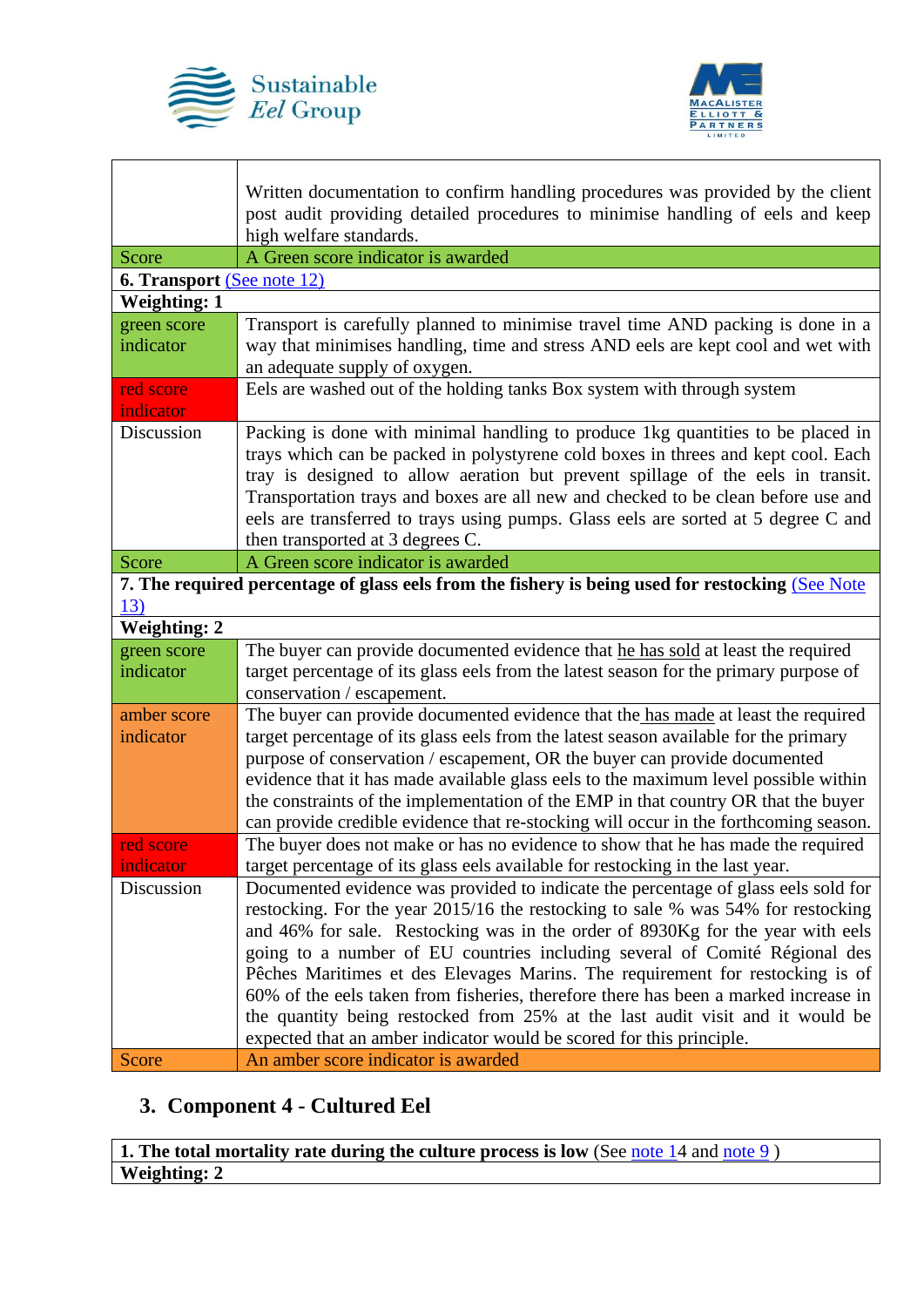



| The Percentage Mortality Rate (See note $14$ for formula) of eels in culture is less<br>green score<br>than or equal to 10% on average in the current and previous year OR as an average<br>indicator |  |
|-------------------------------------------------------------------------------------------------------------------------------------------------------------------------------------------------------|--|
|                                                                                                                                                                                                       |  |
| of the previous five years (See note 9 regarding first week mortality)                                                                                                                                |  |
| The Percentage Mortality Rate (See note 14 for formula) of eels in culture is<br>amber score                                                                                                          |  |
| between 10 and 15% on average in the current and previous years OR as an average<br>indicator                                                                                                         |  |
| of the previous five years. (See note 9 regarding first week mortality)                                                                                                                               |  |
| red score<br>The Percentage Mortality Rate (See note $14$ for formula) of eels in culture is greater                                                                                                  |  |
| than or equal to 15% on average in the current and previous year OR as an average<br>indicator                                                                                                        |  |
| of the previous five years. (See <u>note 9</u> regarding first week mortality)                                                                                                                        |  |
| The eel farm has only been open since 2014 providing mortality figures for the<br>Discussion                                                                                                          |  |
| 2014/15 and 2015/16 seasons. Eels at the farm will stay in there for on average 70-                                                                                                                   |  |
|                                                                                                                                                                                                       |  |
| 80 days until they are sold on as fingerlings. Therefore, based on guidance note 14,                                                                                                                  |  |
| the first two seasons saw $1.6\%$ and $5.3\%$ mortality for 2014/15 and 2015/16                                                                                                                       |  |
| respectively. The average for the past 2 years is therefore 3.45% based on the                                                                                                                        |  |
| assumption that there are about 3000 glass eels to every 1kg of eels introduced to                                                                                                                    |  |
| the farm at the start of the cultivation process.                                                                                                                                                     |  |
|                                                                                                                                                                                                       |  |
| A Green score indicator is awarded<br>Score                                                                                                                                                           |  |
| 2. The fish meal/oil ingredients in the feed come from a sustainable source (See Note $15$ and $16$ )                                                                                                 |  |
| <b>Weighting: 1</b>                                                                                                                                                                                   |  |
| Fish meal/oil in the feed (including juvenile feeds) comes from a fishery where the<br>green score                                                                                                    |  |
| stock is at or above a target or precautionary reference point (for example is<br>indicator                                                                                                           |  |
| certified by a standard which is aligned with the FAO Code of Conduct for                                                                                                                             |  |
| Responsible Fishing).                                                                                                                                                                                 |  |
| Fish meal/oil in the feed (including juvenile feeds) does not come from a fishery<br>amber score                                                                                                      |  |
| indicator<br>where the stock is at or above a target or precautionary reference point (for example                                                                                                    |  |
| is certified by a standard which is aligned with the FAO Code of Conduct for                                                                                                                          |  |
| Responsible Fishing) but the product does come from fish waste from processing                                                                                                                        |  |
| that would otherwise be discarded.                                                                                                                                                                    |  |
| One or more of the sources of fish meal/oil in the feed (including juvenile feeds) is<br>red score                                                                                                    |  |
| from a depleted stock with no rebuilding plan in place AND/OR the product comes<br>indicator                                                                                                          |  |
| from fish waste from processing that would otherwise be discarded.                                                                                                                                    |  |
| Gurruchaga provided evidence of the feed which is used at the facility including<br>Discussion                                                                                                        |  |
| purchase notes. Gurruchaga has three suppliers of feed for the Hendaye farm:                                                                                                                          |  |
| Frozen Cod Roe for the first week of Glass Eel growth from G.Kraan. Information                                                                                                                       |  |
| was provided by Gurruchaga to indicate roe was from sustainable North Sea cod                                                                                                                         |  |
| catches, however this could not be verified based on the information provided.                                                                                                                        |  |
| Pelleted feed is from Biomar. The sustainability of feed produced by Biomar has                                                                                                                       |  |
| previously been checked by SEG Auditors during a visit to the Biomar Factory in                                                                                                                       |  |
| produced to<br>Denmark<br>where<br>evidence<br>was<br>substantiate<br>the<br>claim                                                                                                                    |  |
| (www.fishsource.com).                                                                                                                                                                                 |  |
|                                                                                                                                                                                                       |  |
| Other feed is produced by Skretting France. The sustainability of the raw materials                                                                                                                   |  |
|                                                                                                                                                                                                       |  |
| used in the production of this feed has been verified with the producer and the                                                                                                                       |  |
| auditor is satisfied that there is no use of fish from the IUCN red list among others.                                                                                                                |  |
| Feeding is on timed basis, however this is monitored manually at every feeding                                                                                                                        |  |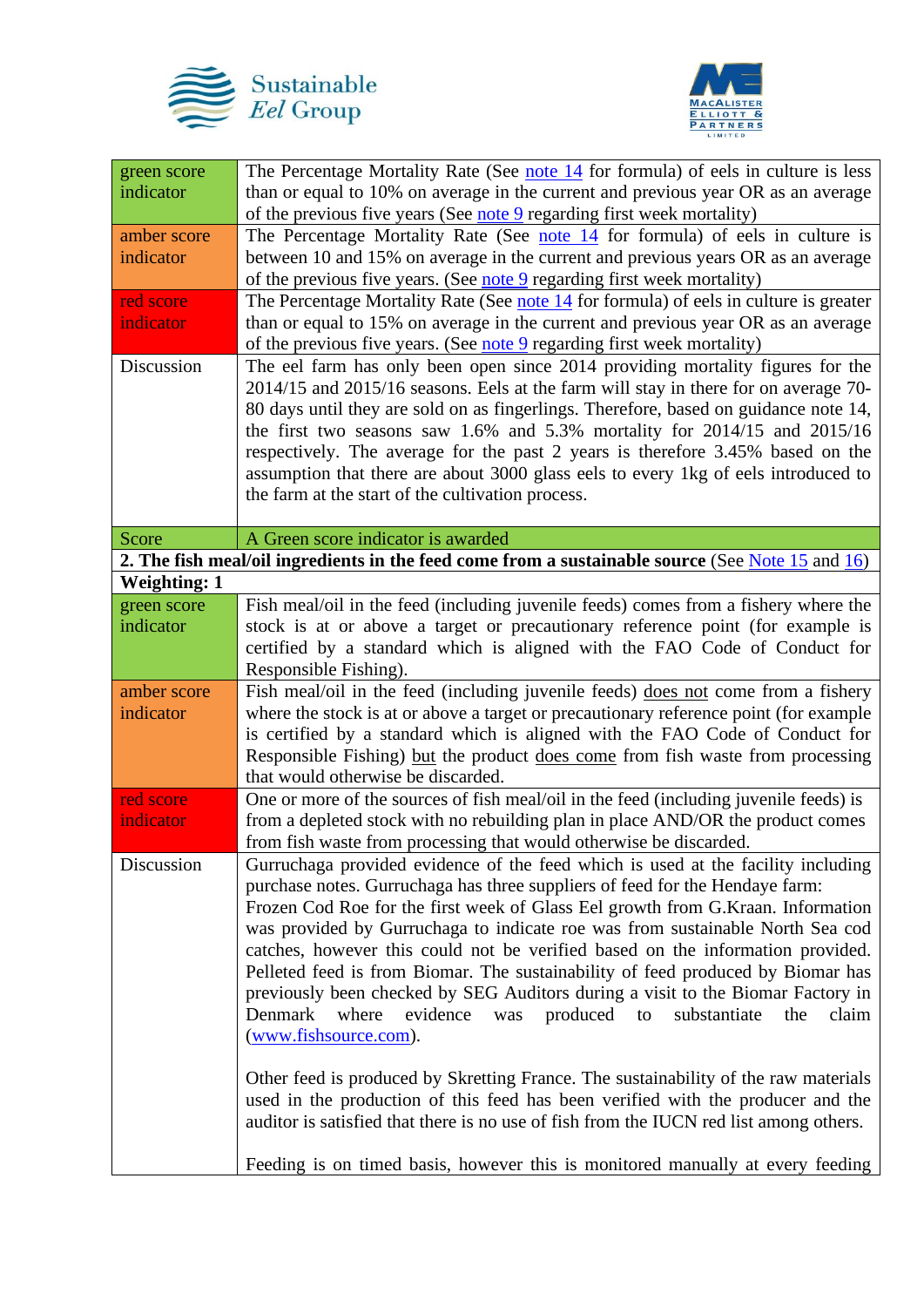



|                          | time. Feed is given every other hour. Should biological indicators show concerns                                                                                       |
|--------------------------|------------------------------------------------------------------------------------------------------------------------------------------------------------------------|
|                          | feeding would be reduced until the issue is resolved.                                                                                                                  |
|                          |                                                                                                                                                                        |
|                          | Based on the information provided and sourced, it is advised that an amber score<br>indicator should be awarded here.                                                  |
| <b>Score</b>             | An amber score indicator is awarded                                                                                                                                    |
|                          | 3. Feed is used as efficiently as possible (See note $17$ )                                                                                                            |
| <b>Weighting: 1</b>      |                                                                                                                                                                        |
| green score              | The average feed conversion ratios in the farm are as follows:                                                                                                         |
| indicator                | glass eel to fingerlings: 1.1 or less                                                                                                                                  |
|                          | fingerlings to 200g: 1.6 or less                                                                                                                                       |
|                          | large eels: 2.0 or less                                                                                                                                                |
| amber score              | The average feed conversion ratios in the farm are as follows:                                                                                                         |
| indicator                | glass eel to fingerlings: 1.3 or less                                                                                                                                  |
|                          | fingerlings to 200g: 1.8 or less                                                                                                                                       |
|                          | large eels: 2.2 or less                                                                                                                                                |
| red score<br>indicator   | The average feed conversion ratios in the farm are as follows:<br>glass eel to fingerlings: greater than 1.3                                                           |
|                          | fingerlings to 200g: greater than 1.8                                                                                                                                  |
|                          | large eels: greater than 2.2                                                                                                                                           |
| Discussion               | The quantity of feed given to each system is recorded hourly during the day and                                                                                        |
|                          | input into farm database to calculate constant input into systems and weights of eels                                                                                  |
|                          | when graded. The FCR for glass eel to sale size figures were provided for the farm                                                                                     |
|                          | from 2013-2016 as being, 1.54, 1.35, 1.38 and 1.33. It should be noted that these                                                                                      |
|                          | figures were calculated for the farm as a whole and that point of sale is less than                                                                                    |
|                          | 200g but greater than a fingerling.                                                                                                                                    |
| Score                    | A green score indicator is awarded                                                                                                                                     |
| 4. Water quality         |                                                                                                                                                                        |
| <b>Weighting: 1</b>      |                                                                                                                                                                        |
| green score<br>indicator | A system is in place that is expected to keep key water quality parameters within<br>suitable tolerances for healthy eel survival (e.g. Ammonia, Suspended Solids, pH, |
|                          | Oxygen) AND water quality management procedures are in place including regular                                                                                         |
|                          | monitoring of relevant parameters which shows that water quality is always high                                                                                        |
|                          | and stable AND water quality monitoring is linked to an alarm-based system in the                                                                                      |
|                          | event of a sudden drop in water quality AND the facility operates a back-up system                                                                                     |
|                          | to ensure that water quality will not adversely affect survival rates in the case of a                                                                                 |
|                          | power supply failure.                                                                                                                                                  |
| amber score              | A system is in place that is expected to keep key water quality parameters within                                                                                      |
| indicator                | suitable tolerances (e.g. Ammonia, Suspended Solids, pH, Oxygen) AND water                                                                                             |
|                          | quality management procedures are in place and there is regular monitoring of                                                                                          |
| red score                | relevant parameters which shows that water quality is always high and stable.<br>No water quality monitoring occurs AND/OR water quality is not held regularly at      |
| indicator                | levels which are considered suitable for healthy eel survival.                                                                                                         |
| Discussion               | Each of the 6 systems has a separate water feed from the mains which provides                                                                                          |
|                          | 500L of fresh water per hour to the systems. There is an automated system which                                                                                        |
|                          | continuously monitors, the pH and oxygen levels and has an alarm system which                                                                                          |
|                          | notifies three mobile phones if there is an issue which would cause risk to the eels                                                                                   |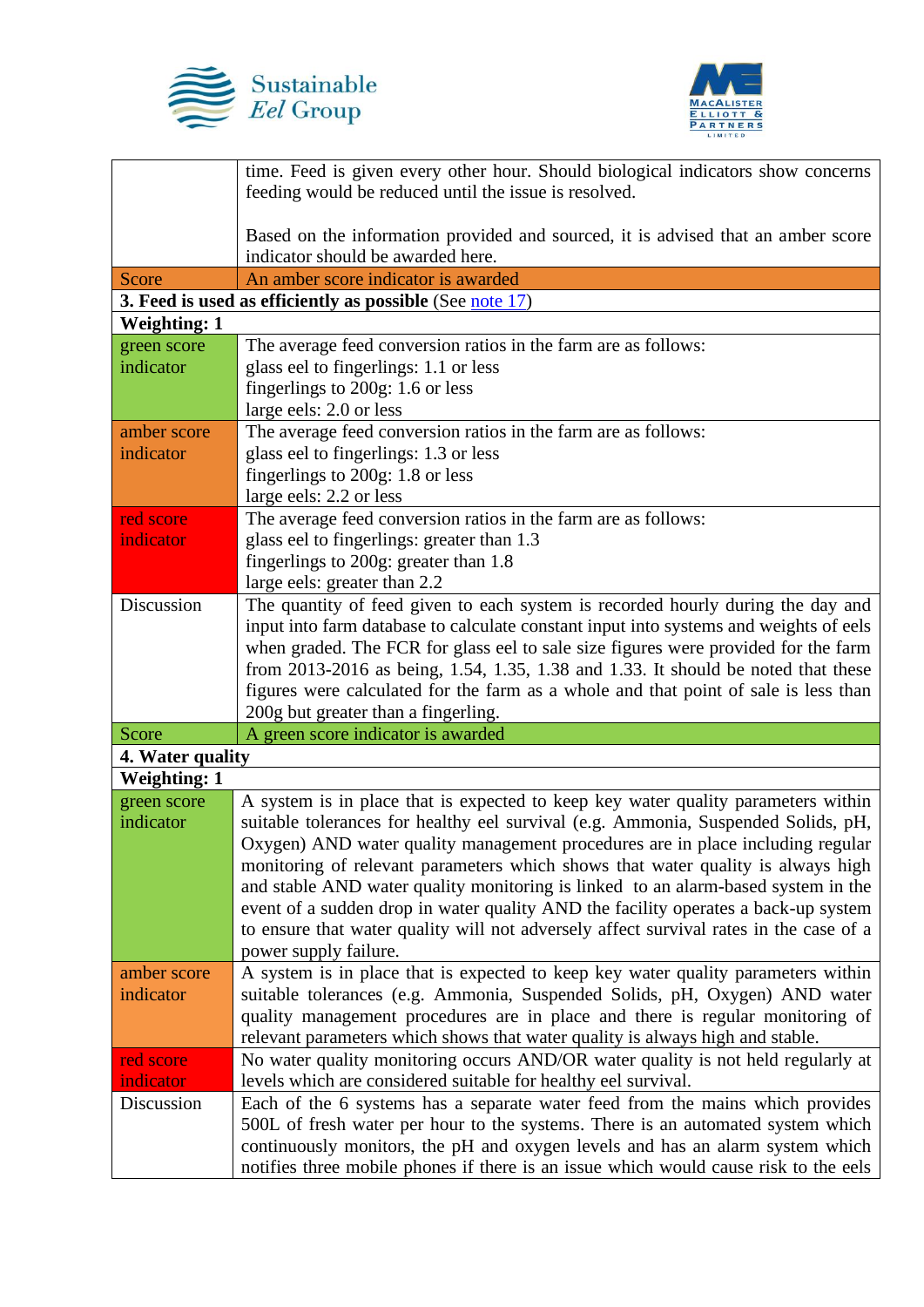



|                     | held in the tanks. The facility has a backup system which is automatically activated                                                                                   |
|---------------------|------------------------------------------------------------------------------------------------------------------------------------------------------------------------|
|                     | if there is a power cut for more than 20 seconds. This system includes power                                                                                           |
|                     | generation through a 400kW external generator which is tested and run for between                                                                                      |
|                     | 20 and 60 minutes every Friday to maintain and check the system. There is also and                                                                                     |
|                     | separated liquid oxygen tank linked for automatic use should the system loose                                                                                          |
|                     | power which has an allowance of 12 hours for the entire facility.                                                                                                      |
| Score               | A Green score indicator is awarded                                                                                                                                     |
|                     | 5. There are no ecological impacts from effluent discharge                                                                                                             |
| <b>Weighting: 1</b> |                                                                                                                                                                        |
| green score         | Effluent discharge is regularly tested by the farm AND Effluent discharge complies                                                                                     |
| indicator           | with all local and national requirements AND has not been found to be non-                                                                                             |
|                     | compliant in the past 5 years.                                                                                                                                         |
| amber score         | Effluent discharge is regularly tested by the farm AND/OR has been found to be                                                                                         |
| indicator           | non-compliant on 1 occasion in the past 5 years.                                                                                                                       |
| red score           | Effluent discharge is regularly tested by the farm AND/OR effluent discharge does                                                                                      |
| indicator           | not comply with all local and national requirements AND/OR has been found to be                                                                                        |
|                     | non-compliant on 2 or more occasions in the past 5 years.                                                                                                              |
| Discussion          | All water from each of the systems at the Hendaye farm and vivier facility are                                                                                         |
|                     | replaced every hour with a feed of 500L of clean mains water. Water from the                                                                                           |
|                     | facility's systems are being returned to mains sewers. Water bills for the whole                                                                                       |
|                     | facility were provided by the client for verification. Water used by the facility from                                                                                 |
|                     | June 2015-February 2016 amounted to $25127 \text{ m}^2$ . Regular checks are made by local                                                                             |
|                     | authorities                                                                                                                                                            |
|                     |                                                                                                                                                                        |
| Score               | A Green score indicator is awarded                                                                                                                                     |
|                     | 6. Biosecurity is present and disease is treated rapidly and appropriately                                                                                             |
| <b>Weighting: 1</b> |                                                                                                                                                                        |
| green score         | The farm operates an effective and documented biosecurity plan for the prevention                                                                                      |
| indicator           | and protection of fish AND daily records are available showing regular monitoring                                                                                      |
|                     | of fish health and signs of stress AND records are maintained in relation to the                                                                                       |
|                     | name, administrator, amount, dates and reason for use of any medicines and/or                                                                                          |
|                     | chemicals used in the facility AND the use of chemicals follows legal requirements                                                                                     |
|                     | of the EU and of the country concerned.                                                                                                                                |
| amber score         | The farm follows bio-security measures (although this may not be documented)                                                                                           |
| indicator           | AND eels are regularly inspected for disease (although this may not be                                                                                                 |
|                     | documented) AND records are maintained in relation to the name, administrator,                                                                                         |
|                     | amount, dates and reason for use of any medicines and/or chemicals used in the                                                                                         |
|                     | facility AND the use of chemicals follows legal requirements of the EU and of the                                                                                      |
|                     | country concerned.                                                                                                                                                     |
| red score           | The farm has no bio-security measures in place AND/OR eels are not inspected                                                                                           |
| indicator           | regularly for disease AND/OR no records are maintained with regards to the use of                                                                                      |
|                     | medicines and/or chemicals AND/OR legal requirements of the EU and country                                                                                             |
|                     | concerned are not met for the use of medicines or chemicals.                                                                                                           |
| Discussion          | The matter of biosecurity was discussed with Gurruchaga when conducting the                                                                                            |
|                     | audit. No documented bio-security procedure was produced during the visit.                                                                                             |
|                     | However, it was explained that the water is treated to have a lower the pH $(4.5-5)$ ,<br>and that staff are experience in identifying problems if they were to arise. |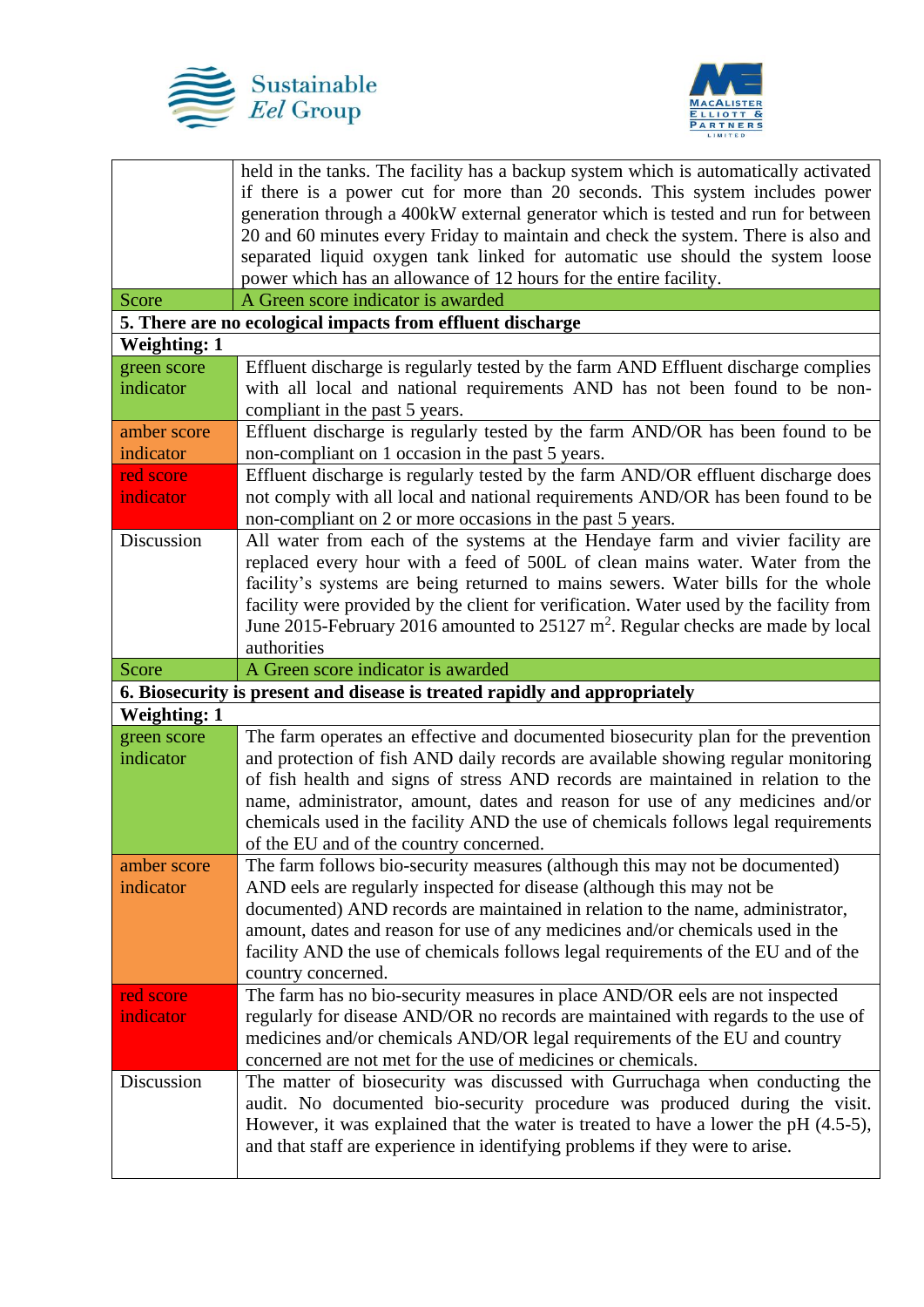



|                     | Should this occur, water temperature would be lowered and salt levels increased<br>until "normal" biological levels were restored in the effected system. Each system<br>currently uses 12.5 kg of salt per day on average.                                                                 |
|---------------------|---------------------------------------------------------------------------------------------------------------------------------------------------------------------------------------------------------------------------------------------------------------------------------------------|
|                     | No chemicals or medicines are currently used at all during the holding process but<br>any use would be approved by a veterinarian first. The use of a flow through<br>system with clean (originally chlorinated) mains water reduced the risk of the<br>introduction of biosecurity risks.  |
|                     | Hourly logs are maintained of water conditions for each system and electronic<br>monitoring is in constant use 24/7.                                                                                                                                                                        |
|                     | Each growing tank and associated pipes are cleaned each time the tanks are<br>emptied for grading of the eels by weight. All grading is done using through pipes<br>to reduce risk of biosecurity risks through introduction of disease by use of nets and<br>unnecessary handling of eels. |
|                     | Written documentation of the biosecurity procedure was provided by the client post<br>visit which identified procedures for cleaning of the facility and records of cleaning<br>were also presented.                                                                                        |
|                     | After each tank is emptied for packaging and sale of the eels the system in treated<br>with 35Kg of caustic soda and left for 24 hours to ensure that a pH of above 11.5 is<br>maintained and all biological material is destroyed in all pipes, filters and other<br>inaccessible areas.   |
| Score               | A Green score indicator is awarded                                                                                                                                                                                                                                                          |
|                     | 7. Grading, Slaughter and Transportation are carried out with respect to welfare (See note 18)                                                                                                                                                                                              |
| <b>Weighting: 1</b> |                                                                                                                                                                                                                                                                                             |
| green score         | Grading is completed in an efficient manner AND slaughter is completed by a                                                                                                                                                                                                                 |
| indicator           | method that provides an instant death or renders them insensible to pain AND                                                                                                                                                                                                                |
|                     | procedures are in place to ensure transportation provides suitable conditions for fish<br>welfare.                                                                                                                                                                                          |
| red score           | Grading is not seen to be completed in an efficient manner AND/OR slaughter is                                                                                                                                                                                                              |
| indicator           | completed by a method other than one that provides an instant death or renders                                                                                                                                                                                                              |
|                     | them insensible to pain instantaneously AND/OR transportation does not provide                                                                                                                                                                                                              |
|                     | suitable conditions for fish welfare.                                                                                                                                                                                                                                                       |
| Discussion          |                                                                                                                                                                                                                                                                                             |
|                     | All grading is done by automated machinery which is fed by flow pipes taking eels<br>directly from growing tanks to sorting machine. Eels are counted at each grading                                                                                                                       |
|                     | and separated by weight. This is repeated for each growing tank individually.                                                                                                                                                                                                               |
|                     | No slaughter is carried out at the facility as eels are sold below slaughter size.                                                                                                                                                                                                          |
|                     | Animal welfare is seen by all staff as paramount to ensure that the product which                                                                                                                                                                                                           |
|                     | they sell on is of the highest quality. Conditions for transport are always optimised                                                                                                                                                                                                       |
|                     | and monitored with journey times calculated and respected to ensure good transport                                                                                                                                                                                                          |
| Score               | conditions for eels. Eels are cooled before transportation live.<br>A Green score indicator is awarded                                                                                                                                                                                      |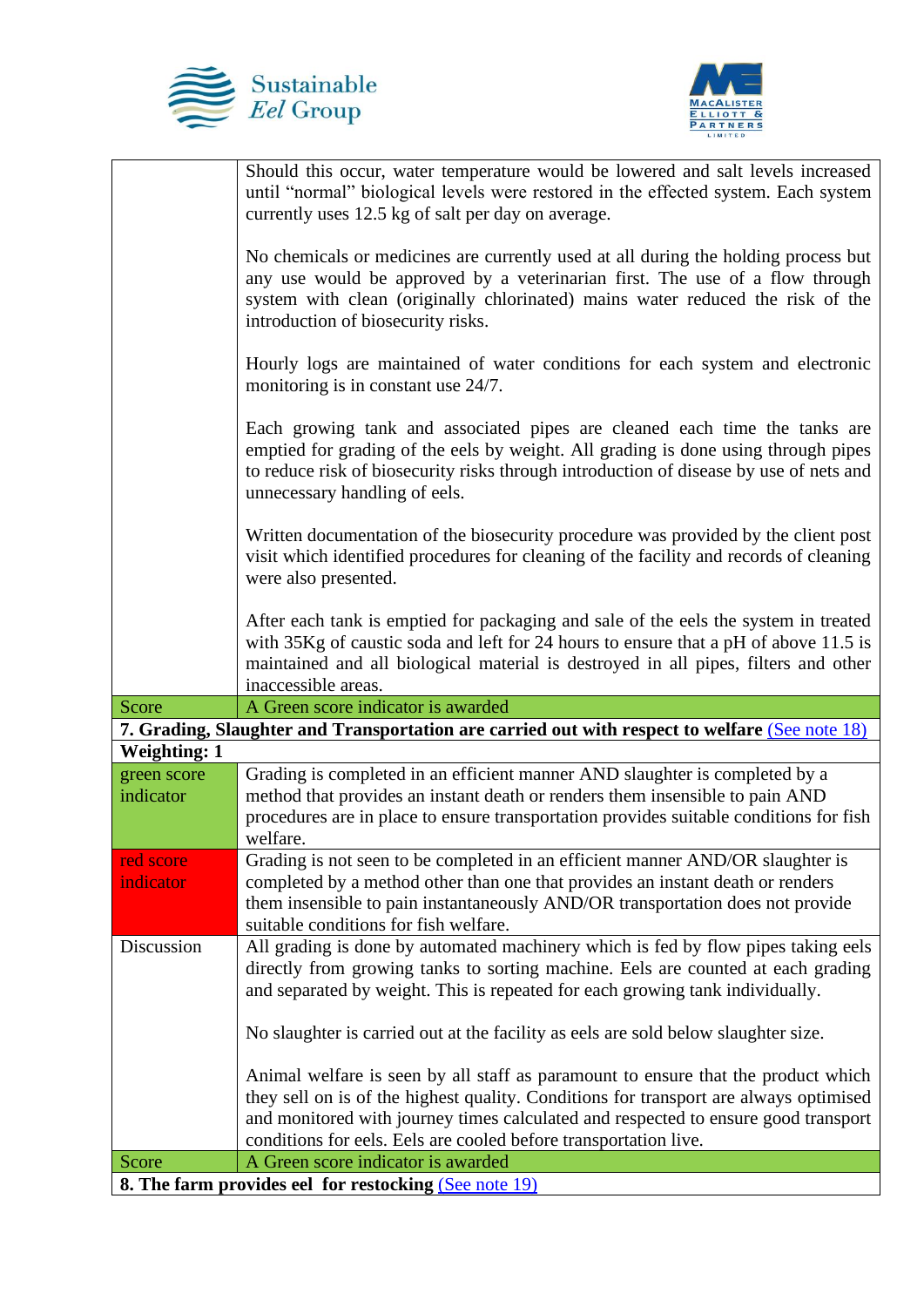



| <b>Weighting: 2</b> |                                                                                       |
|---------------------|---------------------------------------------------------------------------------------|
| green score         | The farm can provide documented evidence that 10% or more of the farms (See           |
| indicator           | Note 19 for calculation) annual eel production (by piece) has been released for       |
|                     | restocking for the purpose of conservation / escapement.                              |
| amber score         | The farm can provide documented evidence that it makes 10 % of their annual eel       |
| indicator           | production (by piece) available for restocking for the primary purpose of             |
|                     | conservation / escapement AND/OR for new clients, the farm can demonstrate that       |
|                     | they have bookings for re-stocking in the following year at more than 10% of the      |
|                     | predicted annual eel production (by piece) for the purpose of conservation /          |
|                     | escapement.                                                                           |
| red score           | The farm does not make or has no evidence to show that it has made any eels           |
| indicator           | available for restocking in the last year.                                            |
| Discussion          | Restocking is done directly from the glass eels stored at the facility. The farm is   |
|                     | only responsible for the onward sale of eels which have reached fingerling size.      |
|                     | This is equivalent to the same period (70-80 days) which other farms sell eels on     |
|                     | after a quarantine period. It is therefore suggested that the restocking numbers      |
|                     | provided for the glass eel buyer section of the facility are taken into consideration |
|                     | when addressing this point and that in total the percentage of eels which are sold on |
|                     | from the facility which are for restocking is counted as 54% as stated in point 7 of  |
|                     | component 3.                                                                          |
| Score               | A Green score indicator is awarded                                                    |

### **1. Component 7 - Traceability**

This section is valid for any client taking ownership of SEG certified product and who wishes to sell it as such.

| 1. - Incoming Product (See Note 20) |                                                                                                                                                                                                                                                                                                                                                                                                                                                                                                                                                                                                                                                                                                                                                                                                                                                                                                                                                                                  |
|-------------------------------------|----------------------------------------------------------------------------------------------------------------------------------------------------------------------------------------------------------------------------------------------------------------------------------------------------------------------------------------------------------------------------------------------------------------------------------------------------------------------------------------------------------------------------------------------------------------------------------------------------------------------------------------------------------------------------------------------------------------------------------------------------------------------------------------------------------------------------------------------------------------------------------------------------------------------------------------------------------------------------------|
| green score                         | The organisation/fishery operates a system which allows incoming eel                                                                                                                                                                                                                                                                                                                                                                                                                                                                                                                                                                                                                                                                                                                                                                                                                                                                                                             |
| indicator                           | products to be traced back to a certified source.                                                                                                                                                                                                                                                                                                                                                                                                                                                                                                                                                                                                                                                                                                                                                                                                                                                                                                                                |
| red score                           | The organisation/fishery is unable to demonstrate that product can be traced                                                                                                                                                                                                                                                                                                                                                                                                                                                                                                                                                                                                                                                                                                                                                                                                                                                                                                     |
| <i>indicator</i>                    | back to a certified source.                                                                                                                                                                                                                                                                                                                                                                                                                                                                                                                                                                                                                                                                                                                                                                                                                                                                                                                                                      |
| Discussion                          | The Hendaye facility operates a strict system of logging each of the<br>purchases of glass eels made within 24 hours of purchase on a national<br>database. This system is audited by French authorities regularly to ensure<br>compliance with national traceability legislation regarding the purchase of<br>fish. For the year of assessment no eels from a SEG certified fishery had<br>been bought by Gurruchaga so far. The issue of purchase and storage of<br>SEG and non-SEG eels was discussed with Gurruchaga and considered in<br>principle 2 below (Separation and Segregation). Gurruchaga has glass eel<br>holding facilities along the coast which then bring eels to the Hendaye<br>facility. Of these holding facilities, the Arzal facility is currently being<br>reserved to hold only SEG glass eels when they become available. Plans are<br>that in 2017 a new holding facility will be constructed in Saint Brevins les<br>Pins for SEG glass eels only. |
| Score                               | A Green score indicator is awarded                                                                                                                                                                                                                                                                                                                                                                                                                                                                                                                                                                                                                                                                                                                                                                                                                                                                                                                                               |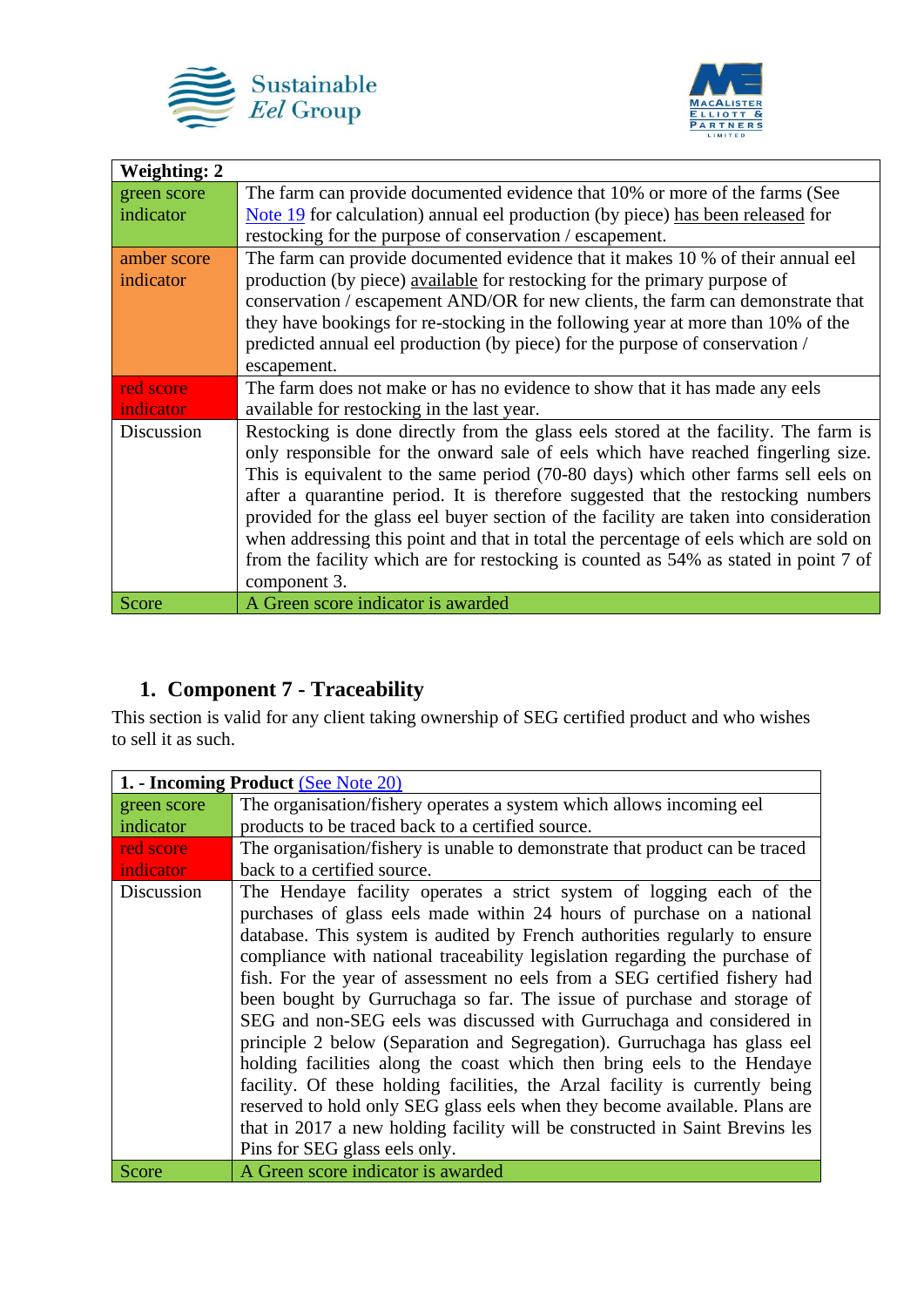



| 2. – Separation and Segregation of Product (See Note 21) |                                                                                  |
|----------------------------------------------------------|----------------------------------------------------------------------------------|
| green score                                              | The organisation operates a system which ensures that the product remains        |
| indicator                                                | separated at all stages from arrival to dispatch from non-certified eel          |
|                                                          | products AND the organisation ensures that any products wishing to make a        |
|                                                          | claim as certified do not contain any non-certified eel-based ingredients.       |
| red score                                                | The organisation has no system in place to ensure that certified and non-        |
| indicator                                                | certified product remains separate at all stages OR non-certified and            |
|                                                          | certified products have become mixed OR certified products (or products          |
|                                                          | wishing to be certified) contain or could contain non-certified eel-based        |
|                                                          | ingredients                                                                      |
| Discussion                                               | Gurruchaga has glass eel holding facilities along the coast which then bring     |
|                                                          | eels to the Hendaye facility. Of these holding facilities, the Arzal facility is |
|                                                          | currently being reserved to hold only SEG glass eels when they become            |
|                                                          | available (none so far for 2016/17 season by time of audit). Plans are that in   |
|                                                          | 2017 a new holding facility will be constructed in Saint Brevins les Pins for    |
|                                                          | SEG glass eels only.                                                             |
|                                                          |                                                                                  |
|                                                          | On arrival at the Hendaye facility, the glass eel viviers are split into two     |
|                                                          | systems, each fed by separate water and pipe systems allowing product to be      |
|                                                          | kept fully separated.                                                            |
|                                                          | As previously stated no SEG certified glass eels are at the facility during the  |
|                                                          | visit, however, Gurruchaga and staff have been made aware that any SEG           |
|                                                          | eels should be kept separate at all time and that failure to do so would lead    |
|                                                          | to a suspension of the certificate.                                              |
| Score                                                    | A Green score indicator is awarded                                               |
| 3. – Outgoing Product (See Note 22)                      |                                                                                  |
| green score                                              | The organisation only labels certified products with the 'SES' ecolabel once     |
| indicator                                                | it has been approved to do so through the signing of an 'SES' ecolabel           |
|                                                          | licence agreement.                                                               |
|                                                          |                                                                                  |
|                                                          | All product to be sold as certified by an organisation meets the following       |
|                                                          | criteria:                                                                        |
|                                                          | Any product labelling shall be accompanied by the 'SES' logo.                    |
|                                                          | Products shall be accompanied by an invoice which:                               |
|                                                          | Includes the prefix 'SES' in the product description;                            |
|                                                          | Includes a record of the volume/quantity of product and to<br>п                  |
|                                                          | whom it was sold;                                                                |
|                                                          | Includes the certificate code on the invoice                                     |
|                                                          | The certificate code must be clearly related to the certified product            |
|                                                          | only                                                                             |
| amber score                                              | The above requirements are met except that:                                      |
| indicator                                                |                                                                                  |
|                                                          | Products have O not been correctly labelled through the invoice                  |
|                                                          |                                                                                  |
| red indicator                                            | Products or product invoices have been labelled as SES with the words SES        |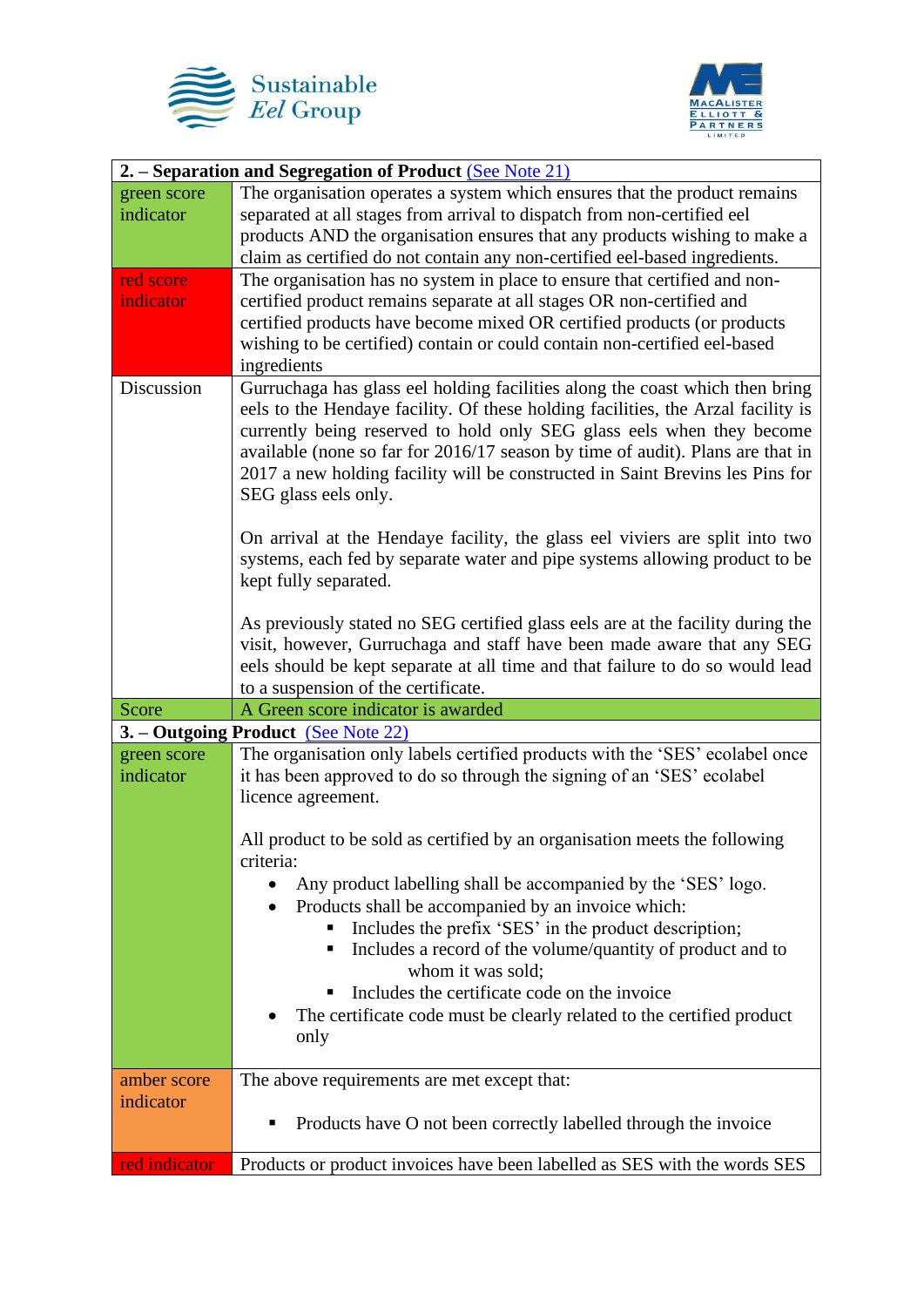



|                                                     | or the SES Eco label despite not being completely derived from a certified<br>source.                           |
|-----------------------------------------------------|-----------------------------------------------------------------------------------------------------------------|
| Discussion                                          | Currently no product is being sold as SES by the fishery and so a green                                         |
|                                                     | score is automatically provided here.                                                                           |
|                                                     |                                                                                                                 |
|                                                     | The client has expressed that there is not currently demand for certified                                       |
|                                                     | product and that he does not wish to label any product with the SEG label.                                      |
| Score                                               | A Green score indicator is awarded                                                                              |
| 4. - Record keeping and documentation (See Note 23) |                                                                                                                 |
| green score                                         |                                                                                                                 |
| indicator                                           | The organisation operates a system that allows the tracking and                                                 |
|                                                     | tracing of all eel from purchase to sale and including any steps in                                             |
|                                                     | between. In the case of live eels this should include the ability to                                            |
|                                                     | track each eel in each batch delivered to a buyer to be connected                                               |
|                                                     | back to a water, a time period (maximum duration one month) and                                                 |
|                                                     | specific fisherman/vessel.                                                                                      |
|                                                     | The organisation operates a system that also allows for the                                                     |
|                                                     | completion of a batch reconciliation of eel product by weight over a                                            |
|                                                     | given period.                                                                                                   |
|                                                     |                                                                                                                 |
|                                                     | The organisation maintains records for a minimum of three (3) years.                                            |
|                                                     |                                                                                                                 |
|                                                     |                                                                                                                 |
| orange score                                        | The above requirements are met except that records have been maintained                                         |
| indicator<br>red score                              | for less than three $(3)$ years<br>The organisation's tracking and tracing system shows evidence that certified |
| indicator                                           | and non-certified product have become mixed AND/OR batch reconciliation                                         |
|                                                     | records are unable to confirm that outgoing quantities are in line with                                         |
|                                                     | incoming quantities.                                                                                            |
| Discussion                                          | There is a comprehensive and clear traceability trail for all eels and                                          |
|                                                     | documentation was provided to prove this from purchased glass eels to final                                     |
|                                                     | invoices (through date and/or batch codes) of eels sold on both as glass eels                                   |
|                                                     | and grown on fingerlings.                                                                                       |
|                                                     | Records are available for at least three years including archived records                                       |
|                                                     | (often more).                                                                                                   |
| Score                                               | A Green score indicator is awarded                                                                              |
|                                                     |                                                                                                                 |